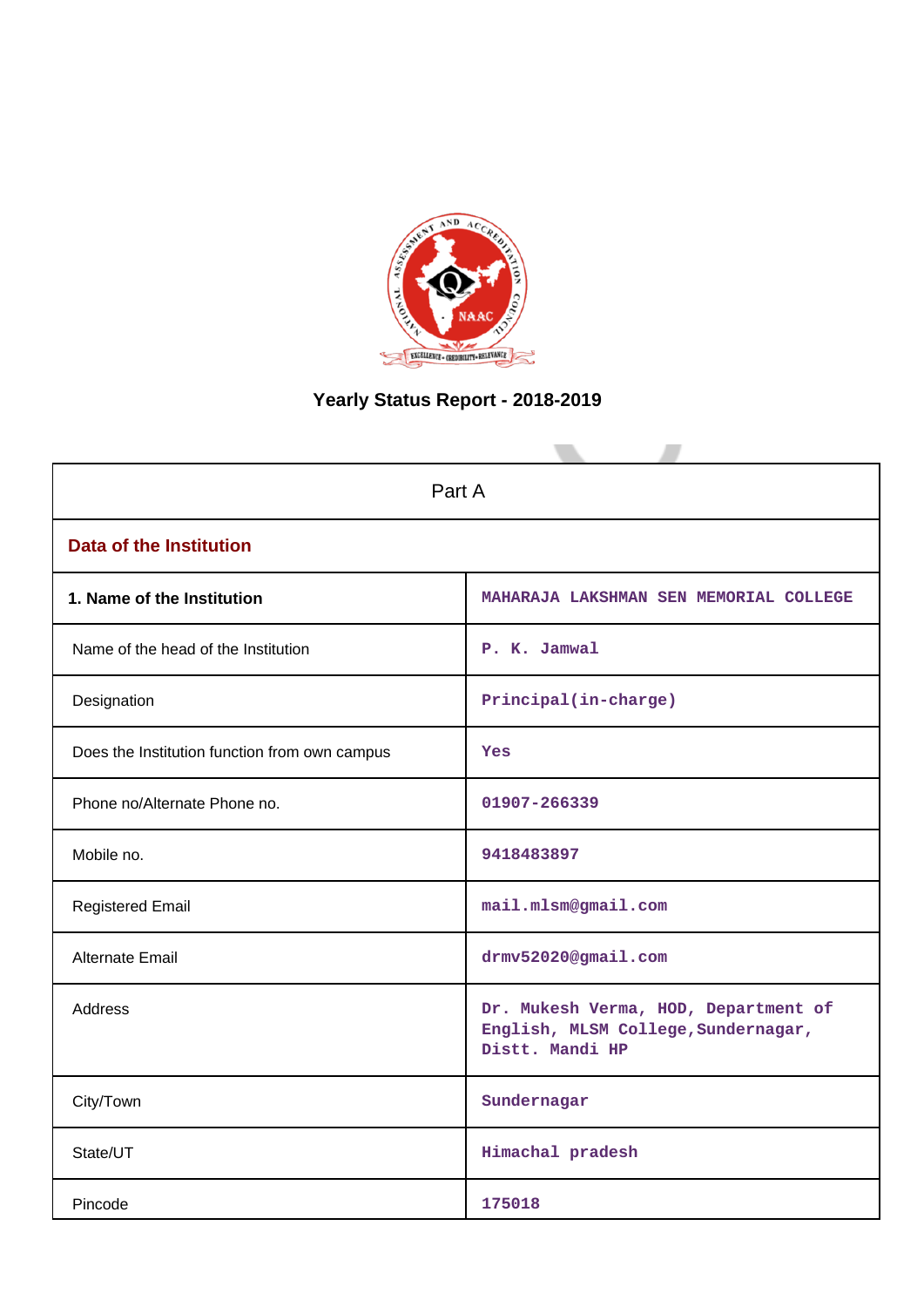|                                                                           | 2. Institutional Status                  |             |                                                                  |                                       |             |  |  |
|---------------------------------------------------------------------------|------------------------------------------|-------------|------------------------------------------------------------------|---------------------------------------|-------------|--|--|
| Affiliated / Constituent                                                  |                                          |             | Affiliated                                                       |                                       |             |  |  |
| Type of Institution                                                       |                                          |             | Co-education                                                     |                                       |             |  |  |
| Location                                                                  |                                          |             | Semi-urban                                                       |                                       |             |  |  |
| <b>Financial Status</b>                                                   |                                          |             | state                                                            |                                       |             |  |  |
|                                                                           | Name of the IQAC co-ordinator/Director   |             | Dr. Mukesh Verma                                                 |                                       |             |  |  |
| Phone no/Alternate Phone no.                                              |                                          |             | 01907266339                                                      |                                       |             |  |  |
| Mobile no.                                                                |                                          |             | 9418052020                                                       |                                       |             |  |  |
| <b>Registered Email</b>                                                   |                                          |             | mail.mlsm@gmail.com                                              |                                       |             |  |  |
| <b>Alternate Email</b>                                                    |                                          |             |                                                                  | drmv52020@gmail.com                   |             |  |  |
| 3. Website Address                                                        |                                          |             |                                                                  |                                       |             |  |  |
| Web-link of the AQAR: (Previous Academic Year)                            |                                          |             | https://www.mlsm.in/download/AQAR_20<br>17-18.pdf                |                                       |             |  |  |
| 4. Whether Academic Calendar prepared during<br>the year                  |                                          |             | Yes                                                              |                                       |             |  |  |
| if yes, whether it is uploaded in the institutional website:<br>Weblink:  |                                          |             | https://www.mlsm.in/images/Academic%20C<br>alendar%202018-19.jpg |                                       |             |  |  |
| <b>5. Accrediation Details</b>                                            |                                          |             |                                                                  |                                       |             |  |  |
|                                                                           |                                          |             |                                                                  |                                       |             |  |  |
| Cycle                                                                     | Grade                                    | <b>CGPA</b> | Year of<br>Accrediation                                          | Validity<br>Period From               | Period To   |  |  |
| $\mathbf{1}$                                                              | $\, {\bf B}$                             | 2.08        | 2018                                                             | 26-Sep-2018                           | 25-Sep-2023 |  |  |
| 6. Date of Establishment of IQAC                                          |                                          |             | $15 - Jun - 2015$                                                |                                       |             |  |  |
|                                                                           | 7. Internal Quality Assurance System     |             |                                                                  |                                       |             |  |  |
| Quality initiatives by IQAC during the year for promoting quality culture |                                          |             |                                                                  |                                       |             |  |  |
| <b>IQAC</b>                                                               | Item /Title of the quality initiative by |             | Date & Duration                                                  | Number of participants/ beneficiaries |             |  |  |

**Introduction of Add-on- 16-Jun-2019 250**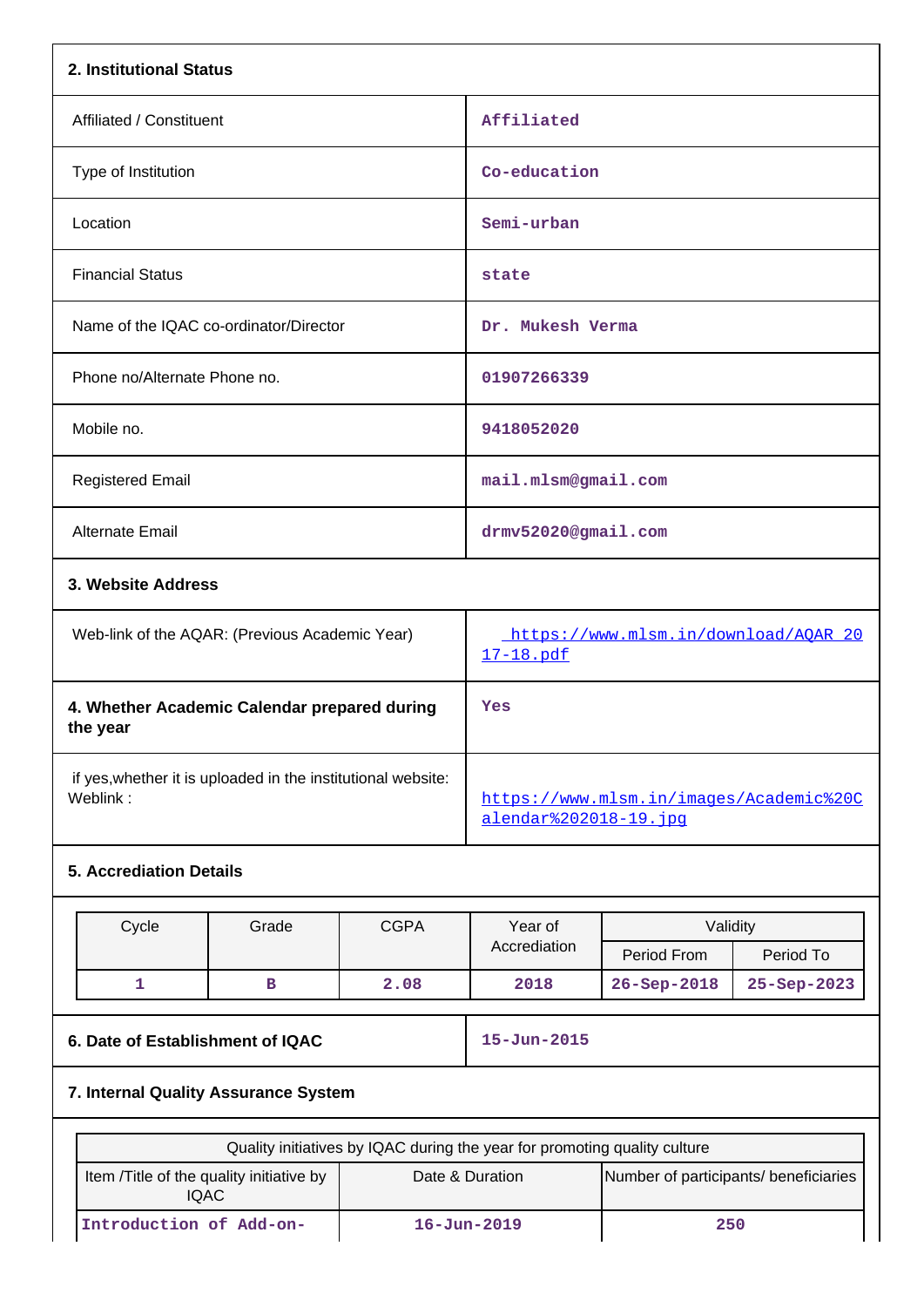[View File](https://assessmentonline.naac.gov.in/public/Postacc/Quality_Initiatives/2057_Quality_Initiatives.xlsx)

| 8. Provide the list of funds by Central/ State Government- UGC/CSIR/DST/DBT/ICMR/TEQIP/World<br><b>Bank/CPE of UGC etc.</b>                                                                                                                                                                         |                |  |                                                                                                                                                           |                                                                                          |             |  |  |  |
|-----------------------------------------------------------------------------------------------------------------------------------------------------------------------------------------------------------------------------------------------------------------------------------------------------|----------------|--|-----------------------------------------------------------------------------------------------------------------------------------------------------------|------------------------------------------------------------------------------------------|-------------|--|--|--|
| Institution/Departmen<br>t/Faculty                                                                                                                                                                                                                                                                  | Scheme         |  | <b>Funding Agency</b>                                                                                                                                     | Year of award with<br>duration                                                           | Amount      |  |  |  |
| <b>NIL</b>                                                                                                                                                                                                                                                                                          | <b>NIL</b>     |  | <b>None</b>                                                                                                                                               | 2019<br>0                                                                                | $\mathbf 0$ |  |  |  |
|                                                                                                                                                                                                                                                                                                     |                |  | View File                                                                                                                                                 |                                                                                          |             |  |  |  |
| 9. Whether composition of IQAC as per latest<br>Yes<br><b>NAAC</b> guidelines:                                                                                                                                                                                                                      |                |  |                                                                                                                                                           |                                                                                          |             |  |  |  |
| Upload latest notification of formation of IQAC                                                                                                                                                                                                                                                     |                |  | View File                                                                                                                                                 |                                                                                          |             |  |  |  |
| 10. Number of IQAC meetings held during the<br>year :                                                                                                                                                                                                                                               |                |  | 3                                                                                                                                                         |                                                                                          |             |  |  |  |
| The minutes of IQAC meeting and compliances to the<br>decisions have been uploaded on the institutional<br>website                                                                                                                                                                                  |                |  | Yes                                                                                                                                                       |                                                                                          |             |  |  |  |
| Upload the minutes of meeting and action taken report                                                                                                                                                                                                                                               |                |  | View File                                                                                                                                                 |                                                                                          |             |  |  |  |
| 11. Whether IQAC received funding from any of<br>the funding agency to support its activities<br>during the year?                                                                                                                                                                                   |                |  | No                                                                                                                                                        |                                                                                          |             |  |  |  |
|                                                                                                                                                                                                                                                                                                     |                |  |                                                                                                                                                           | 12. Significant contributions made by IQAC during the current year(maximum five bullets) |             |  |  |  |
| Annual budgetary provision to host/conduct Academic<br>Conferences/Seminars/Workshops Establishment of a Material Research Laboratory<br>Certificate/Add on courses to promote IT literacy and skills Annual Educational<br>Tours' Report Mentor Mentee System and Introduction of Additional hours |                |  |                                                                                                                                                           |                                                                                          |             |  |  |  |
|                                                                                                                                                                                                                                                                                                     | View File      |  |                                                                                                                                                           |                                                                                          |             |  |  |  |
| 13. Plan of action chalked out by the IQAC in the beginning of the academic year towards Quality<br>Enhancement and outcome achieved by the end of the academic year                                                                                                                                |                |  |                                                                                                                                                           |                                                                                          |             |  |  |  |
|                                                                                                                                                                                                                                                                                                     | Plan of Action |  |                                                                                                                                                           | Achivements/Outcomes                                                                     |             |  |  |  |
| Focus on Academic activities be<br>increased as the sufficient<br>infrastructure has been developed                                                                                                                                                                                                 |                |  | Various committees formed after post<br>accreditation analysis conducted by new<br>IQAC and formation of various<br>committees to develop some structured |                                                                                          |             |  |  |  |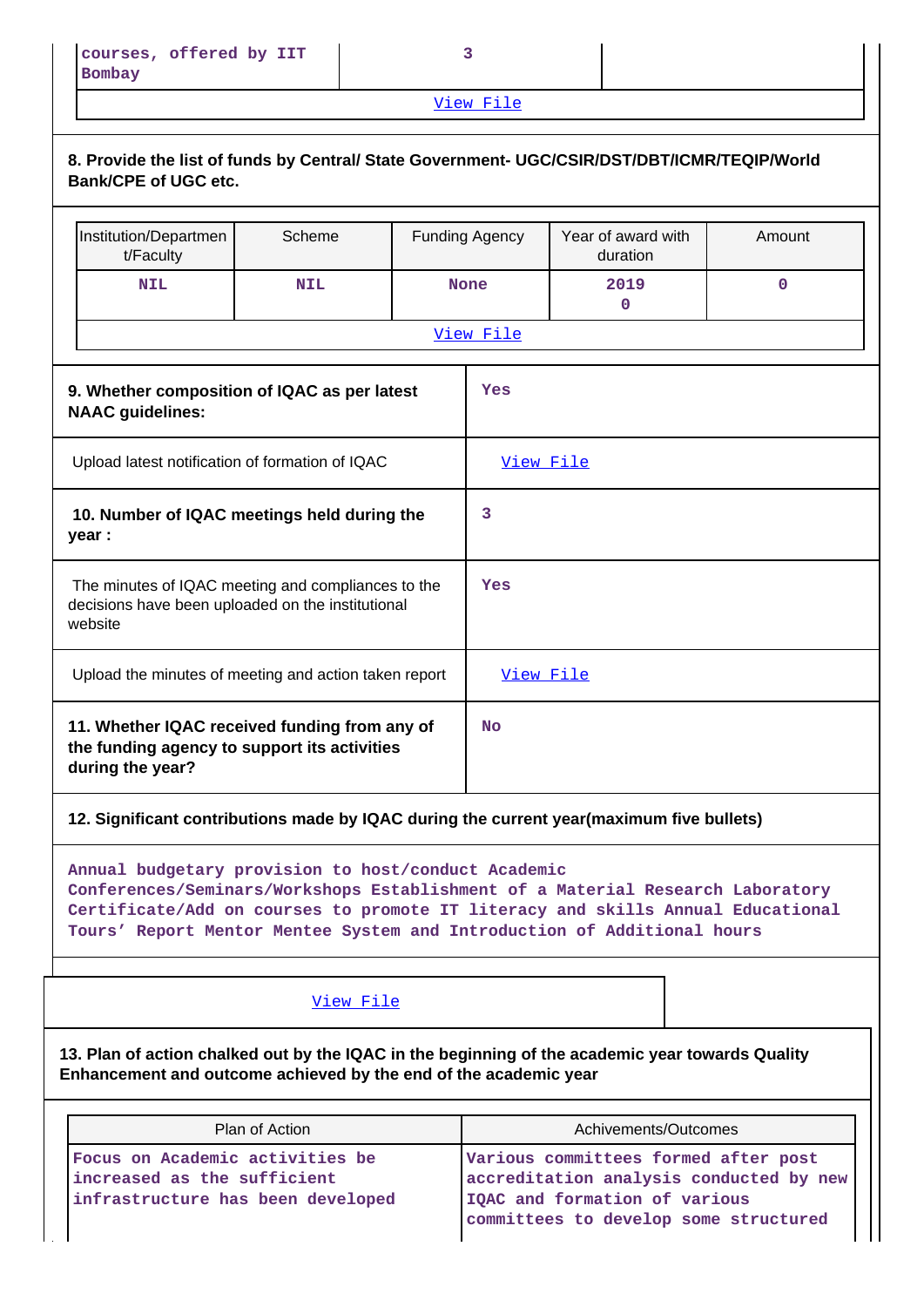|                                                                                                                      | mechanisms to minimize the weaknesses<br>of the institution.                               |
|----------------------------------------------------------------------------------------------------------------------|--------------------------------------------------------------------------------------------|
| Proper record keeping of various<br>activities                                                                       | Documentation of different activities<br>along with proof for the academic year<br>started |
| Introduction of Add-on-courses, offered<br>by IIT Bombay                                                             | Number of students registered<br>themselves in different courses                           |
| Establishment of Material Research<br>Laboratory                                                                     | It was decided to place the matter<br>before the Managing committee of the<br>college      |
| Devoting additional hours to<br>slow/advance learners                                                                | It was decided to place the matter<br>before the Managing committee of the<br>college      |
| Development and strengthening of Mentor<br>Mentee system in the college                                              | It was decided to place the matter<br>before the Managing committee of the<br>college      |
| Annual budgetary provision to<br>host/conduct Academic<br>Conferences/Seminars/Workshops                             | It was decided to place the matter<br>before the Managing committee of the<br>college      |
| Introduction of Annual Educational<br>Tours' Report                                                                  | It was decided to place the matter<br>before the Managing committee of the<br>college.     |
| Encourage student-industry interaction                                                                               | Could not be achieved                                                                      |
|                                                                                                                      | <u>View File</u>                                                                           |
| 14. Whether AQAR was placed before statutory<br>body?                                                                | <b>No</b>                                                                                  |
| 15. Whether NAAC/or any other accredited<br>body(s) visited IQAC or interacted with it to<br>assess the functioning? | Yes                                                                                        |
| Date of Visit                                                                                                        | $11 - Aug - 2018$                                                                          |
| 16. Whether institutional data submitted to<br>AISHE:                                                                | Yes                                                                                        |
| Year of Submission                                                                                                   | 2019                                                                                       |
| Date of Submission                                                                                                   | 26-Feb-2019                                                                                |
| 17. Does the Institution have Management<br><b>Information System?</b>                                               | Yes                                                                                        |
|                                                                                                                      |                                                                                            |

If yes, give a brief descripiton and a list of modules currently operational (maximum 500 words)

**Management Information System (MIS) Management Information System is a central data repository which helps the institution in organizing, and storing student data. It processes and analyzes the student data which is used for**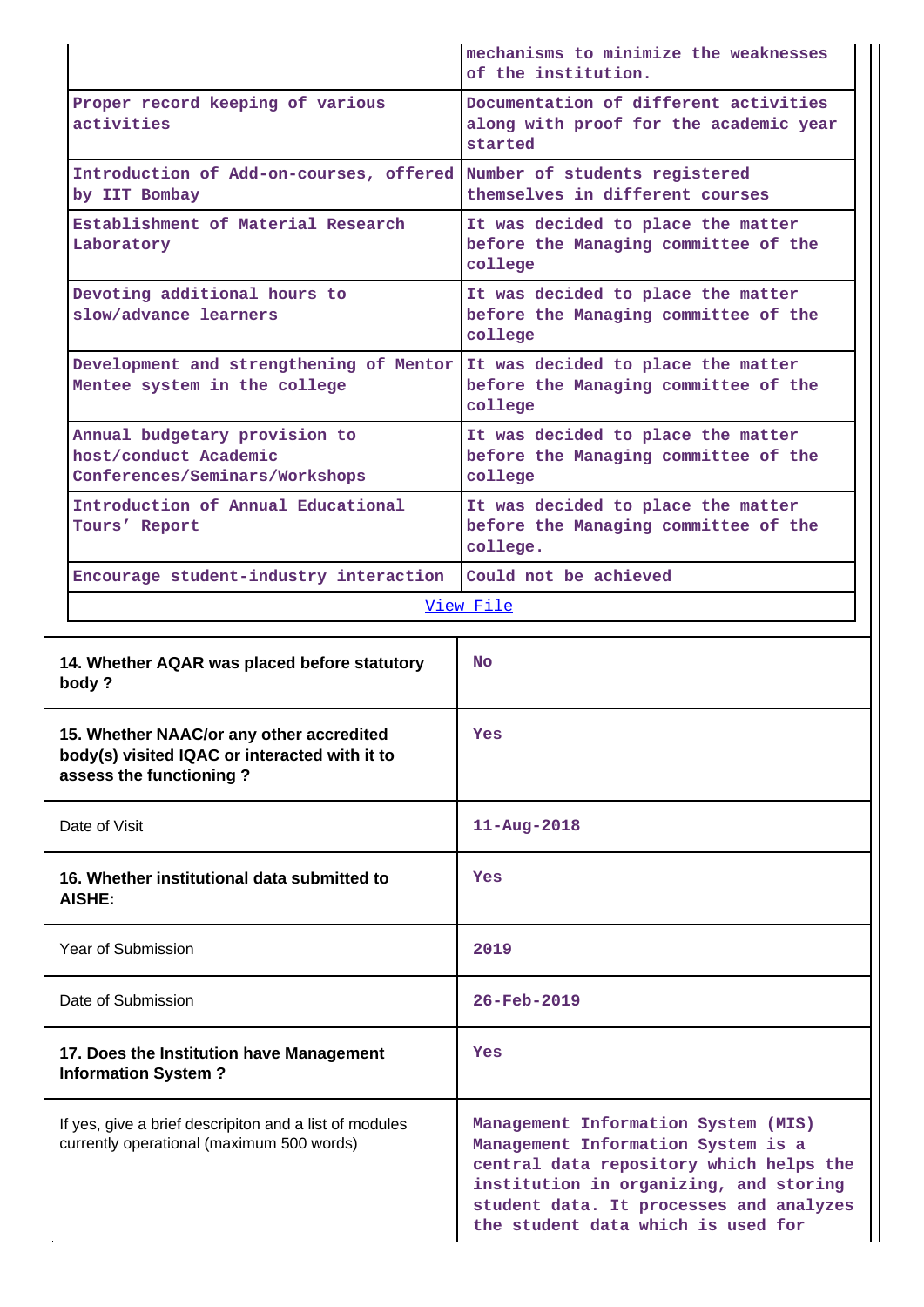**various reports required by managing committee and other various government bodies. MIS reduces workload streamlines the classroom / office functioning efficiently. This system is userfriendly and readily accessible. Data is being collected and stored on several parameters such as faculty, student enrolment, examination results, finance, planning and development, Parents (PTA) etc. • PTA It provides a parent login where parents can view student attendance track their performance which has helped them in increasing the attendance percentage of students. • Faculty It helps track faculty data such as qualifications, attendance, and performance etc.. • Planning and Development: Planning and development works are carried out by making use of MIS • Administration: All administrative work such as notices, notifications, and correspondences are made through mails and WhatsApp etc. MIS is used for preparing various reports required by the managing committee and government bodies. • Finance and Accounts: The transactions are made though echallans. It maintains the Books of Accounts properly which helps in auditing procedure. • Student Admission, Enrolment and Support: The records of the admitted students are maintained through MIS. In some classes the online admission procedure is followed. The college provides online facilities for filling various scholarship forms. • Examination : Examination related details are made available to the students through MIS.**

# **Part B**

# **CRITERION I – CURRICULAR ASPECTS**

### **1.1 – Curriculum Planning and Implementation**

 1.1.1 – Institution has the mechanism for well planned curriculum delivery and documentation. Explain in 500 words

 **The institution has the mechanism for planned curriculum delivery and documentation. It ensures the effective implementation of the curriculum through the academic calendar framed by the university and published in the college prospectus. The action plan for the same is finalized at the beginning of each academic semester. The Principal conducts meetings with different departments separately to discuss the workload of each teacher according to the number of teaching hours allotted in the curriculum. In these meetings, to ensure the effective transaction of teaching-learning process, the heads of different departments discuss at length the curriculum and the changes (if any)**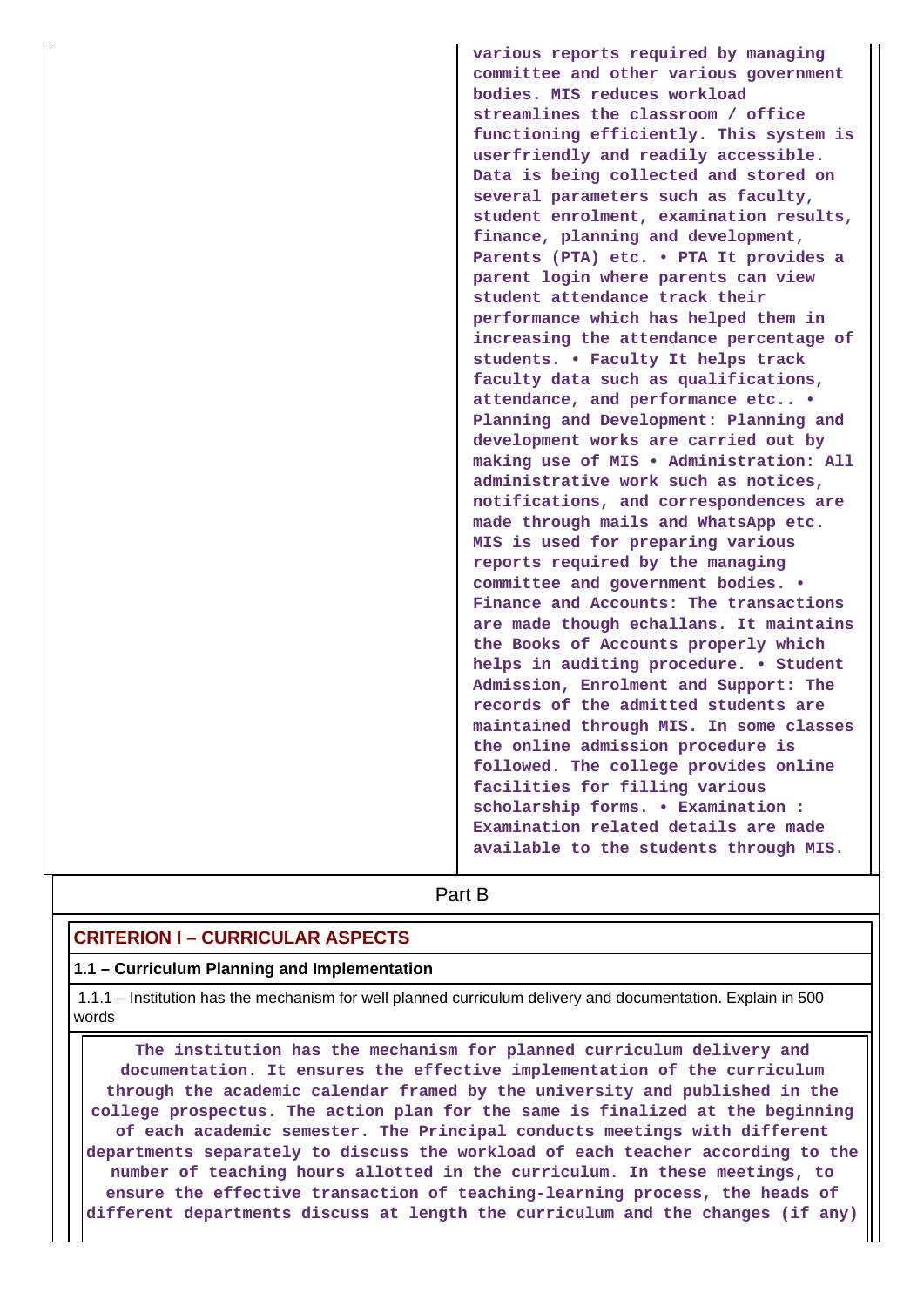**made by the university, requirements for additional staff (teaching and nonteaching), need for reference books / journals, instruments and any other teaching aids etc. well in advance to take the necessary decisions. A tentative time-table is framed by the Time-Table Committee of the college for the whole semester keeping in view the students' general problems regarding the combination of subjects as laid down by the university. After receiving students' grievances regarding clashes in periods due to subject choices, the problems of bus services (especially of the girl students) etc., the final time-**

**table is displayed on the very first working day. To ensure effective implementation of the curriculum, the Principal seeks feedback from the heads of the departments / coordinators, teachers, students and parents at regular intervals. For effective curriculum delivery, teachers are given considerable freedom to devise their own teaching methodologies based on the needs of the subjects and the learners. In addition to the basic facilities for class room teaching, the college provides support materials in the form of library books, journals, magazines and internet facilities etc. to both the teachers and the students. Whenever needed, teachers can make use of modern audio-visual aids**

**for the purpose of making the teaching learning process effective and interesting. The wi-fi enabled campus of the college provides teachers and students greater opportunity to have access to INFLIBNET and other e-Resources. Teachers are encouraged to impart the curriculum through innovative teaching methods such as presentations, assignments, discussions, projects and seminars apart from regular / traditional teaching methods. For effective delivery of the curriculum, the institution gives weightage to students' participation in academic interactions at various levels, and at the same time, sufficient consideration is given to the overall development of students by encouraging them to actively participate in the co-curricular activities of the college. The college also maintains a constant liaison with the university through formal or informal discussions with senior faculty in the university via telephonic conversations, e-mails and meetings. To analyze / ensure that the stated objectives of curriculum are achieved, the college encourages teachers to conduct a regime of continuous evaluation through assignments, seminars, midterm tests and class tests. The institution follows the rules of the Himachal Pradesh University regarding the implementation of the curriculum. Any changes / directions in the curriculum made by the university are made available to the Heads of the Departments by the college.**

| 1.1.2 – Certificate/ Diploma Courses introduced during the academic year |                                                                    |                          |          |                                                 |                      |  |  |  |  |
|--------------------------------------------------------------------------|--------------------------------------------------------------------|--------------------------|----------|-------------------------------------------------|----------------------|--|--|--|--|
| Certificate                                                              | Diploma Courses                                                    | Dates of<br>Introduction | Duration | Focus on employ<br>ability/entreprene<br>urship | Skill<br>Development |  |  |  |  |
| $\mathbf C$                                                              | Nil                                                                | 02/01/2019               | 180      | Employabil<br>ity                               | Skill                |  |  |  |  |
| C Plus<br>Plus                                                           | Nil                                                                | 02/01/2019               | 180      | Employabil<br>ity                               | <b>Skill</b>         |  |  |  |  |
| Python                                                                   | Nil                                                                | 07/02/2019               | 180      | Employabil<br>ity                               | Skill                |  |  |  |  |
| Libra<br>Office                                                          | Nil                                                                | 01/01/2019               | 180      | Employabil<br>ity                               | <b>Skill</b>         |  |  |  |  |
| 1.2 - Academic Flexibility                                               |                                                                    |                          |          |                                                 |                      |  |  |  |  |
|                                                                          | 1.2.1 - New programmes/courses introduced during the academic year |                          |          |                                                 |                      |  |  |  |  |
|                                                                          | Programme/Course                                                   | Programme Specialization |          | Dates of Introduction                           |                      |  |  |  |  |
|                                                                          | Nill                                                               |                          | N/A      |                                                 | Nill                 |  |  |  |  |
|                                                                          | <u>View File</u>                                                   |                          |          |                                                 |                      |  |  |  |  |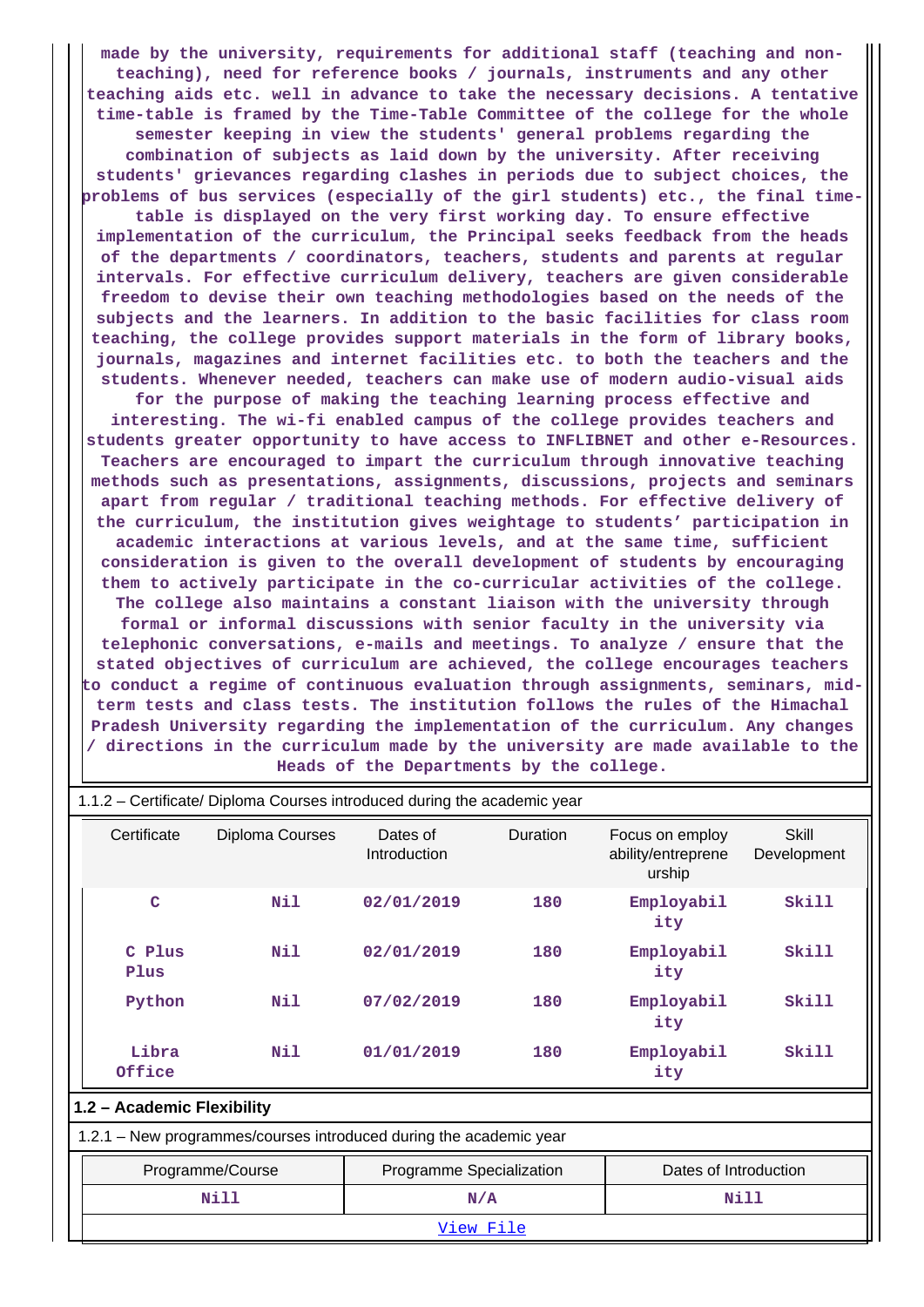| 1.2.2 - Programmes in which Choice Based Credit System (CBCS)/Elective course system implemented at the<br>affiliated Colleges (if applicable) during the academic year. |                          |                                                                 |  |  |  |  |
|--------------------------------------------------------------------------------------------------------------------------------------------------------------------------|--------------------------|-----------------------------------------------------------------|--|--|--|--|
| Name of programmes adopting<br><b>CBCS</b>                                                                                                                               | Programme Specialization | Date of implementation of<br><b>CBCS/Elective Course System</b> |  |  |  |  |
| <b>Nill</b>                                                                                                                                                              | N/A                      | <b>Nill</b>                                                     |  |  |  |  |
| 1.2.3 - Students enrolled in Certificate/ Diploma Courses introduced during the year                                                                                     |                          |                                                                 |  |  |  |  |
|                                                                                                                                                                          | Certificate              | Diploma Course                                                  |  |  |  |  |
| Number of Students                                                                                                                                                       | 244                      | Nil                                                             |  |  |  |  |
| 1.3 - Curriculum Enrichment                                                                                                                                              |                          |                                                                 |  |  |  |  |
| 1.3.1 - Value-added courses imparting transferable and life skills offered during the year                                                                               |                          |                                                                 |  |  |  |  |
| <b>Value Added Courses</b>                                                                                                                                               | Date of Introduction     | Number of Students Enrolled                                     |  |  |  |  |
| <b>RANGA LEKH AUR</b><br><b>RANGMANCH</b>                                                                                                                                | 01/07/2018               | 20                                                              |  |  |  |  |
| SAMACHAR SANKLAN AUR<br><b>LEKHAN</b>                                                                                                                                    | 01/07/2018               | 20                                                              |  |  |  |  |
| INTODUCTION TO<br><b>STATISTICS</b>                                                                                                                                      | 01/07/2018               | 17                                                              |  |  |  |  |
| RESEARCH METHODOLOGY                                                                                                                                                     | 01/07/2018               | 17                                                              |  |  |  |  |
| <b>SERICULTURE</b>                                                                                                                                                       | 01/07/2018               | 120                                                             |  |  |  |  |
| <b>GARDENING AND NURSERY</b>                                                                                                                                             | 01/07/2018               | 130                                                             |  |  |  |  |
| C Plus Plus                                                                                                                                                              | 01/02/2019               | 80                                                              |  |  |  |  |
| c                                                                                                                                                                        | 01/02/2019               | 41                                                              |  |  |  |  |
| LIBRE OFFICE                                                                                                                                                             | 01/01/2019               | 100                                                             |  |  |  |  |
| <b>SCI LAB</b>                                                                                                                                                           | 02/07/2018               | 23                                                              |  |  |  |  |
| <b>PYTHON</b>                                                                                                                                                            | 02/07/2018               | 23                                                              |  |  |  |  |
| <b>AVOGADRO</b>                                                                                                                                                          | 02/07/2018               | 15                                                              |  |  |  |  |
| <b>BUSINESS COMMUNICATION</b>                                                                                                                                            | 01/07/2018               | 25                                                              |  |  |  |  |
| PERSONALITY DEVELOPMENT<br>AND COMMUNICATION                                                                                                                             | 01/07/2018               | 18                                                              |  |  |  |  |
| IT TOOLS IN BUSINESS                                                                                                                                                     | 01/07/2018               | 18                                                              |  |  |  |  |
| <b>ENVIRONMENT SCIENCE</b>                                                                                                                                               | 01/07/2018               | 1089                                                            |  |  |  |  |
| <b>COMMUNICATIVE SKILLS IN</b><br><b>ENGLISH</b>                                                                                                                         | 01/07/2018               | 117                                                             |  |  |  |  |
| <b>APPLIED ENGLISH</b>                                                                                                                                                   | 01/07/2018               | 60                                                              |  |  |  |  |
| COMMUNICATIVE ENGLISH                                                                                                                                                    | 01/12/2018               | 60                                                              |  |  |  |  |
| <b>BASIC ANALYTICAL</b><br><b>CHEMISTRY</b>                                                                                                                              | 01/07/2018               | 190                                                             |  |  |  |  |
| MODERN TECHNIQUES OF<br>CHEMICAL ANALYSIS                                                                                                                                | 01/07/2018               | 13                                                              |  |  |  |  |
| DEMOCRATIVE AWARENESS<br>WITH LEGAL LITERACY                                                                                                                             | 01/07/2018               | 80                                                              |  |  |  |  |
| POPULATION STUDIES                                                                                                                                                       | 01/07/2018               | 9                                                               |  |  |  |  |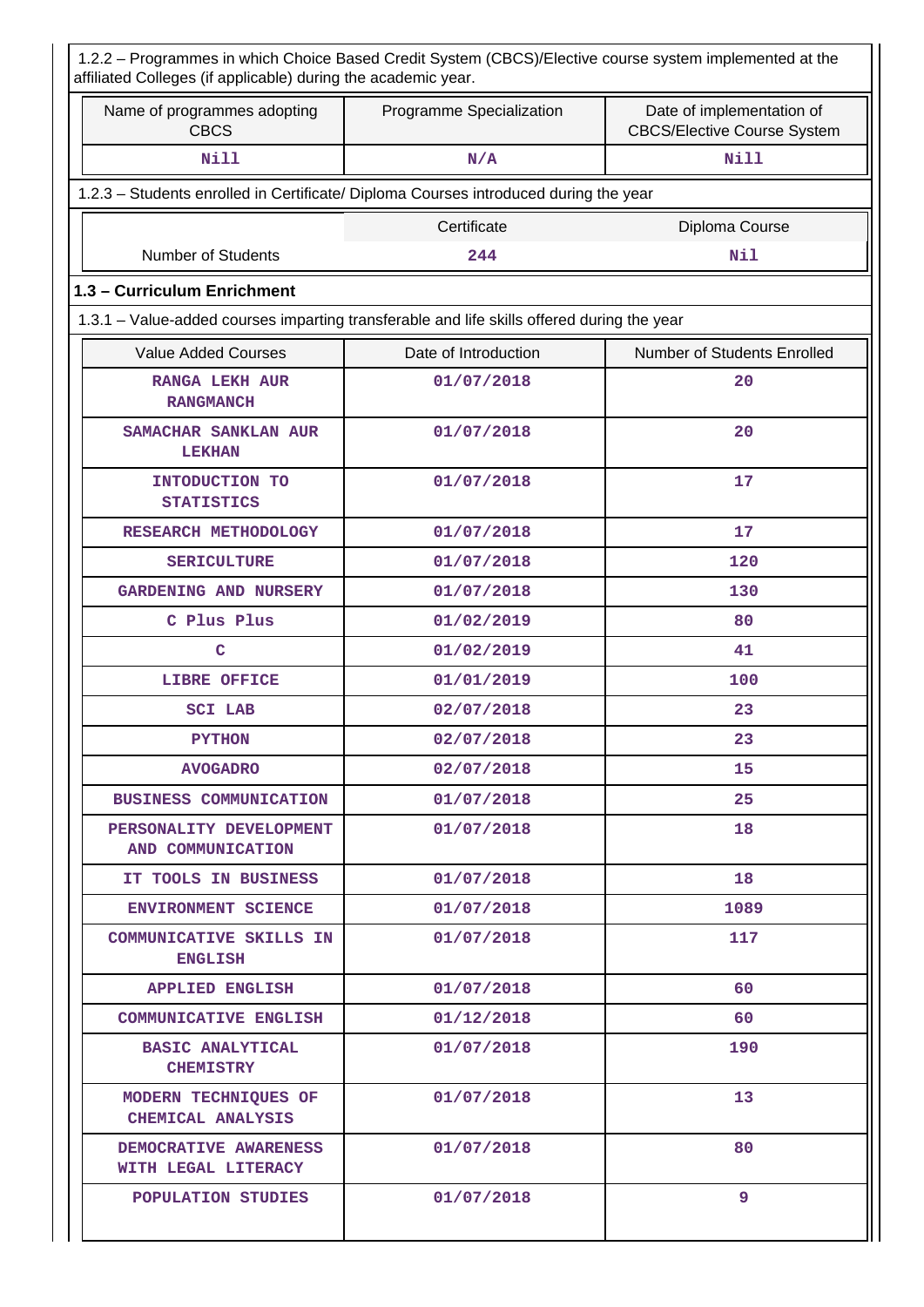| TECHNIQUES OF SOCIAL<br><b>RESEARCH</b>                                 |                          | 01/07/2018            | $\overline{3}$                                               |  |  |  |  |
|-------------------------------------------------------------------------|--------------------------|-----------------------|--------------------------------------------------------------|--|--|--|--|
| SOCIOLOGY OF<br><b>DEVELOPMENT</b>                                      |                          | 01/12/2018            | $\overline{9}$                                               |  |  |  |  |
| SOCIOLOGY OF<br><b>ENVIRONMENT</b>                                      |                          | 01/12/2018            | 3                                                            |  |  |  |  |
| TECHNICAL WRITING                                                       |                          | 01/07/2018            | 8                                                            |  |  |  |  |
|                                                                         |                          | View File             |                                                              |  |  |  |  |
| 1.3.2 - Field Projects / Internships under taken during the year        |                          |                       |                                                              |  |  |  |  |
| Project/Programme Title                                                 | Programme Specialization |                       | No. of students enrolled for Field<br>Projects / Internships |  |  |  |  |
| <b>BEd</b>                                                              | Intership                |                       | 100                                                          |  |  |  |  |
| <b>BBA</b>                                                              |                          | Intership             | 25                                                           |  |  |  |  |
| <b>BSC</b>                                                              |                          | Field Trips           | 118                                                          |  |  |  |  |
| <b>MSC</b>                                                              |                          | Field Trips (Botany)  | 30                                                           |  |  |  |  |
| <b>MSC</b>                                                              |                          | Field Trips (Zoology) | 30                                                           |  |  |  |  |
|                                                                         |                          | View File             |                                                              |  |  |  |  |
| 1.4 - Feedback System                                                   |                          |                       |                                                              |  |  |  |  |
| 1.4.1 – Whether structured feedback received from all the stakeholders. |                          |                       |                                                              |  |  |  |  |
| <b>Students</b>                                                         |                          |                       | Yes                                                          |  |  |  |  |
| <b>Teachers</b>                                                         |                          |                       | Yes                                                          |  |  |  |  |
| Employers                                                               |                          | <b>Nill</b>           |                                                              |  |  |  |  |
| Alumni                                                                  |                          | Yes                   |                                                              |  |  |  |  |
| Parents                                                                 |                          |                       | Yes                                                          |  |  |  |  |

 1.4.2 – How the feedback obtained is being analyzed and utilized for overall development of the institution? (maximum 500 words)

Feedback Obtained

**The college collects feedback from various stakeholders i.e. Students, Teachers, Parents and Alumni to analyze the institutional performance on different fronts. The IQAC of the college has formed a committee namely Feedback Governing Council to collect, analyze, prepare action taken report of the feedback and get uploaded on the college website. The Feedback Governing Council collects feedback under the following broad heads: 1. Feedback on Curriculum, Curriculum Delivery and on different aspects like Administration, Library, Sports and other facilities from students. 2. Feedback on overall institutional performance from Alumni 3. Feedback on facilities provided and holistic development of the students from the parents 4. Feedback on the Curriculum and Curriculum Delivery and the suggestions if any from the teachers. Earlier the college used to collect feedback manually by circulating questions to different stakeholders. From the session 201819 the Feedback Governing Council has developed a structural mechanism to collect and analyze the feedback from all stakeholders through online by using Google Form. This Google Form is available on college website. These feedback forms are made available to teachers, alumni and parents at the end of each semester/ year and to students when they seek admission in the next class/semester. The stakeholders by using their email ID can login and fill the given questions covering different aspects of teaching learning process. Feedback is also**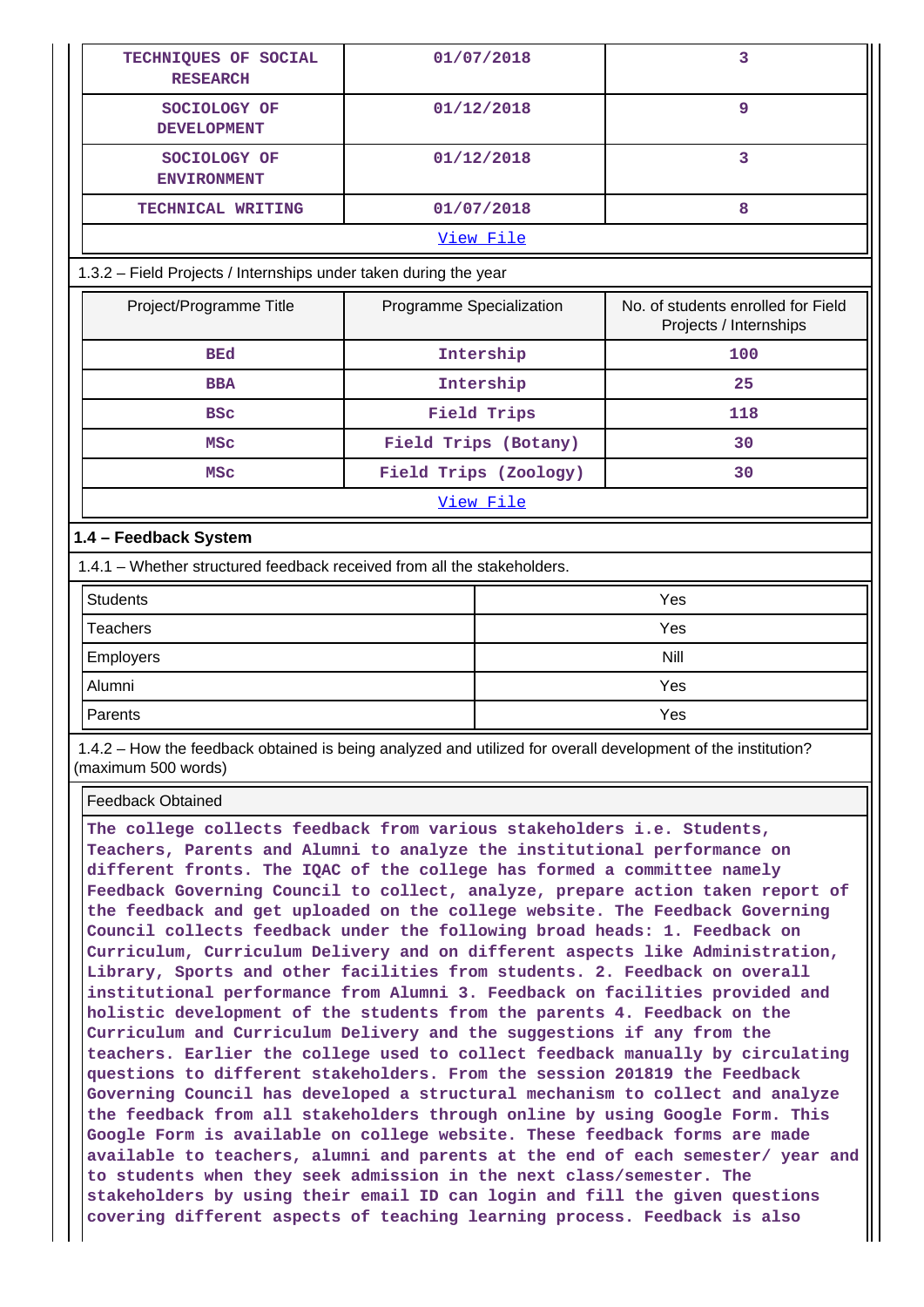**collected by sending questionnaires to some parents and alumni whose email addresses are not available with the college through Whatsapp. Google generates question wise graphic analysis of the feedback. The Feedback Governing Council thoroughly studies each and every Google analysis of the question and prepares a detailed analysis report of the feedback received and the suggestions given by the various stakeholders. The analyzed reports are forwarded to the IQAC of the college for further deliberations. The feedback received from different stakeholders is utilized for overall development and improvement of the college. The IQAC and Feedback Governing Council discuss the analysis report and sort out the important suggestions along with the weak and strong areas of teaching learning process. A detailed list is prepared and is forwarded to the Principal of the college, who is also the Secretary of the Managing Committee for further necessary action. The Principal forwards the feedback to the concerned Board of studies of the university / concerned departments /teachers/offices/library for consideration. Where the finance or other formalities are required to fulfill the constructive feedback, the Principal discusses with the President Managing Committee, highest governing body of the college. The said suggestions are discussed at length with the Management by the Coordinator IQAC and the Principal in the annual managing committee meeting. After due consideration, the Action taken report of the feedback is prepared by the Feedback Governing Council and put forward to the secretary cum principal of the college and get dully signed by the convener of Feedback Governing Council and the Principal. The Feedback Analysis and Action Taken Reports, dully signed by the signatories, are uploaded on the college website.**

# **CRITERION II – TEACHING- LEARNING AND EVALUATION**

## **2.1 – Student Enrolment and Profile**

2.1.1 – Demand Ratio during the year

| Name of the<br>Programme                                      | Programme<br>Specialization                                  |  | Number of seats<br>available                                 |                                                                   |      | Number of<br>Application received                                 | <b>Students Enrolled</b>                                    |
|---------------------------------------------------------------|--------------------------------------------------------------|--|--------------------------------------------------------------|-------------------------------------------------------------------|------|-------------------------------------------------------------------|-------------------------------------------------------------|
| <b>MSC</b>                                                    | Zoology                                                      |  |                                                              | 61                                                                |      | 60                                                                | 60                                                          |
| <b>MSC</b>                                                    | Botany                                                       |  |                                                              | 61                                                                |      | 60                                                                | 60                                                          |
| <b>MSC</b>                                                    | Chemistry                                                    |  |                                                              | 81                                                                |      | 80                                                                | 80                                                          |
| <b>MSC</b>                                                    | Physics                                                      |  |                                                              | 81                                                                |      | 76                                                                | 76                                                          |
| <b>BEd</b>                                                    | Nil                                                          |  |                                                              | 200                                                               |      | 199                                                               | 199                                                         |
| <b>BPEd</b>                                                   | Nil                                                          |  |                                                              | 100                                                               |      | 77                                                                | 77                                                          |
| <b>BPES</b>                                                   | Nil<br>150                                                   |  |                                                              | 78                                                                |      | 78                                                                |                                                             |
| <b>BCA</b>                                                    | Nil                                                          |  | 180                                                          |                                                                   | 132  | 132                                                               |                                                             |
| <b>BBA</b>                                                    | Nil                                                          |  |                                                              | 180                                                               | 64   |                                                                   | 64                                                          |
| <b>BCom</b>                                                   | Nil                                                          |  |                                                              | 400                                                               |      | 342                                                               | 342                                                         |
| <b>BSC</b>                                                    | Nil                                                          |  |                                                              | 1280                                                              | 1275 |                                                                   | 1275                                                        |
| <b>BA</b>                                                     | <b>NIL</b>                                                   |  |                                                              | 640                                                               | 607  |                                                                   | 607                                                         |
|                                                               |                                                              |  |                                                              | View File                                                         |      |                                                                   |                                                             |
| 2.2 - Catering to Student Diversity                           |                                                              |  |                                                              |                                                                   |      |                                                                   |                                                             |
| 2.2.1 - Student - Full time teacher ratio (current year data) |                                                              |  |                                                              |                                                                   |      |                                                                   |                                                             |
| Year                                                          | Number of<br>students enrolled<br>in the institution<br>(UG) |  | Number of<br>students enrolled<br>in the institution<br>(PG) | Number of<br>fulltime teachers<br>available in the<br>institution |      | Number of<br>fulltime teachers<br>available in the<br>institution | Number of<br>teachers<br>teaching both UG<br>and PG courses |

teaching only UG | teaching only PG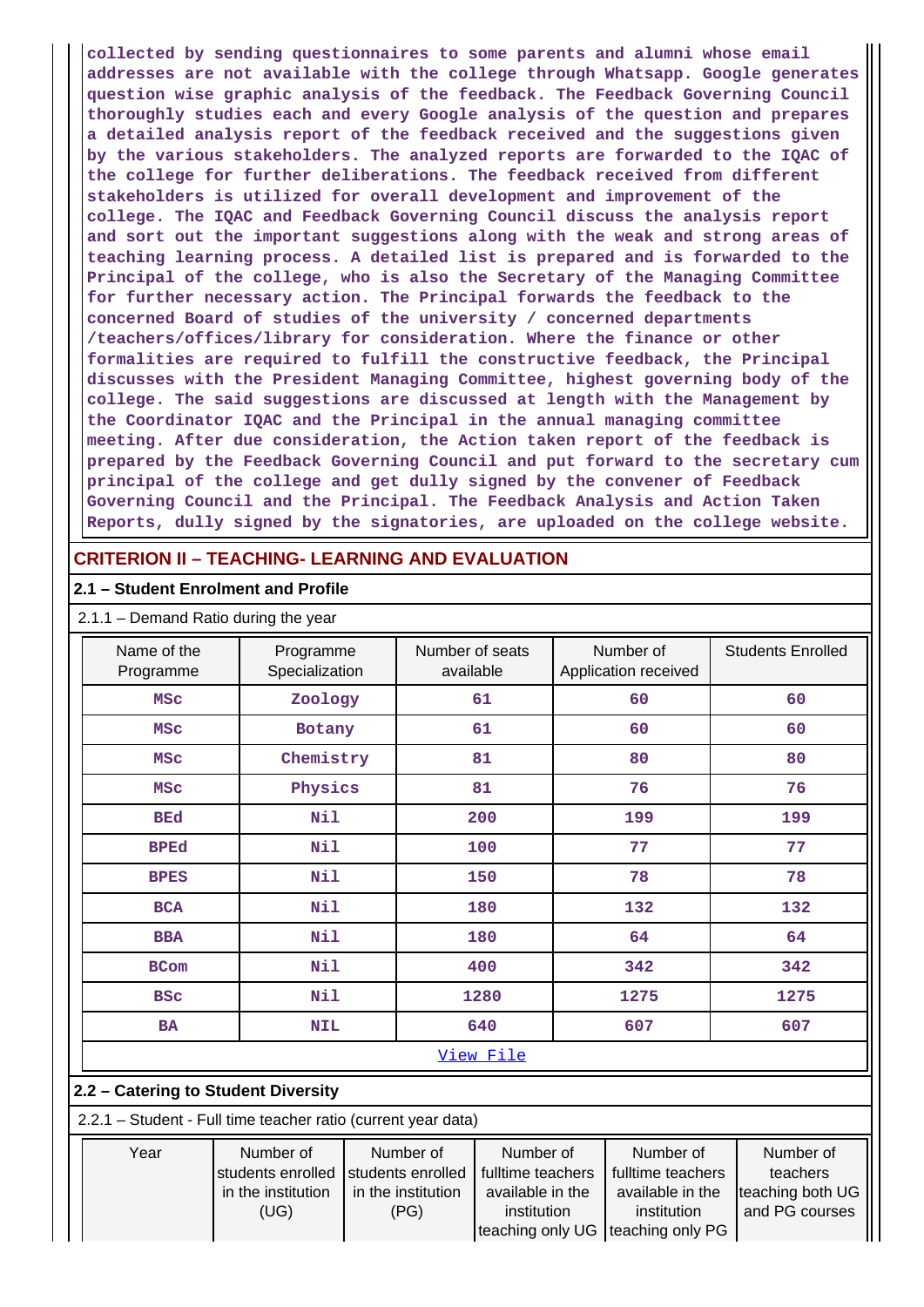|                                                                                                                                                                                                                                                                                                                                                                                                                                                                                                                                                                                                                                                                                                                                                                                                                                                                                                                                                                                                                                                                                                                                                                                                                                                                                                                                                                                                                                                                                                                                                                                                                                                                                                                                                                                                                                                                                                                                                                                                                                                                                                                                                                                                                                                                                                                                                                                                                                                                                                                                                                                                                                                                                                                                                                                                                                                                                                                                                                                                                                                                                                                                                                                                         |                                                                                                                                                           |                                                           |  |                                                | courses                                |  | courses                                      |                                    |
|---------------------------------------------------------------------------------------------------------------------------------------------------------------------------------------------------------------------------------------------------------------------------------------------------------------------------------------------------------------------------------------------------------------------------------------------------------------------------------------------------------------------------------------------------------------------------------------------------------------------------------------------------------------------------------------------------------------------------------------------------------------------------------------------------------------------------------------------------------------------------------------------------------------------------------------------------------------------------------------------------------------------------------------------------------------------------------------------------------------------------------------------------------------------------------------------------------------------------------------------------------------------------------------------------------------------------------------------------------------------------------------------------------------------------------------------------------------------------------------------------------------------------------------------------------------------------------------------------------------------------------------------------------------------------------------------------------------------------------------------------------------------------------------------------------------------------------------------------------------------------------------------------------------------------------------------------------------------------------------------------------------------------------------------------------------------------------------------------------------------------------------------------------------------------------------------------------------------------------------------------------------------------------------------------------------------------------------------------------------------------------------------------------------------------------------------------------------------------------------------------------------------------------------------------------------------------------------------------------------------------------------------------------------------------------------------------------------------------------------------------------------------------------------------------------------------------------------------------------------------------------------------------------------------------------------------------------------------------------------------------------------------------------------------------------------------------------------------------------------------------------------------------------------------------------------------------------|-----------------------------------------------------------------------------------------------------------------------------------------------------------|-----------------------------------------------------------|--|------------------------------------------------|----------------------------------------|--|----------------------------------------------|------------------------------------|
|                                                                                                                                                                                                                                                                                                                                                                                                                                                                                                                                                                                                                                                                                                                                                                                                                                                                                                                                                                                                                                                                                                                                                                                                                                                                                                                                                                                                                                                                                                                                                                                                                                                                                                                                                                                                                                                                                                                                                                                                                                                                                                                                                                                                                                                                                                                                                                                                                                                                                                                                                                                                                                                                                                                                                                                                                                                                                                                                                                                                                                                                                                                                                                                                         | 2018                                                                                                                                                      | 2774                                                      |  | 276                                            | 67                                     |  | 14                                           | 11                                 |
|                                                                                                                                                                                                                                                                                                                                                                                                                                                                                                                                                                                                                                                                                                                                                                                                                                                                                                                                                                                                                                                                                                                                                                                                                                                                                                                                                                                                                                                                                                                                                                                                                                                                                                                                                                                                                                                                                                                                                                                                                                                                                                                                                                                                                                                                                                                                                                                                                                                                                                                                                                                                                                                                                                                                                                                                                                                                                                                                                                                                                                                                                                                                                                                                         | 2.3 - Teaching - Learning Process                                                                                                                         |                                                           |  |                                                |                                        |  |                                              |                                    |
|                                                                                                                                                                                                                                                                                                                                                                                                                                                                                                                                                                                                                                                                                                                                                                                                                                                                                                                                                                                                                                                                                                                                                                                                                                                                                                                                                                                                                                                                                                                                                                                                                                                                                                                                                                                                                                                                                                                                                                                                                                                                                                                                                                                                                                                                                                                                                                                                                                                                                                                                                                                                                                                                                                                                                                                                                                                                                                                                                                                                                                                                                                                                                                                                         | 2.3.1 – Percentage of teachers using ICT for effective teaching with Learning Management Systems (LMS), E-<br>learning resources etc. (current year data) |                                                           |  |                                                |                                        |  |                                              |                                    |
|                                                                                                                                                                                                                                                                                                                                                                                                                                                                                                                                                                                                                                                                                                                                                                                                                                                                                                                                                                                                                                                                                                                                                                                                                                                                                                                                                                                                                                                                                                                                                                                                                                                                                                                                                                                                                                                                                                                                                                                                                                                                                                                                                                                                                                                                                                                                                                                                                                                                                                                                                                                                                                                                                                                                                                                                                                                                                                                                                                                                                                                                                                                                                                                                         | Number of<br><b>Teachers on Roll</b>                                                                                                                      | Number of<br>teachers using<br>ICT (LMS, e-<br>Resources) |  | <b>ICT Tools and</b><br>resources<br>available | Number of ICT<br>enabled<br>Classrooms |  | Numberof smart<br>classrooms                 | E-resources and<br>techniques used |
|                                                                                                                                                                                                                                                                                                                                                                                                                                                                                                                                                                                                                                                                                                                                                                                                                                                                                                                                                                                                                                                                                                                                                                                                                                                                                                                                                                                                                                                                                                                                                                                                                                                                                                                                                                                                                                                                                                                                                                                                                                                                                                                                                                                                                                                                                                                                                                                                                                                                                                                                                                                                                                                                                                                                                                                                                                                                                                                                                                                                                                                                                                                                                                                                         | 81                                                                                                                                                        | 61                                                        |  | 10                                             | 9                                      |  | Nill                                         | 10                                 |
|                                                                                                                                                                                                                                                                                                                                                                                                                                                                                                                                                                                                                                                                                                                                                                                                                                                                                                                                                                                                                                                                                                                                                                                                                                                                                                                                                                                                                                                                                                                                                                                                                                                                                                                                                                                                                                                                                                                                                                                                                                                                                                                                                                                                                                                                                                                                                                                                                                                                                                                                                                                                                                                                                                                                                                                                                                                                                                                                                                                                                                                                                                                                                                                                         |                                                                                                                                                           |                                                           |  | View File of ICT Tools and resources           |                                        |  |                                              |                                    |
|                                                                                                                                                                                                                                                                                                                                                                                                                                                                                                                                                                                                                                                                                                                                                                                                                                                                                                                                                                                                                                                                                                                                                                                                                                                                                                                                                                                                                                                                                                                                                                                                                                                                                                                                                                                                                                                                                                                                                                                                                                                                                                                                                                                                                                                                                                                                                                                                                                                                                                                                                                                                                                                                                                                                                                                                                                                                                                                                                                                                                                                                                                                                                                                                         |                                                                                                                                                           |                                                           |  |                                                |                                        |  | View File of E-resources and techniques used |                                    |
|                                                                                                                                                                                                                                                                                                                                                                                                                                                                                                                                                                                                                                                                                                                                                                                                                                                                                                                                                                                                                                                                                                                                                                                                                                                                                                                                                                                                                                                                                                                                                                                                                                                                                                                                                                                                                                                                                                                                                                                                                                                                                                                                                                                                                                                                                                                                                                                                                                                                                                                                                                                                                                                                                                                                                                                                                                                                                                                                                                                                                                                                                                                                                                                                         | 2.3.2 - Students mentoring system available in the institution? Give details. (maximum 500 words)                                                         |                                                           |  |                                                |                                        |  |                                              |                                    |
| The college has developed a well organized mentoring system from the session 201718. Earlier the academic<br>progress of the students was monitored by the class / subject teachers but had not much scope to look into the<br>strengths and weaknesses of a student from his / her personal perspective. Mentor mentee system has helped<br>the teachers to understand the basic and universal as well as personal problems of the students. Similarly, this<br>system has provided an opportunity to the students to freely approach and interact with their mentors. In this<br>way, the mentors remain constantly in touch with the students to council and help them to cope up with their<br>personal /academic problems. The college assigns mentorship to all the teachers of different departments. Being<br>a multifaculty institution, this mentoring system has been developed in two ways: a) The mentoring system in BA,<br>B.Sc. and B.Com where the number of students is large b) Classes having fix number of seats c) Mentoring<br>system for online addoncourses For the large strength the concerned mentor splits his/her class into small<br>groups and one student of each group acts as leader of the unit. The said leader prepares the personal and<br>academic data of students of his/her group and hands over the same to the teacher in charge. The mentor keeps<br>the record of his/her mentees and studies the data carefully. This helps the teacher to know and understand the<br>family/financial background, previous education sought, strengths and weaknesses of each student of his/her<br>class. It also helps the teacher to sort out weak and advance learners of his/her class. After understanding the<br>needs and requirements of the students, the concerned mentors place the same at the right platforms. Similarly,<br>the students understand the organizational culture on one hand and develop values of cooperation and<br>coordination on other hand. In the classes having fix number of seats, the teachers themselves prepare the data<br>and keep with themselves. The college has started online Add on courses in collaboration with IIT, Bombay<br>under Spoken Tutorial Project supported by the National Mission on Education through ICT of MHRD, Govt. of<br>India, to promote IT literacy and skills among students. Teachers from different faculties act as mentors for<br>different courses opted by the students from various streams. This has increased the interdisciplinary approach<br>among the students and the teachers. The introduction of mentorship has proved beneficial for both students and<br>teachers. Most of the teachers have willingly started devoting extra hours for weak and advance learners besides<br>their allotted workload, because of the close intimacy with the students. Mentoring system has generated<br>parental feeling among students for their teachers. Due to the increase in teacher student interaction, it has<br>improved class attendance and well as discipline in the campus.<br>Number of students enrolled in the<br>Number of fulltime teachers<br>Mentor: Mentee Ratio |                                                                                                                                                           |                                                           |  |                                                |                                        |  |                                              |                                    |
|                                                                                                                                                                                                                                                                                                                                                                                                                                                                                                                                                                                                                                                                                                                                                                                                                                                                                                                                                                                                                                                                                                                                                                                                                                                                                                                                                                                                                                                                                                                                                                                                                                                                                                                                                                                                                                                                                                                                                                                                                                                                                                                                                                                                                                                                                                                                                                                                                                                                                                                                                                                                                                                                                                                                                                                                                                                                                                                                                                                                                                                                                                                                                                                                         | institution                                                                                                                                               |                                                           |  |                                                |                                        |  |                                              |                                    |
|                                                                                                                                                                                                                                                                                                                                                                                                                                                                                                                                                                                                                                                                                                                                                                                                                                                                                                                                                                                                                                                                                                                                                                                                                                                                                                                                                                                                                                                                                                                                                                                                                                                                                                                                                                                                                                                                                                                                                                                                                                                                                                                                                                                                                                                                                                                                                                                                                                                                                                                                                                                                                                                                                                                                                                                                                                                                                                                                                                                                                                                                                                                                                                                                         |                                                                                                                                                           | 3050                                                      |  |                                                | 81                                     |  |                                              | 1:38                               |
|                                                                                                                                                                                                                                                                                                                                                                                                                                                                                                                                                                                                                                                                                                                                                                                                                                                                                                                                                                                                                                                                                                                                                                                                                                                                                                                                                                                                                                                                                                                                                                                                                                                                                                                                                                                                                                                                                                                                                                                                                                                                                                                                                                                                                                                                                                                                                                                                                                                                                                                                                                                                                                                                                                                                                                                                                                                                                                                                                                                                                                                                                                                                                                                                         | 2.4 - Teacher Profile and Quality<br>2.4.1 - Number of full time teachers appointed during the year                                                       |                                                           |  |                                                |                                        |  |                                              |                                    |
|                                                                                                                                                                                                                                                                                                                                                                                                                                                                                                                                                                                                                                                                                                                                                                                                                                                                                                                                                                                                                                                                                                                                                                                                                                                                                                                                                                                                                                                                                                                                                                                                                                                                                                                                                                                                                                                                                                                                                                                                                                                                                                                                                                                                                                                                                                                                                                                                                                                                                                                                                                                                                                                                                                                                                                                                                                                                                                                                                                                                                                                                                                                                                                                                         |                                                                                                                                                           |                                                           |  |                                                |                                        |  |                                              |                                    |
|                                                                                                                                                                                                                                                                                                                                                                                                                                                                                                                                                                                                                                                                                                                                                                                                                                                                                                                                                                                                                                                                                                                                                                                                                                                                                                                                                                                                                                                                                                                                                                                                                                                                                                                                                                                                                                                                                                                                                                                                                                                                                                                                                                                                                                                                                                                                                                                                                                                                                                                                                                                                                                                                                                                                                                                                                                                                                                                                                                                                                                                                                                                                                                                                         | No. of sanctioned<br>positions                                                                                                                            | No. of filled positions                                   |  | Vacant positions                               |                                        |  | Positions filled during<br>the current year  | No. of faculty with<br>Ph.D        |
|                                                                                                                                                                                                                                                                                                                                                                                                                                                                                                                                                                                                                                                                                                                                                                                                                                                                                                                                                                                                                                                                                                                                                                                                                                                                                                                                                                                                                                                                                                                                                                                                                                                                                                                                                                                                                                                                                                                                                                                                                                                                                                                                                                                                                                                                                                                                                                                                                                                                                                                                                                                                                                                                                                                                                                                                                                                                                                                                                                                                                                                                                                                                                                                                         | 87                                                                                                                                                        | 81                                                        |  |                                                | 6                                      |  | 6                                            | 40                                 |
|                                                                                                                                                                                                                                                                                                                                                                                                                                                                                                                                                                                                                                                                                                                                                                                                                                                                                                                                                                                                                                                                                                                                                                                                                                                                                                                                                                                                                                                                                                                                                                                                                                                                                                                                                                                                                                                                                                                                                                                                                                                                                                                                                                                                                                                                                                                                                                                                                                                                                                                                                                                                                                                                                                                                                                                                                                                                                                                                                                                                                                                                                                                                                                                                         |                                                                                                                                                           |                                                           |  |                                                |                                        |  |                                              |                                    |

 2.4.2 – Honours and recognition received by teachers (received awards, recognition, fellowships at State, National, International level from Government, recognised bodies during the year )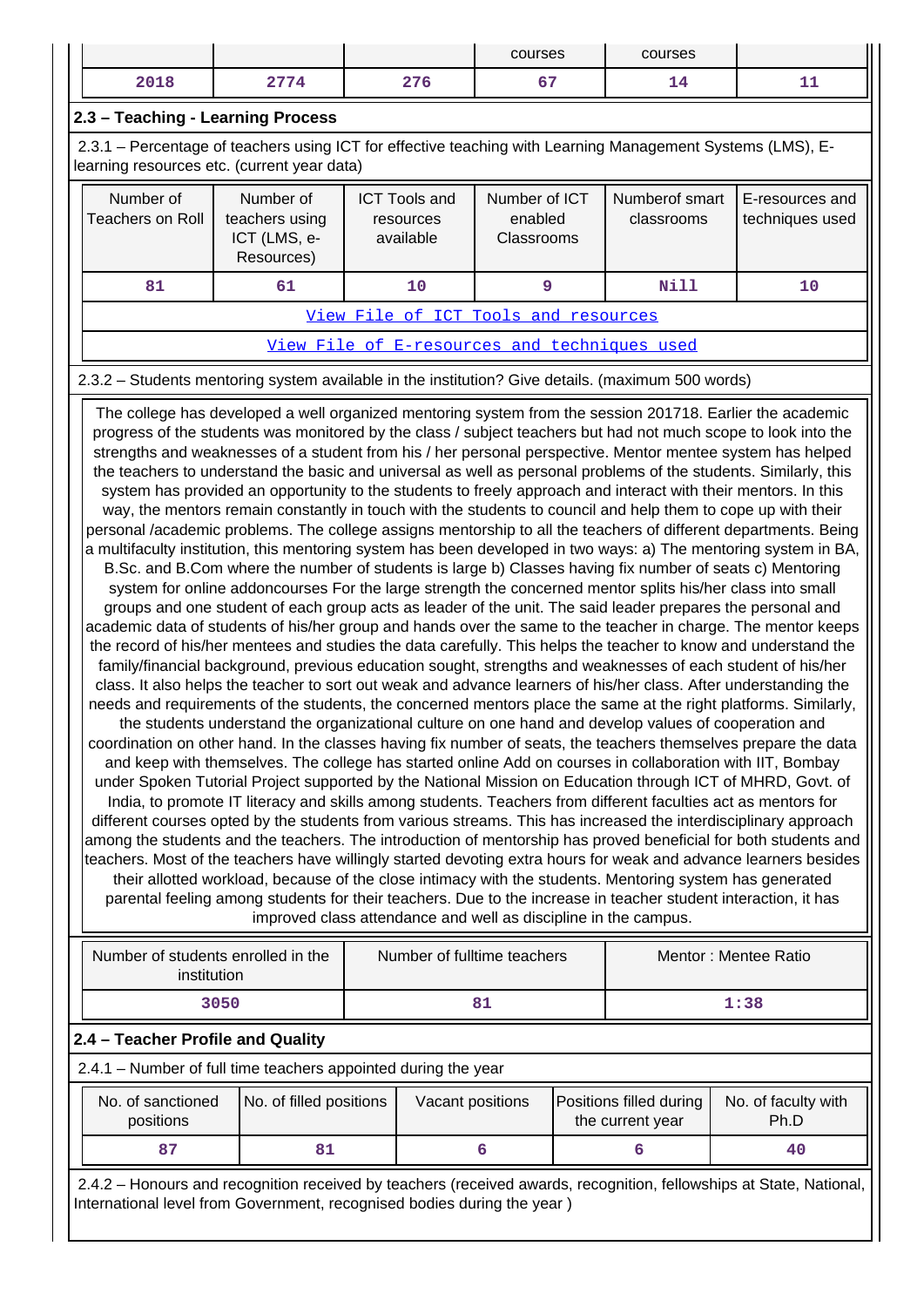|                | Year of Award                                                                                                      | Name of full time teachers<br>receiving awards from<br>state level, national level,<br>international level |               | Designation |                                                                | Name of the award,<br>fellowship, received from<br>Government or recognized<br>bodies |                                                                                 |  |  |  |
|----------------|--------------------------------------------------------------------------------------------------------------------|------------------------------------------------------------------------------------------------------------|---------------|-------------|----------------------------------------------------------------|---------------------------------------------------------------------------------------|---------------------------------------------------------------------------------|--|--|--|
|                | 2018                                                                                                               | Nil                                                                                                        |               |             | Nill                                                           |                                                                                       | Nil                                                                             |  |  |  |
|                |                                                                                                                    |                                                                                                            |               | View File   |                                                                |                                                                                       |                                                                                 |  |  |  |
|                | 2.5 - Evaluation Process and Reforms                                                                               |                                                                                                            |               |             |                                                                |                                                                                       |                                                                                 |  |  |  |
| the year       | 2.5.1 – Number of days from the date of semester-end/ year- end examination till the declaration of results during |                                                                                                            |               |             |                                                                |                                                                                       |                                                                                 |  |  |  |
| Programme Name |                                                                                                                    | Programme Code                                                                                             | Semester/year |             | Last date of the last<br>semester-end/year-<br>end examination |                                                                                       | Date of declaration of<br>results of semester-<br>end/ year- end<br>examination |  |  |  |
| <b>BPEd</b>    |                                                                                                                    | Nil                                                                                                        |               | 3rd Sem     | 19/11/2018                                                     |                                                                                       | 24/07/2019                                                                      |  |  |  |
| <b>BPES</b>    |                                                                                                                    | Nil                                                                                                        |               | 3rd Sem     | 14/11/2018                                                     |                                                                                       | 22/07/2019                                                                      |  |  |  |
| <b>BCA</b>     |                                                                                                                    | Nil                                                                                                        |               | 3rd Sem     | 19/11/2018                                                     |                                                                                       | 25/06/2019                                                                      |  |  |  |
| <b>BBA</b>     |                                                                                                                    | Nil                                                                                                        |               | 3rd Sem     | 17/11/2018                                                     |                                                                                       | 25/06/2019                                                                      |  |  |  |
| <b>BCom</b>    |                                                                                                                    | Nil                                                                                                        |               | 3rd Sem     | 03/11/2018                                                     |                                                                                       | 30/04/2019                                                                      |  |  |  |
| <b>BSC</b>     |                                                                                                                    | Nil                                                                                                        |               | 3rd Sem     | 16/11/2018                                                     |                                                                                       | 30/04/2019                                                                      |  |  |  |
| <b>BA</b>      |                                                                                                                    | Nil                                                                                                        |               | 3rd Sem     | 16/11/2018                                                     |                                                                                       | 30/04/2019                                                                      |  |  |  |
| <b>MSC</b>     |                                                                                                                    | Zoology                                                                                                    |               | 1st Sem     | 04/12/2018                                                     |                                                                                       | 13/06/2019                                                                      |  |  |  |
| <b>MSC</b>     |                                                                                                                    | Botany                                                                                                     |               | 1st Sem     | 04/12/2018                                                     |                                                                                       | 13/06/2019                                                                      |  |  |  |
| <b>MSC</b>     |                                                                                                                    | Chemistry                                                                                                  |               | 1st Sem     | 04/12/2018                                                     |                                                                                       | 13/06/2019                                                                      |  |  |  |
| <b>MSC</b>     |                                                                                                                    | Physics                                                                                                    |               | 1st Sem     | 04/12/2018                                                     |                                                                                       | 13/06/2019                                                                      |  |  |  |
| <b>BSC</b>     |                                                                                                                    | Nil                                                                                                        |               | 4th Sem     | 01/05/2019                                                     |                                                                                       | 24/09/2019                                                                      |  |  |  |
| BA             |                                                                                                                    | Nil                                                                                                        |               | 4th Sem     | 09/05/2019                                                     |                                                                                       | 24/09/2019                                                                      |  |  |  |
| MSc            |                                                                                                                    | Zoology                                                                                                    |               | 2nd Sem     | 25/06/2019                                                     |                                                                                       | 19/11/2019                                                                      |  |  |  |
| <b>MSC</b>     |                                                                                                                    | Botany                                                                                                     |               | 2nd Sem     | 25/06/2019                                                     |                                                                                       | 19/11/2019                                                                      |  |  |  |
| <b>MSC</b>     |                                                                                                                    | Chemistry                                                                                                  |               | 2nd Sem     | 25/06/2019                                                     |                                                                                       | 19/11/2019                                                                      |  |  |  |
| <b>MSC</b>     |                                                                                                                    | Physics                                                                                                    |               | 2nd Sem     | 28/06/2019                                                     |                                                                                       | 19/11/2019                                                                      |  |  |  |
| <b>BPEd</b>    |                                                                                                                    | Nil                                                                                                        |               | 2nd Sem     | 29/04/2019                                                     |                                                                                       | 02/09/2019                                                                      |  |  |  |
| <b>BPES</b>    |                                                                                                                    | Nil                                                                                                        |               | 2nd Sem     | 29/04/2019                                                     |                                                                                       | 17/10/2019                                                                      |  |  |  |
| <b>BCA</b>     |                                                                                                                    | Nil                                                                                                        |               | 2nd Sem     | 10/05/2019                                                     |                                                                                       | 15/10/2019                                                                      |  |  |  |
| <b>BBA</b>     |                                                                                                                    | Nil                                                                                                        |               | 2nd Sem     | 02/05/2019                                                     |                                                                                       | 15/10/2019                                                                      |  |  |  |
| <b>BPES</b>    |                                                                                                                    | Nil                                                                                                        |               | 5th Sem     | 15/11/2018                                                     |                                                                                       | 27/05/2019                                                                      |  |  |  |
| <b>BCA</b>     |                                                                                                                    | Nil                                                                                                        |               | 5th Sem     | 17/11/2018                                                     |                                                                                       | 27/05/2019                                                                      |  |  |  |
| <b>BBA</b>     |                                                                                                                    | Nil                                                                                                        |               | 5th Sem     | 19/11/2018                                                     |                                                                                       | 27/05/2019                                                                      |  |  |  |
| <b>BCom</b>    |                                                                                                                    | Nil                                                                                                        |               | 5th Sem     | 12/11/2018                                                     |                                                                                       | 03/05/2019                                                                      |  |  |  |
| <b>BSC</b>     |                                                                                                                    | Nil                                                                                                        |               | 5th Sem     | 19/11/2018                                                     |                                                                                       | 03/05/2019                                                                      |  |  |  |
| BA             |                                                                                                                    | Nil                                                                                                        |               | 5th Sem     | 14/11/2018                                                     |                                                                                       | 03/05/2019                                                                      |  |  |  |
| <b>MSC</b>     |                                                                                                                    | Zoology                                                                                                    |               | 3rd Sem     | 05/12/2018                                                     |                                                                                       | 03/06/2019                                                                      |  |  |  |
| <b>MSC</b>     |                                                                                                                    | Botany                                                                                                     |               | 3rd Sem     | 05/12/2018                                                     |                                                                                       | 03/06/2019                                                                      |  |  |  |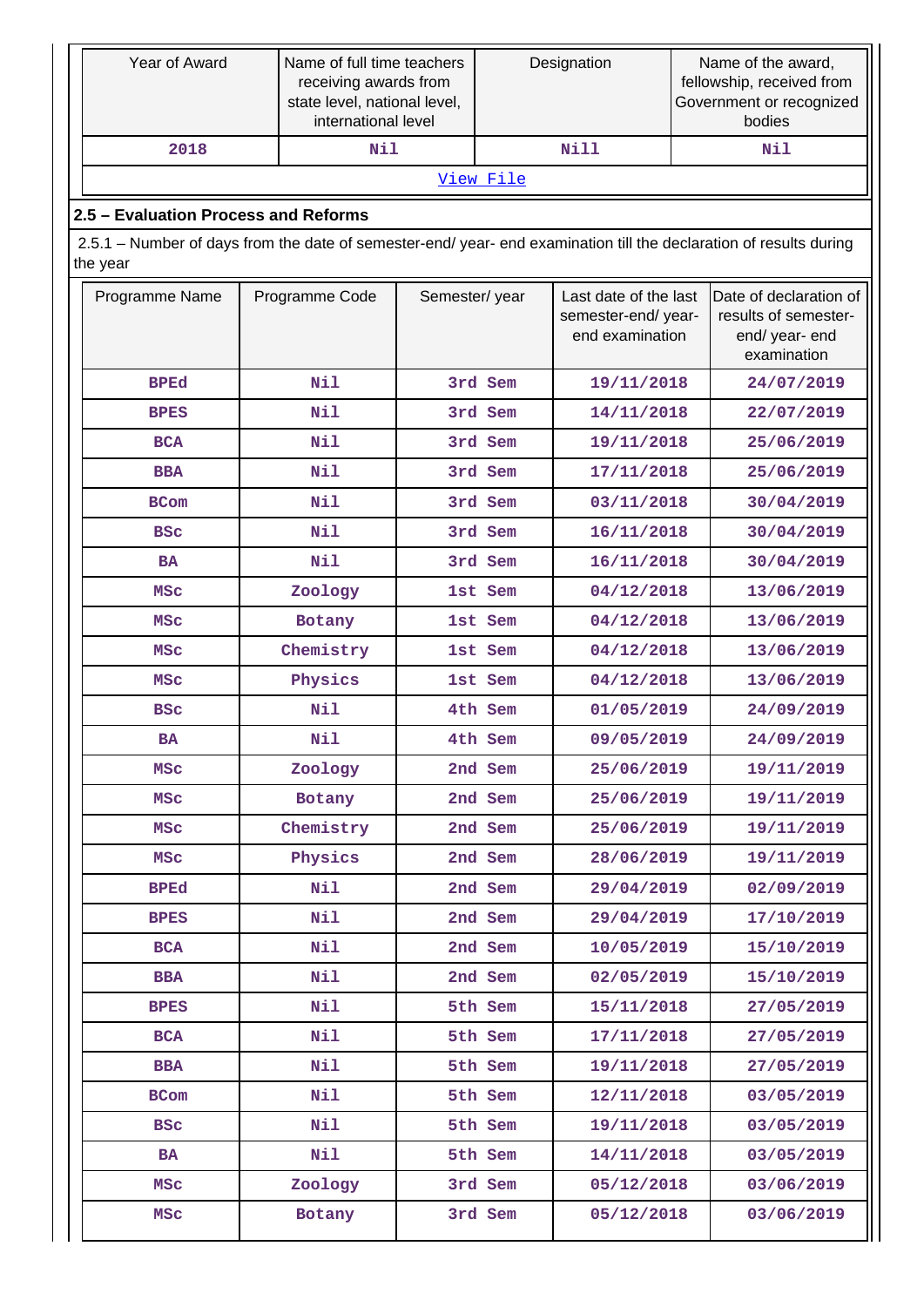| Chemistry<br>3rd Sem<br>05/12/2018<br>03/06/2019<br><b>MSC</b><br>Physics<br>3rd Sem<br>05/12/2018<br>03/06/2019<br>MSC<br>Nil<br>3rd Sem<br>BEd<br>05/03/2019<br>26/08/2019<br>Nil<br>BEd<br>1st Sem<br>07/03/2019<br>28/09/2019<br>Nil<br><b>BPES</b><br>1st Sem<br>13/11/2018<br>11/07/2019<br>Nil<br><b>BCA</b><br>1st Sem<br>20/11/2018<br>11/07/2019<br><b>BBA</b><br>Nil<br>1st Sem<br>14/11/2018<br>11/07/2019<br>Nil<br>1st Year<br>08/05/2019<br>11/09/2019<br><b>BCom</b><br>Nil<br><b>BSC</b><br>04/05/2019<br>11/09/2019<br>1st Year<br>Nil<br><b>BA</b><br>1st Year<br>05/05/2019<br>11/09/2019<br>Nil<br><b>BPES</b><br>6th Sem<br>03/05/2019<br>23/07/2019<br>Nil<br>6th Sem<br>08/05/2019<br>11/07/2019<br><b>BCA</b><br>Nil<br><b>BBA</b><br>6th Sem<br>10/05/2019<br>11/07/2019<br>Nil<br>30/04/2019<br>28/06/2019<br><b>BCom</b><br>6th Sem<br>Nil<br><b>BSC</b><br>6th Sem<br>29/04/2019<br>28/06/2019<br>Nil<br>6th Sem<br>08/05/2019<br>28/06/2019<br><b>BA</b><br>4th Sem<br>14/11/2019<br><b>MSC</b><br>Zoology<br>24/06/2019<br>4th Sem<br>24/06/2019<br>11/11/2019<br><b>MSC</b><br>Botany<br><b>MSC</b><br>Chemistry<br>4th Sem<br>26/06/2019<br>14/11/2019<br>Physics<br>4th Sem<br>27/06/2019<br>18/11/2019<br><b>MSC</b><br>Nil<br>BEd<br>4th Sem<br>10/07/2019<br>21/11/2019<br>Nil<br><b>BPEd</b><br>4th Sem<br>30/04/2019<br>01/08/2019<br>Nil<br>4th Sem<br><b>BPES</b><br>02/05/2019<br>17/10/2019<br>Nil<br>4th Sem<br>09/05/2019<br>15/10/2019<br><b>BCA</b><br>Nil<br><b>BBA</b><br>4th Sem<br>11/05/2019<br>15/10/2019<br>Nil<br>4th Sem<br>08/05/2019<br>24/09/2019<br><b>BCom</b><br>View File |  |  |  |
|------------------------------------------------------------------------------------------------------------------------------------------------------------------------------------------------------------------------------------------------------------------------------------------------------------------------------------------------------------------------------------------------------------------------------------------------------------------------------------------------------------------------------------------------------------------------------------------------------------------------------------------------------------------------------------------------------------------------------------------------------------------------------------------------------------------------------------------------------------------------------------------------------------------------------------------------------------------------------------------------------------------------------------------------------------------------------------------------------------------------------------------------------------------------------------------------------------------------------------------------------------------------------------------------------------------------------------------------------------------------------------------------------------------------------------------------------------------------------------------------------------------------------------------------------------------------------------------------------------------------------------------|--|--|--|
|                                                                                                                                                                                                                                                                                                                                                                                                                                                                                                                                                                                                                                                                                                                                                                                                                                                                                                                                                                                                                                                                                                                                                                                                                                                                                                                                                                                                                                                                                                                                                                                                                                          |  |  |  |
|                                                                                                                                                                                                                                                                                                                                                                                                                                                                                                                                                                                                                                                                                                                                                                                                                                                                                                                                                                                                                                                                                                                                                                                                                                                                                                                                                                                                                                                                                                                                                                                                                                          |  |  |  |
|                                                                                                                                                                                                                                                                                                                                                                                                                                                                                                                                                                                                                                                                                                                                                                                                                                                                                                                                                                                                                                                                                                                                                                                                                                                                                                                                                                                                                                                                                                                                                                                                                                          |  |  |  |
|                                                                                                                                                                                                                                                                                                                                                                                                                                                                                                                                                                                                                                                                                                                                                                                                                                                                                                                                                                                                                                                                                                                                                                                                                                                                                                                                                                                                                                                                                                                                                                                                                                          |  |  |  |
|                                                                                                                                                                                                                                                                                                                                                                                                                                                                                                                                                                                                                                                                                                                                                                                                                                                                                                                                                                                                                                                                                                                                                                                                                                                                                                                                                                                                                                                                                                                                                                                                                                          |  |  |  |
|                                                                                                                                                                                                                                                                                                                                                                                                                                                                                                                                                                                                                                                                                                                                                                                                                                                                                                                                                                                                                                                                                                                                                                                                                                                                                                                                                                                                                                                                                                                                                                                                                                          |  |  |  |
|                                                                                                                                                                                                                                                                                                                                                                                                                                                                                                                                                                                                                                                                                                                                                                                                                                                                                                                                                                                                                                                                                                                                                                                                                                                                                                                                                                                                                                                                                                                                                                                                                                          |  |  |  |
|                                                                                                                                                                                                                                                                                                                                                                                                                                                                                                                                                                                                                                                                                                                                                                                                                                                                                                                                                                                                                                                                                                                                                                                                                                                                                                                                                                                                                                                                                                                                                                                                                                          |  |  |  |
|                                                                                                                                                                                                                                                                                                                                                                                                                                                                                                                                                                                                                                                                                                                                                                                                                                                                                                                                                                                                                                                                                                                                                                                                                                                                                                                                                                                                                                                                                                                                                                                                                                          |  |  |  |
|                                                                                                                                                                                                                                                                                                                                                                                                                                                                                                                                                                                                                                                                                                                                                                                                                                                                                                                                                                                                                                                                                                                                                                                                                                                                                                                                                                                                                                                                                                                                                                                                                                          |  |  |  |
|                                                                                                                                                                                                                                                                                                                                                                                                                                                                                                                                                                                                                                                                                                                                                                                                                                                                                                                                                                                                                                                                                                                                                                                                                                                                                                                                                                                                                                                                                                                                                                                                                                          |  |  |  |
|                                                                                                                                                                                                                                                                                                                                                                                                                                                                                                                                                                                                                                                                                                                                                                                                                                                                                                                                                                                                                                                                                                                                                                                                                                                                                                                                                                                                                                                                                                                                                                                                                                          |  |  |  |
|                                                                                                                                                                                                                                                                                                                                                                                                                                                                                                                                                                                                                                                                                                                                                                                                                                                                                                                                                                                                                                                                                                                                                                                                                                                                                                                                                                                                                                                                                                                                                                                                                                          |  |  |  |
|                                                                                                                                                                                                                                                                                                                                                                                                                                                                                                                                                                                                                                                                                                                                                                                                                                                                                                                                                                                                                                                                                                                                                                                                                                                                                                                                                                                                                                                                                                                                                                                                                                          |  |  |  |
|                                                                                                                                                                                                                                                                                                                                                                                                                                                                                                                                                                                                                                                                                                                                                                                                                                                                                                                                                                                                                                                                                                                                                                                                                                                                                                                                                                                                                                                                                                                                                                                                                                          |  |  |  |
|                                                                                                                                                                                                                                                                                                                                                                                                                                                                                                                                                                                                                                                                                                                                                                                                                                                                                                                                                                                                                                                                                                                                                                                                                                                                                                                                                                                                                                                                                                                                                                                                                                          |  |  |  |
|                                                                                                                                                                                                                                                                                                                                                                                                                                                                                                                                                                                                                                                                                                                                                                                                                                                                                                                                                                                                                                                                                                                                                                                                                                                                                                                                                                                                                                                                                                                                                                                                                                          |  |  |  |
|                                                                                                                                                                                                                                                                                                                                                                                                                                                                                                                                                                                                                                                                                                                                                                                                                                                                                                                                                                                                                                                                                                                                                                                                                                                                                                                                                                                                                                                                                                                                                                                                                                          |  |  |  |
|                                                                                                                                                                                                                                                                                                                                                                                                                                                                                                                                                                                                                                                                                                                                                                                                                                                                                                                                                                                                                                                                                                                                                                                                                                                                                                                                                                                                                                                                                                                                                                                                                                          |  |  |  |
|                                                                                                                                                                                                                                                                                                                                                                                                                                                                                                                                                                                                                                                                                                                                                                                                                                                                                                                                                                                                                                                                                                                                                                                                                                                                                                                                                                                                                                                                                                                                                                                                                                          |  |  |  |
|                                                                                                                                                                                                                                                                                                                                                                                                                                                                                                                                                                                                                                                                                                                                                                                                                                                                                                                                                                                                                                                                                                                                                                                                                                                                                                                                                                                                                                                                                                                                                                                                                                          |  |  |  |
|                                                                                                                                                                                                                                                                                                                                                                                                                                                                                                                                                                                                                                                                                                                                                                                                                                                                                                                                                                                                                                                                                                                                                                                                                                                                                                                                                                                                                                                                                                                                                                                                                                          |  |  |  |
|                                                                                                                                                                                                                                                                                                                                                                                                                                                                                                                                                                                                                                                                                                                                                                                                                                                                                                                                                                                                                                                                                                                                                                                                                                                                                                                                                                                                                                                                                                                                                                                                                                          |  |  |  |
|                                                                                                                                                                                                                                                                                                                                                                                                                                                                                                                                                                                                                                                                                                                                                                                                                                                                                                                                                                                                                                                                                                                                                                                                                                                                                                                                                                                                                                                                                                                                                                                                                                          |  |  |  |
|                                                                                                                                                                                                                                                                                                                                                                                                                                                                                                                                                                                                                                                                                                                                                                                                                                                                                                                                                                                                                                                                                                                                                                                                                                                                                                                                                                                                                                                                                                                                                                                                                                          |  |  |  |
|                                                                                                                                                                                                                                                                                                                                                                                                                                                                                                                                                                                                                                                                                                                                                                                                                                                                                                                                                                                                                                                                                                                                                                                                                                                                                                                                                                                                                                                                                                                                                                                                                                          |  |  |  |
|                                                                                                                                                                                                                                                                                                                                                                                                                                                                                                                                                                                                                                                                                                                                                                                                                                                                                                                                                                                                                                                                                                                                                                                                                                                                                                                                                                                                                                                                                                                                                                                                                                          |  |  |  |

## 2.5.2 – Reforms initiated on Continuous Internal Evaluation(CIE) system at the institutional level (250 words)

 **The college has no power to make any evaluation reforms on its own. It only implements the reforms made by the affiliating university regarding internal assessment and evaluation. The Himachal Pradesh University has made substantial reforms in the evaluation system by switching from semester system to annual system in undergraduate classes from the session 201819 keeping in view the topographical as well as geographical conditions of the state. The college has adopted the system of 30 Internal Assessment (CCA) and 70 End Semester Examination (ESE) for under graduate classes as per the guidelines of the H. P. University. The college at its own has constituted different committees (the RUSA Committee, Examination Committee, Academic Affairs Committee) to ensure the effective implementation of the evaluation reforms. All the notifications regarding evaluation reforms from the H.P. University are communicated to the faculty through office circulars well in time. The general guidelines regarding Continuous Comprehensive Assessment (CCA) and End Semester Examination (ESE) are given on the very first page of the attendance register to sensitize the students about the general guidelines regarding house tests, class tests, assignments and attendance for the whole academic session. The college at its**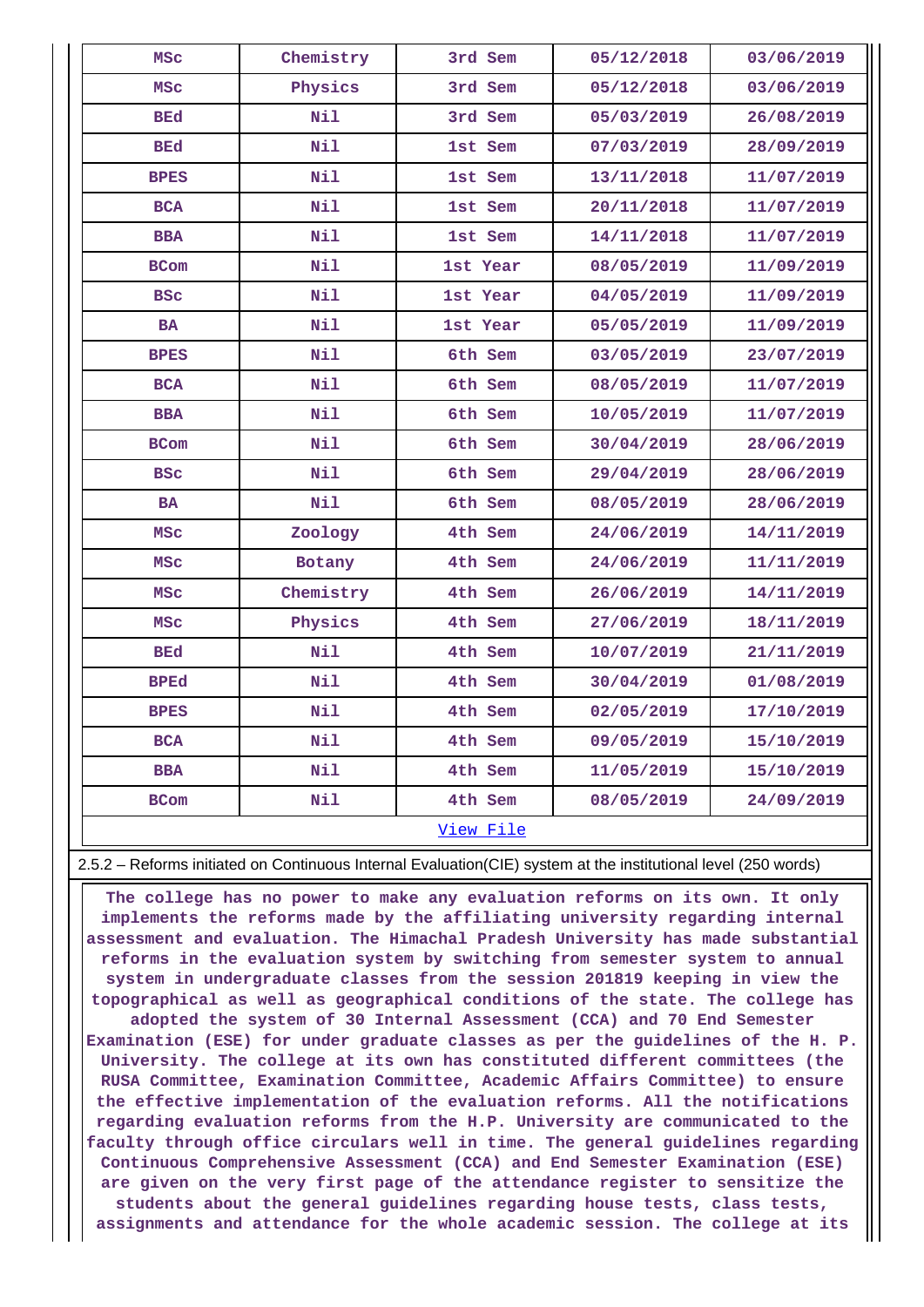**own level has adopted the following evaluation methodology to evaluate the performance / achievement of students: Class room attendance of the students, performance in class tests and house tests. The IQAC of the college has been formed to monitor and evaluate the quality of the teaching learning process.**

 2.5.3 – Academic calendar prepared and adhered for conduct of Examination and other related matters (250 words)

 **The college follows a complete academic calendar for the whole session provided by the affiliating University. In addition, it also prepares its own annual calendar of various activities which is published in the prospectus before the commencement of the academic session. Teaching learning and evaluation proceeds according to these schedules. The college strives to impart student–centric learning. Regular classes are conducted and attendance records are maintained by each teacher. Seminars / discussions are conducted by different departments and students are encouraged to actively participate in these activities. Formative assessments are planned and executed by the college. The provisional dates for house tests are declared well in advance so that students can be better prepared for the evaluation process. Performance of the students is monitored and evaluated through class tests, house tests, assignments, project works and seminars as per the schedule. The performance of the students is communicated to them by the concerned teachers in their respective classes which help them to become aware of their weaknesses and strengths. The college conducts result analysis of the courses and compares the results of the college with that of affiliating university. In general, the teachers complete the curriculum within the stipulated time frame of the academic calendar.**

### **2.6 – Student Performance and Learning Outcomes**

 2.6.1 – Program outcomes, program specific outcomes and course outcomes for all programs offered by the institution are stated and displayed in website of the institution (to provide the weblink)

[https://www.mlsm.in/download/PO\\_PSO\\_CO.pdf](https://www.mlsm.in/download/PO_PSO_CO.pdf)

| 2.6.2 - Pass percentage of students |                   |                             |                                                                       |                                                              |                 |  |  |  |
|-------------------------------------|-------------------|-----------------------------|-----------------------------------------------------------------------|--------------------------------------------------------------|-----------------|--|--|--|
| Programme<br>Code                   | Programme<br>Name | Programme<br>Specialization | Number of<br>students<br>appeared in the<br>final year<br>examination | Number of<br>students passed<br>in final year<br>examination | Pass Percentage |  |  |  |
| <b>BPE</b>                          | <b>BPES</b>       | VI Sem                      | 17                                                                    | 11                                                           | 64.71           |  |  |  |
| <b>Nill</b>                         | <b>BBA</b>        | VI Sem                      | 26                                                                    | 19                                                           | 73.08           |  |  |  |
| <b>Nill</b>                         | <b>BEd</b>        | IV Sem                      | 100                                                                   | 100                                                          | 100             |  |  |  |
| Nill                                | <b>BPEd</b>       | IV Sem                      | 44                                                                    | 44                                                           | 100             |  |  |  |
| Chemistry                           | <b>MSC</b>        | IV Sem<br>(Chemistry)       | 39                                                                    | 39                                                           | 100             |  |  |  |
| Physics                             | <b>MSC</b>        | IV Sem<br>(Physics)         | 38                                                                    | 38                                                           | 100             |  |  |  |
| Botany                              | <b>MSC</b>        | IV Sem<br>(Botany)          | 30                                                                    | 30                                                           | 100             |  |  |  |
| Zoology                             | <b>MSC</b>        | IV Sem<br>(Zoology)         | 30                                                                    | 30                                                           | 100             |  |  |  |
| <b>Nill</b>                         | <b>BCom</b>       | VI Sem                      | 98                                                                    | 67                                                           | 68.37           |  |  |  |
| Nill                                | <b>BSC</b>        | VI Sem (No<br>n-Medical)    | 167                                                                   | 115                                                          | 68.86           |  |  |  |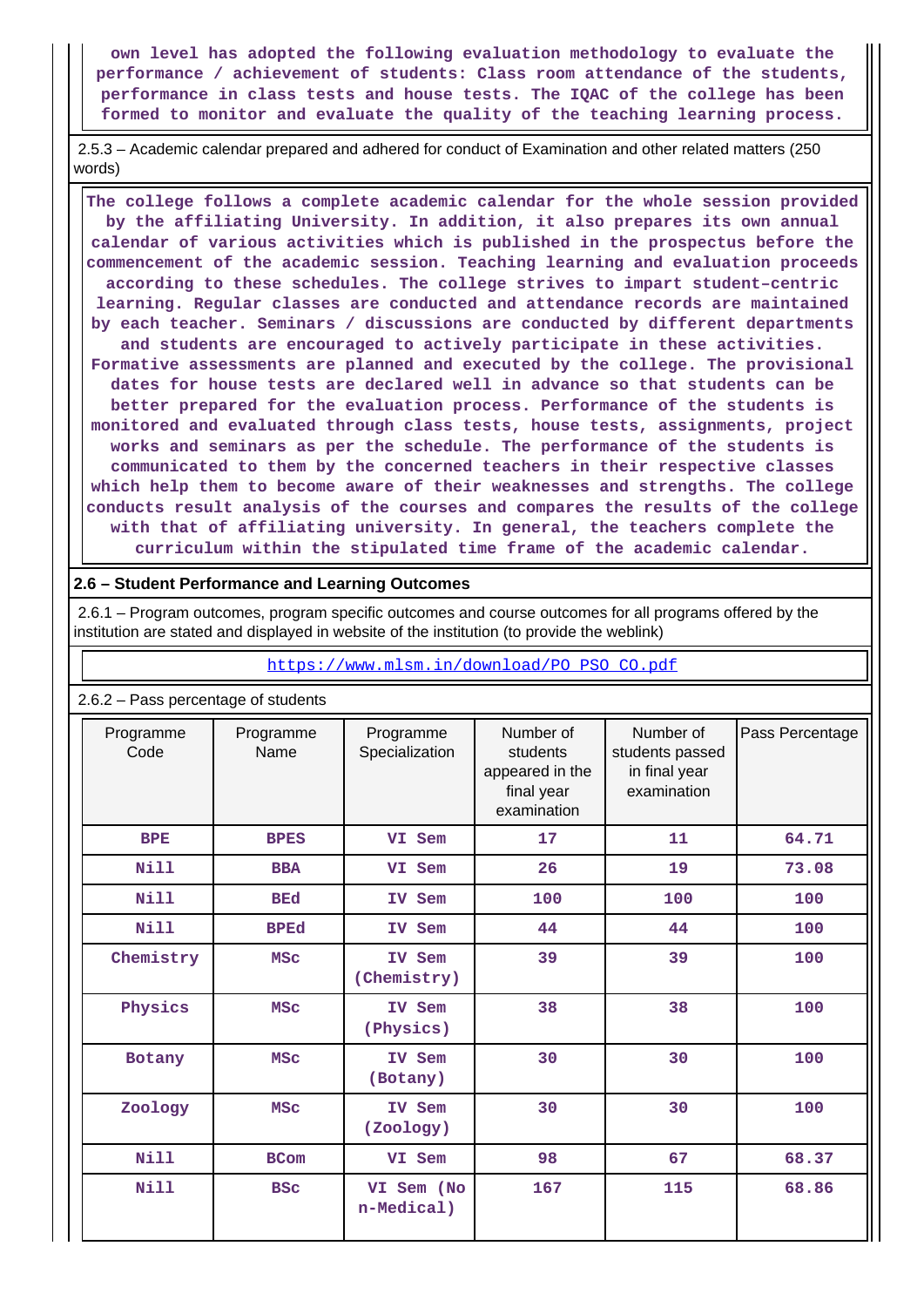| <b>Nill</b>                                                                                                                                                               |                        | <b>BSC</b>      |  | VI Sem<br>(Medical)           | 116                                    |  |                           | 95            | 81.90                              |  |  |
|---------------------------------------------------------------------------------------------------------------------------------------------------------------------------|------------------------|-----------------|--|-------------------------------|----------------------------------------|--|---------------------------|---------------|------------------------------------|--|--|
| <b>Nill</b>                                                                                                                                                               |                        | <b>BA</b>       |  | VI Sem                        | 151                                    |  |                           | 121           | 80.13                              |  |  |
|                                                                                                                                                                           |                        |                 |  |                               | View File                              |  |                           |               |                                    |  |  |
| 2.7 - Student Satisfaction Survey                                                                                                                                         |                        |                 |  |                               |                                        |  |                           |               |                                    |  |  |
| 2.7.1 - Student Satisfaction Survey (SSS) on overall institutional performance (Institution may design the<br>questionnaire) (results and details be provided as weblink) |                        |                 |  |                               |                                        |  |                           |               |                                    |  |  |
|                                                                                                                                                                           |                        |                 |  |                               | https://www.mlsm.in/Ouestionnaire.aspx |  |                           |               |                                    |  |  |
| <b>CRITERION III - RESEARCH, INNOVATIONS AND EXTENSION</b>                                                                                                                |                        |                 |  |                               |                                        |  |                           |               |                                    |  |  |
| 3.1 - Resource Mobilization for Research                                                                                                                                  |                        |                 |  |                               |                                        |  |                           |               |                                    |  |  |
| 3.1.1 - Research funds sanctioned and received from various agencies, industry and other organisations                                                                    |                        |                 |  |                               |                                        |  |                           |               |                                    |  |  |
| Nature of the Project                                                                                                                                                     |                        | Duration        |  | Name of the funding<br>agency |                                        |  | Total grant<br>sanctioned |               | Amount received<br>during the year |  |  |
| Any Other<br>(Specify)                                                                                                                                                    |                        | $\mathbf 0$     |  |                               | <b>NIL</b>                             |  | 0                         | $\mathbf 0$   |                                    |  |  |
| View File                                                                                                                                                                 |                        |                 |  |                               |                                        |  |                           |               |                                    |  |  |
| 3.2 - Innovation Ecosystem                                                                                                                                                |                        |                 |  |                               |                                        |  |                           |               |                                    |  |  |
| 3.2.1 - Workshops/Seminars Conducted on Intellectual Property Rights (IPR) and Industry-Academia Innovative<br>practices during the year                                  |                        |                 |  |                               |                                        |  |                           |               |                                    |  |  |
| Title of workshop/seminar                                                                                                                                                 |                        |                 |  | Name of the Dept.             |                                        |  |                           | Date          |                                    |  |  |
| Nil                                                                                                                                                                       |                        |                 |  | Nil                           |                                        |  |                           |               |                                    |  |  |
| 3.2.2 - Awards for Innovation won by Institution/Teachers/Research scholars/Students during the year                                                                      |                        |                 |  |                               |                                        |  |                           |               |                                    |  |  |
| Title of the innovation                                                                                                                                                   |                        | Name of Awardee |  | Awarding Agency               |                                        |  | Date of award             |               | Category                           |  |  |
| Nil                                                                                                                                                                       |                        | Nil             |  |                               | Nil                                    |  | Nill                      |               | Nil                                |  |  |
|                                                                                                                                                                           |                        |                 |  |                               | View File                              |  |                           |               |                                    |  |  |
| 3.2.3 - No. of Incubation centre created, start-ups incubated on campus during the year                                                                                   |                        |                 |  |                               |                                        |  |                           |               |                                    |  |  |
| Incubation<br>Center                                                                                                                                                      | Name                   |                 |  | Sponsered By                  | Name of the<br>Start-up                |  | Nature of Start-<br>up    |               | Date of<br>Commencement            |  |  |
| $\mathbf 0$                                                                                                                                                               |                        | Nil             |  | Nil                           | 0                                      |  |                           | $\mathbf 0$   | <b>Nill</b>                        |  |  |
|                                                                                                                                                                           |                        |                 |  |                               | View File                              |  |                           |               |                                    |  |  |
| 3.3 - Research Publications and Awards                                                                                                                                    |                        |                 |  |                               |                                        |  |                           |               |                                    |  |  |
| 3.3.1 - Incentive to the teachers who receive recognition/awards                                                                                                          |                        |                 |  |                               |                                        |  |                           |               |                                    |  |  |
| <b>State</b>                                                                                                                                                              |                        |                 |  | National                      |                                        |  |                           | International |                                    |  |  |
| 0                                                                                                                                                                         |                        |                 |  | 0                             |                                        |  |                           | 0             |                                    |  |  |
| 3.3.2 - Ph. Ds awarded during the year (applicable for PG College, Research Center)                                                                                       |                        |                 |  |                               |                                        |  |                           |               |                                    |  |  |
|                                                                                                                                                                           | Name of the Department |                 |  |                               |                                        |  | Number of PhD's Awarded   |               |                                    |  |  |
| Political Science<br>1                                                                                                                                                    |                        |                 |  |                               |                                        |  |                           |               |                                    |  |  |
| 3.3.3 - Research Publications in the Journals notified on UGC website during the year                                                                                     |                        |                 |  |                               |                                        |  |                           |               |                                    |  |  |
| <b>Type</b>                                                                                                                                                               |                        |                 |  | Department                    | Number of Publication                  |  |                           |               | Average Impact Factor (if<br>any)  |  |  |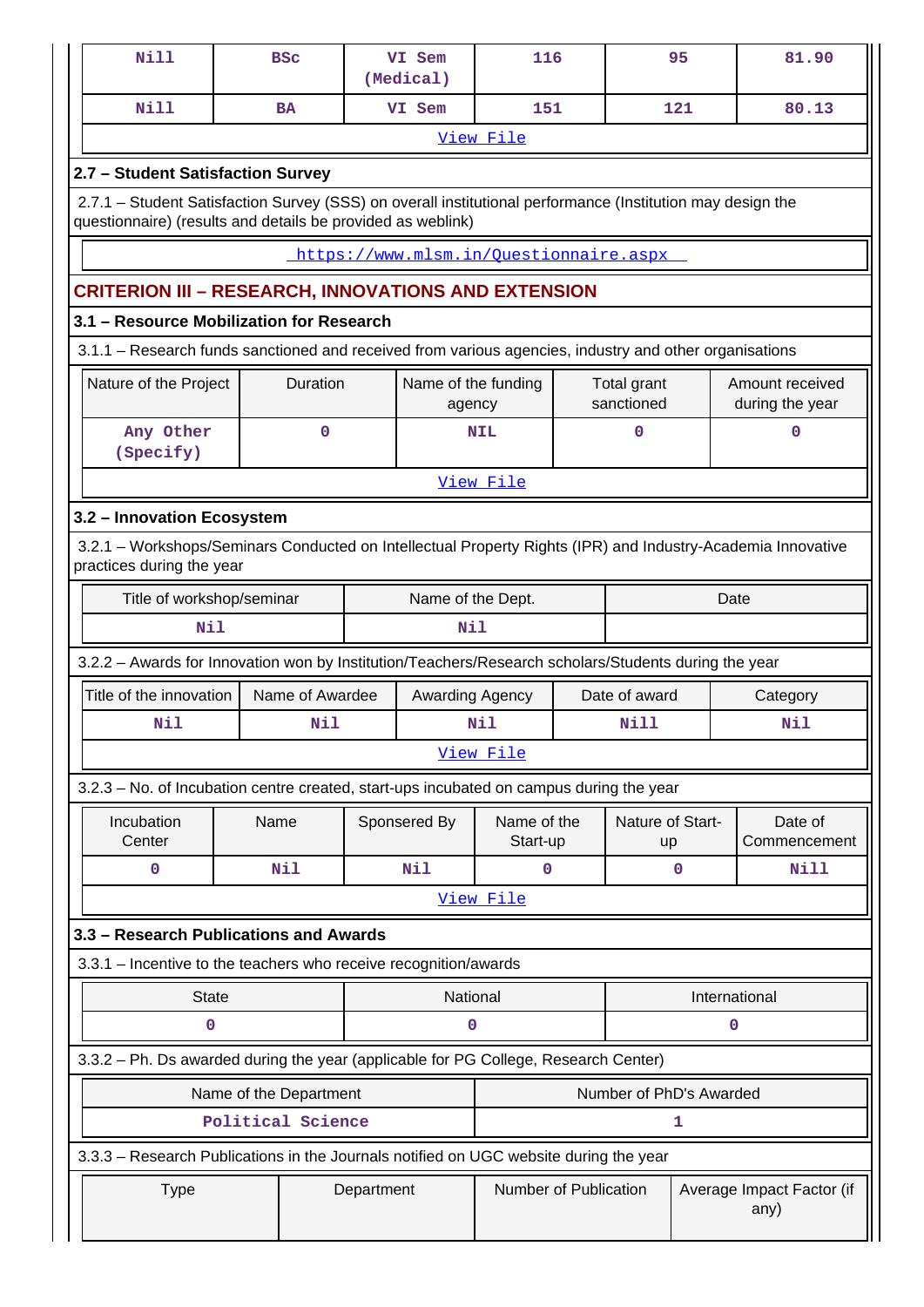| International                                                                                                                                              | <b>Biosciences</b> | $\overline{2}$        | 3 |  |  |  |  |  |  |  |  |
|------------------------------------------------------------------------------------------------------------------------------------------------------------|--------------------|-----------------------|---|--|--|--|--|--|--|--|--|
| International                                                                                                                                              | Chemistry          | 4                     | 2 |  |  |  |  |  |  |  |  |
|                                                                                                                                                            |                    | View File             |   |  |  |  |  |  |  |  |  |
| 3.3.4 – Books and Chapters in edited Volumes / Books published, and papers in National/International Conference<br>Proceedings per Teacher during the year |                    |                       |   |  |  |  |  |  |  |  |  |
| Department                                                                                                                                                 |                    | Number of Publication |   |  |  |  |  |  |  |  |  |
|                                                                                                                                                            | Economics          |                       |   |  |  |  |  |  |  |  |  |
|                                                                                                                                                            | English            | 6                     |   |  |  |  |  |  |  |  |  |
|                                                                                                                                                            | Chemistry          | 8                     |   |  |  |  |  |  |  |  |  |
| B.Ed.                                                                                                                                                      |                    |                       |   |  |  |  |  |  |  |  |  |

[View File](https://assessmentonline.naac.gov.in/public/Postacc/Books_and_Chapters/2057_Books_and_Chapters_1575876200.xlsx)

 3.3.5 – Bibliometrics of the publications during the last Academic year based on average citation index in Scopus/ Web of Science or PubMed/ Indian Citation Index

 **Biosciences 2**

| Title of the<br>Paper                                                                                                                                                                                  | Name of<br>Author      | Title of journal                                                                                         | Year of<br>publication | <b>Citation Index</b> | Institutional<br>affiliation as<br>mentioned in<br>the publication | Number of<br>citations<br>excluding self<br>citation |
|--------------------------------------------------------------------------------------------------------------------------------------------------------------------------------------------------------|------------------------|----------------------------------------------------------------------------------------------------------|------------------------|-----------------------|--------------------------------------------------------------------|------------------------------------------------------|
| Probing<br>effect of<br>maltodextr<br>in on<br>micellar<br>properties<br>of bile<br>salts at<br>varying te<br>mperatures<br>: A physic<br>chemical<br>approach                                         | Dr.<br>Vivek<br>Sharma | Journal<br>of<br>Molecular<br>Liquids                                                                    | 2019                   | $\overline{0}$        | <b>HPU</b>                                                         | Nill                                                 |
| <b>Effect</b><br>of Meltode<br>xtrin and<br>Temperatur<br>e on<br>Micellar<br>Behaviour<br>of Bile<br>Salts in<br>Aqueous<br>Medium: Co<br>nductometr<br>ic and Spe<br>ctrofluori<br>metric<br>Studies | Dr.<br>Vivek<br>Sharma | Internat<br>ional<br>journal of<br>research<br>in<br>physical<br>chemistry<br>and<br>chemical<br>physics | 2019                   | $\mathbf 0$           | <b>HPU</b>                                                         | Nill                                                 |
| Synthesis,<br>Characteri<br>zation, Ph                                                                                                                                                                 | Dr.<br>Rajni           | Journal<br>of Nanosci<br>ence and N<br>anotechnol                                                        | 2019                   | $\mathbf 0$           | <b>MLSM</b><br>College Su<br>ndernagar                             | <b>Nill</b>                                          |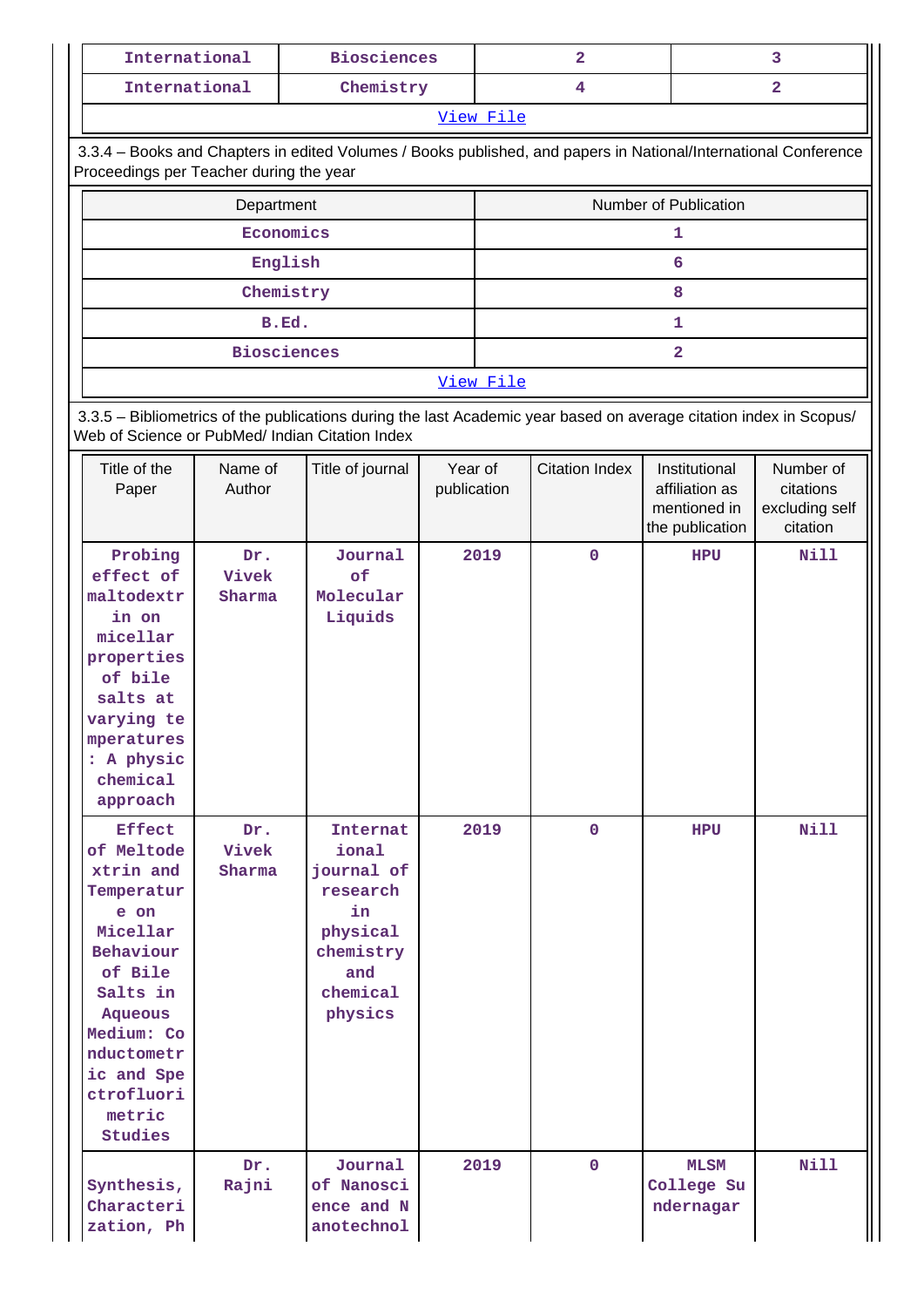| otocatalyt<br>ic and<br>Sensing<br>Properties<br>of MnDoped<br>ZnO Nanopa<br>rticles                                                                                                                       |                              | ogy                                                  |      |              |                                                                                                                                                                                      |                |
|------------------------------------------------------------------------------------------------------------------------------------------------------------------------------------------------------------|------------------------------|------------------------------------------------------|------|--------------|--------------------------------------------------------------------------------------------------------------------------------------------------------------------------------------|----------------|
| ZrO2 Nan<br>oparticles<br>: an indus<br>trially<br>viable,<br>efficient<br>and<br>recyclable<br>catalyst<br>for<br>synthesis<br>of pharmac<br>eutically<br>significan<br>t xanthene<br>derivative<br>$s$ . | Dr.<br>Chander<br>Prakash    | Vacuum                                               | 2018 | $\mathbf{0}$ | <b>MLSM</b><br>College Su<br>ndernagar                                                                                                                                               | <b>Nill</b>    |
| An apple<br>ion<br>factor,<br>MdDREB76,<br>confers<br>salt and<br>drought<br>tolerance<br>in<br>transgenic<br>tobacco by<br>activating<br>the                                                              | Dr.<br>transcript Parul Goel | Plant<br>Ce11<br>Reports                             | 2018 | $\mathbf 0$  | Department<br>of Biotech<br>nology,<br>National<br>AgriFood B<br>iotechnolo<br><b>gy</b><br>Institute,<br>Sector 81,<br>Knowledge<br>City,<br>Mohali,<br>Punjab,<br>140306,<br>India | <b>Nill</b>    |
| Genome<br>wide<br>analysis<br>of oligope<br>ptide<br>transport<br>and<br>detailed c<br>haracteriz<br>ation of<br>yellow<br>stripe tra<br>nsporter<br>genes in<br>hexaploid<br>eheat                        | Dr.<br>Parul Goel            | <b>FUNCTIONAL</b><br><b>INTEGRATIV</b><br>E GENOMICS | 2019 | $\mathbf{O}$ | Department<br>of Biotech<br>nology,<br>National<br>AgriFood B<br>iotechnolo<br>gy<br>Institute,<br>Sector 81,<br>Knowledge<br>City,<br>Mohali,<br>Punjab,<br>140306,<br>India        | $\overline{3}$ |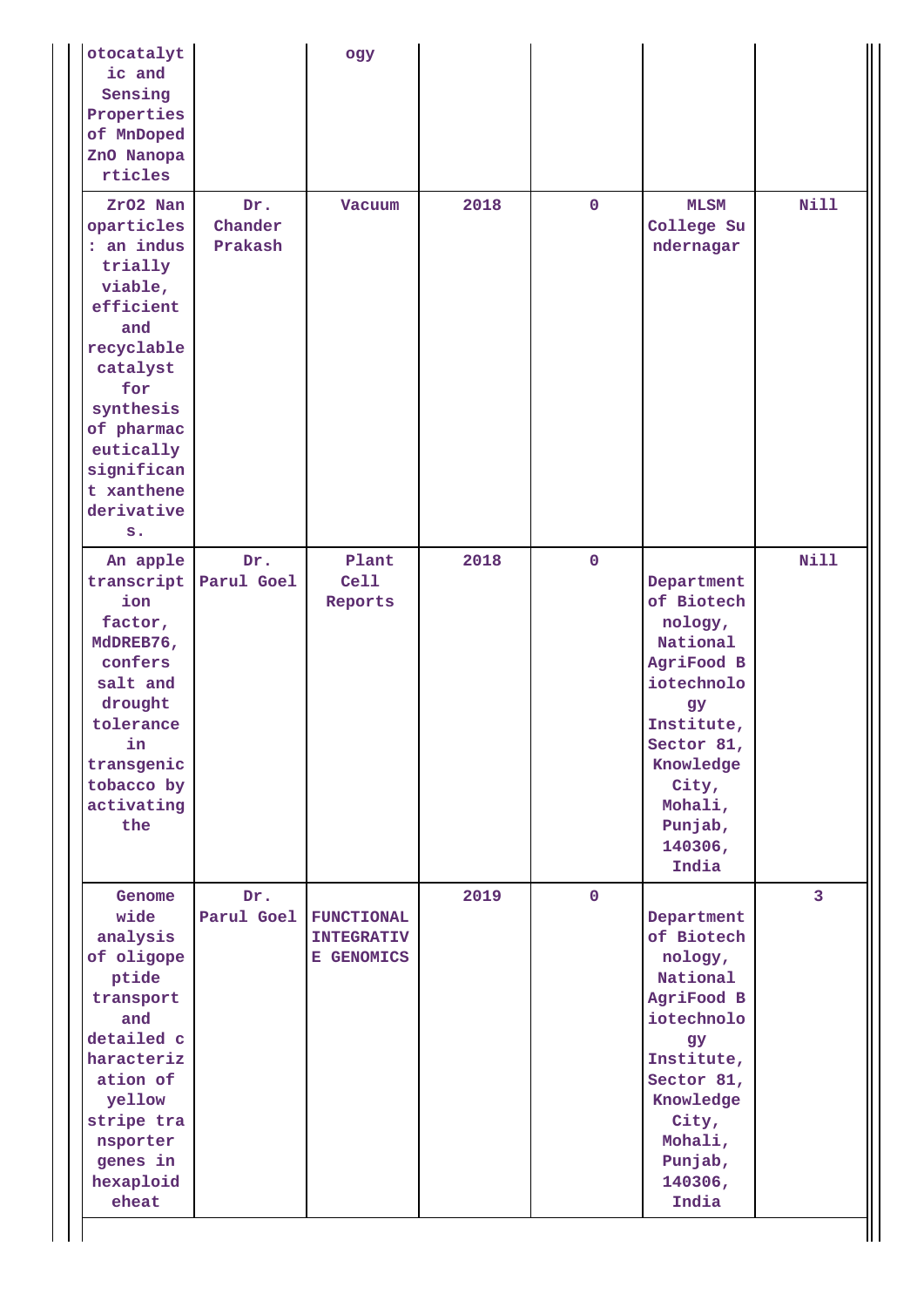| Title of the<br>Paper                                                                                                                                                                                         | Name of<br>Author         | Title of journal                                                                                                | Year of<br>publication | h-index     | Number of<br>citations<br>excluding self<br>citation | Institutional<br>affiliation as<br>mentioned in<br>the publication |
|---------------------------------------------------------------------------------------------------------------------------------------------------------------------------------------------------------------|---------------------------|-----------------------------------------------------------------------------------------------------------------|------------------------|-------------|------------------------------------------------------|--------------------------------------------------------------------|
| Probing<br>effect of<br>maltodextr<br>in on<br>micellar<br>properties<br>of bile<br>salts at<br>varying te<br>mperatures<br>: A physic<br>chemical<br>approach                                                | Dr.<br>Vivek<br>Sharma    | Journal<br><b>of</b><br>Molecular<br>Liquids                                                                    | 2019                   | <b>Nill</b> | Nill                                                 | <b>HPU</b><br>Shimla                                               |
| <b>Effect</b><br>of Meltode<br>xtrin and<br>Temperatur<br>e on<br>Micellar<br>Behaviour<br>of Bile<br>Salts in<br><b>Aqueous</b><br>Medium: Co<br>nductometr<br>ic and Spe<br>ctrofluori<br>metric<br>Studies | Dr.<br>Vivek<br>Sharma    | <b>Internat</b><br>ional<br>journal of<br>research<br>in<br>physical<br>chemistry<br>and<br>chemical<br>physics | 2019                   | Nill        | <b>Nill</b>                                          | <b>HPU</b><br>Shimla                                               |
| Synthesis,<br>Characteri<br>zation, Ph<br>otocatalyt<br>ic and<br>Sensing<br>Properties<br>of MnDoped<br>ZnO Nanopa<br>rticles                                                                                | Dr.<br>Rajni              | Journal<br>of Nanosci<br>ence and N<br>anotechnol<br>ogy                                                        | 2019                   | Nill        | <b>Nill</b>                                          | <b>MLSM</b><br>College Su<br>ndernagar                             |
| ZrO2 Nan<br>oparticles<br>: an indus<br>trially<br>viable,<br>efficient<br>and<br>recyclable<br>catalyst                                                                                                      | Dr.<br>Chander<br>Prakash | Vacuum<br>(Elsevier)                                                                                            | 2018                   | Nill        | Nill                                                 | <b>MLSM</b><br>College Su<br>ndernagar                             |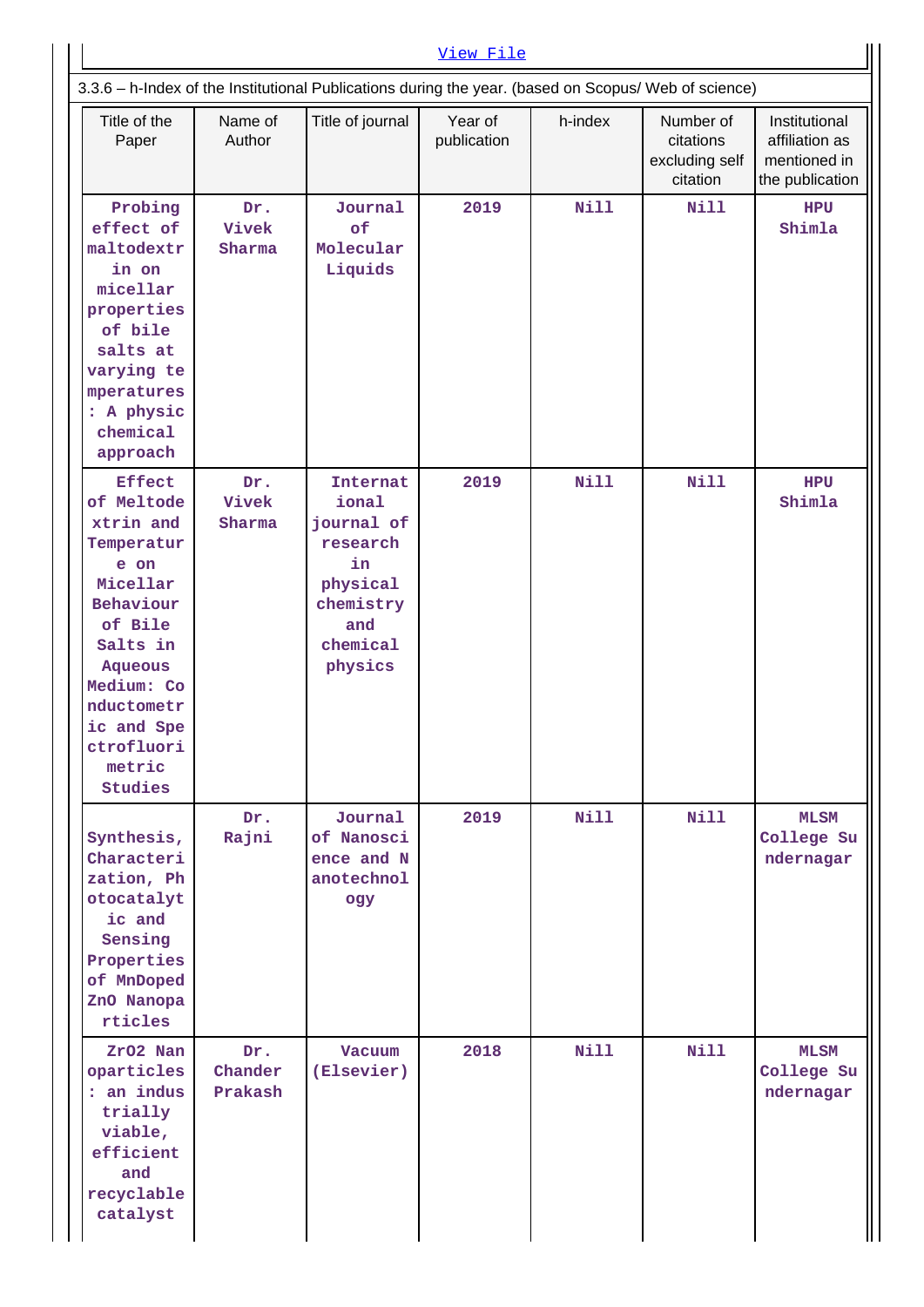| for<br>synthesis                                                                                            |                                                                                                                                                                        |     |                          |          |                         |                |                |  |                                                                                          |  |
|-------------------------------------------------------------------------------------------------------------|------------------------------------------------------------------------------------------------------------------------------------------------------------------------|-----|--------------------------|----------|-------------------------|----------------|----------------|--|------------------------------------------------------------------------------------------|--|
| of pharmac                                                                                                  |                                                                                                                                                                        |     |                          |          |                         |                |                |  |                                                                                          |  |
| eutically                                                                                                   |                                                                                                                                                                        |     |                          |          |                         |                |                |  |                                                                                          |  |
| significan                                                                                                  |                                                                                                                                                                        |     |                          |          |                         |                |                |  |                                                                                          |  |
| t xanthene<br>derivative                                                                                    |                                                                                                                                                                        |     |                          |          |                         |                |                |  |                                                                                          |  |
| $s$ .                                                                                                       |                                                                                                                                                                        |     |                          |          |                         |                |                |  |                                                                                          |  |
|                                                                                                             |                                                                                                                                                                        |     |                          |          |                         |                |                |  |                                                                                          |  |
| An apple<br>transcript Parul Goel<br>ion<br>factor,<br>MdDREB76,<br>confers<br>salt and<br>drought          |                                                                                                                                                                        | Dr. | Plant<br>Cell<br>Reports |          | 2018                    | $\overline{4}$ | Nill           |  | Department<br>of Biotech<br>nology,<br>National<br>AgriFood B<br>iotechnolo<br>gy        |  |
| tolerance<br>in<br>transgenic<br>tobacco by<br>activating<br>the                                            |                                                                                                                                                                        |     |                          |          |                         |                |                |  | Institute,<br>Sector 81,<br>Knowledge<br>City,<br>Mohali,<br>Punjab,<br>140306,<br>India |  |
| Genome                                                                                                      |                                                                                                                                                                        | Dr. |                          |          | 2019                    | $\overline{4}$ | $\overline{3}$ |  |                                                                                          |  |
| wide                                                                                                        | Parul Goel                                                                                                                                                             |     | <b>FUNCTIONAL</b>        |          |                         |                |                |  | Department                                                                               |  |
| analysis                                                                                                    |                                                                                                                                                                        |     | <b>INTEGRATIV</b>        |          |                         |                |                |  | of Biotech                                                                               |  |
| of oligope<br>ptide                                                                                         |                                                                                                                                                                        |     | E GENOMICS               |          |                         |                |                |  | nology,<br>National                                                                      |  |
| transport                                                                                                   |                                                                                                                                                                        |     |                          |          |                         |                |                |  | AgriFood B                                                                               |  |
| and                                                                                                         |                                                                                                                                                                        |     |                          |          |                         |                |                |  | iotechnolo                                                                               |  |
| detailed c                                                                                                  |                                                                                                                                                                        |     |                          |          |                         |                |                |  | gy                                                                                       |  |
| haracteriz                                                                                                  |                                                                                                                                                                        |     |                          |          |                         |                |                |  | Institute,                                                                               |  |
| ation of                                                                                                    |                                                                                                                                                                        |     |                          |          |                         |                |                |  | Sector 81,                                                                               |  |
| yellow                                                                                                      |                                                                                                                                                                        |     |                          |          |                         |                |                |  | Knowledge                                                                                |  |
| stripe tra                                                                                                  |                                                                                                                                                                        |     |                          |          |                         |                |                |  | City,                                                                                    |  |
| nsporter                                                                                                    |                                                                                                                                                                        |     |                          |          |                         |                |                |  | Mohali,                                                                                  |  |
| genes in                                                                                                    |                                                                                                                                                                        |     |                          |          |                         |                |                |  | Punjab,                                                                                  |  |
| hexaploid                                                                                                   |                                                                                                                                                                        |     |                          |          |                         |                |                |  | 140306,                                                                                  |  |
| eheat                                                                                                       |                                                                                                                                                                        |     |                          |          |                         |                |                |  | India                                                                                    |  |
|                                                                                                             |                                                                                                                                                                        |     |                          |          | View File               |                |                |  |                                                                                          |  |
| 3.3.7 - Faculty participation in Seminars/Conferences and Symposia during the year:                         |                                                                                                                                                                        |     |                          |          |                         |                |                |  |                                                                                          |  |
| Number of Faculty                                                                                           |                                                                                                                                                                        |     | International            | National |                         | <b>State</b>   |                |  | Local                                                                                    |  |
| Attended/Semi<br>nars/Workshops                                                                             |                                                                                                                                                                        |     | 5                        |          | 6                       | <b>Nill</b>    |                |  | 9                                                                                        |  |
| Presented<br>papers                                                                                         |                                                                                                                                                                        |     | 5                        |          | $\overline{\mathbf{4}}$ | <b>Nill</b>    |                |  | <b>Nill</b>                                                                              |  |
|                                                                                                             |                                                                                                                                                                        |     |                          |          | View File               |                |                |  |                                                                                          |  |
|                                                                                                             | 3.4 - Extension Activities                                                                                                                                             |     |                          |          |                         |                |                |  |                                                                                          |  |
| 3.4.1 – Number of extension and outreach programmes conducted in collaboration with industry, community and |                                                                                                                                                                        |     |                          |          |                         |                |                |  |                                                                                          |  |
| Non- Government Organisations through NSS/NCC/Red cross/Youth Red Cross (YRC) etc., during the year         |                                                                                                                                                                        |     |                          |          |                         |                |                |  |                                                                                          |  |
|                                                                                                             | Title of the activities<br>Organising unit/agency/<br>Number of teachers<br>Number of students<br>collaborating agency<br>participated in such<br>participated in such |     |                          |          |                         |                |                |  |                                                                                          |  |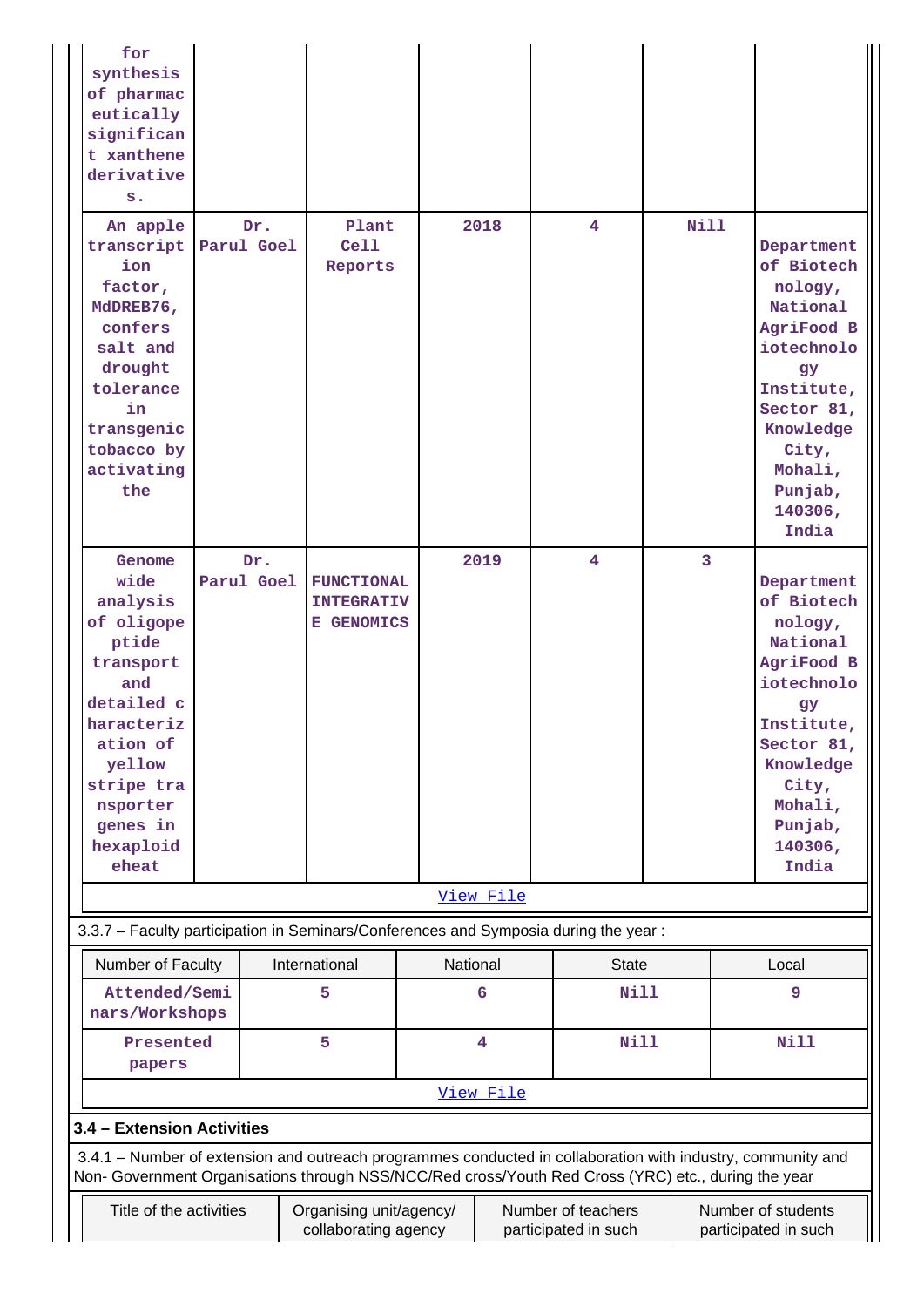|                                                                         |                                             | activities      | activities |
|-------------------------------------------------------------------------|---------------------------------------------|-----------------|------------|
| Vote Rally (18<br>May 2019)                                             | <b>MLSM College</b><br>sundernagar          | $\overline{3}$  | 35         |
| Save Water: Save<br>Life Rally (22<br>March 2019)                       | <b>MLSM College</b><br>sundernagar          | 5               | 50         |
| Republic Day (26<br>Jan. 2018)                                          | Sundernagar<br>Police                       |                 | 35         |
| One Day Tree<br>Plantation (6 Dec.<br>2018)                             | <b>MLSM College</b><br>sundernagar          | $\overline{2}$  | 45         |
| Painting<br>Competition on Mega<br>Pollution (10 May<br>$2019$ )        | <b>MLSM College</b><br>sundernagar          | 5               | 48         |
| Oldage Home Visit<br>(29 Sept. 2018)                                    | <b>MLSM College</b><br>sundernagar          | 3               | 46         |
| Hindi Diwas (14<br>Sep. 2018)                                           | <b>MLSM College</b><br>sundernagar          | 10              | 50         |
| Traffic Duty (14<br>Sep. 2018)                                          | Traffic Police<br>Sundernagar               | 8               | 45         |
| Tree Plantation<br>(28 July 2018)                                       | <b>MLSM College</b><br>sundernagar          | 7               | 43         |
| Yoga Day (21 June<br>2018)                                              | 2 HP BN NCC MANDI                           | 3               | 50         |
| World Environment<br>Day (5 June 2018)                                  | Polytechnic<br>College Sundernagar          | 4               | 45         |
| Nukkar Natak on<br>awareness about<br>voting                            | Rashtriya Kala<br>Munch                     | 3               | 25         |
| Seven Days<br>Special Camp (<br>29.12.2018 to<br>06.01.2019)            | As per Direction<br>by the HPU Shimla       | 20              | 103        |
| <b>AIDS Awareness</b><br>Rally ( 04.01.2019)                            | Red Ribbon Club<br><b>MLSM College Unit</b> | $\overline{3}$  | 103        |
| Samrasta Diwas<br>Celebration on<br>06.12.2018                          | ABVP MLSM College<br>Unit                   | $\overline{2}$  | 38         |
| Awareness<br>programme regarding<br>Voter's<br>Registration<br>campaign | District Election<br>Officer Mandi          | 17 <sub>1</sub> | 700        |
| Pre RD Selection<br>Camp of HP<br>University (<br>06.10.2018)           | HPU Shimla                                  |                 | 230        |
| A Documentary<br>shown on Uri                                           | NSS Volunteers<br>and NCC Cadets            | 8               | 126        |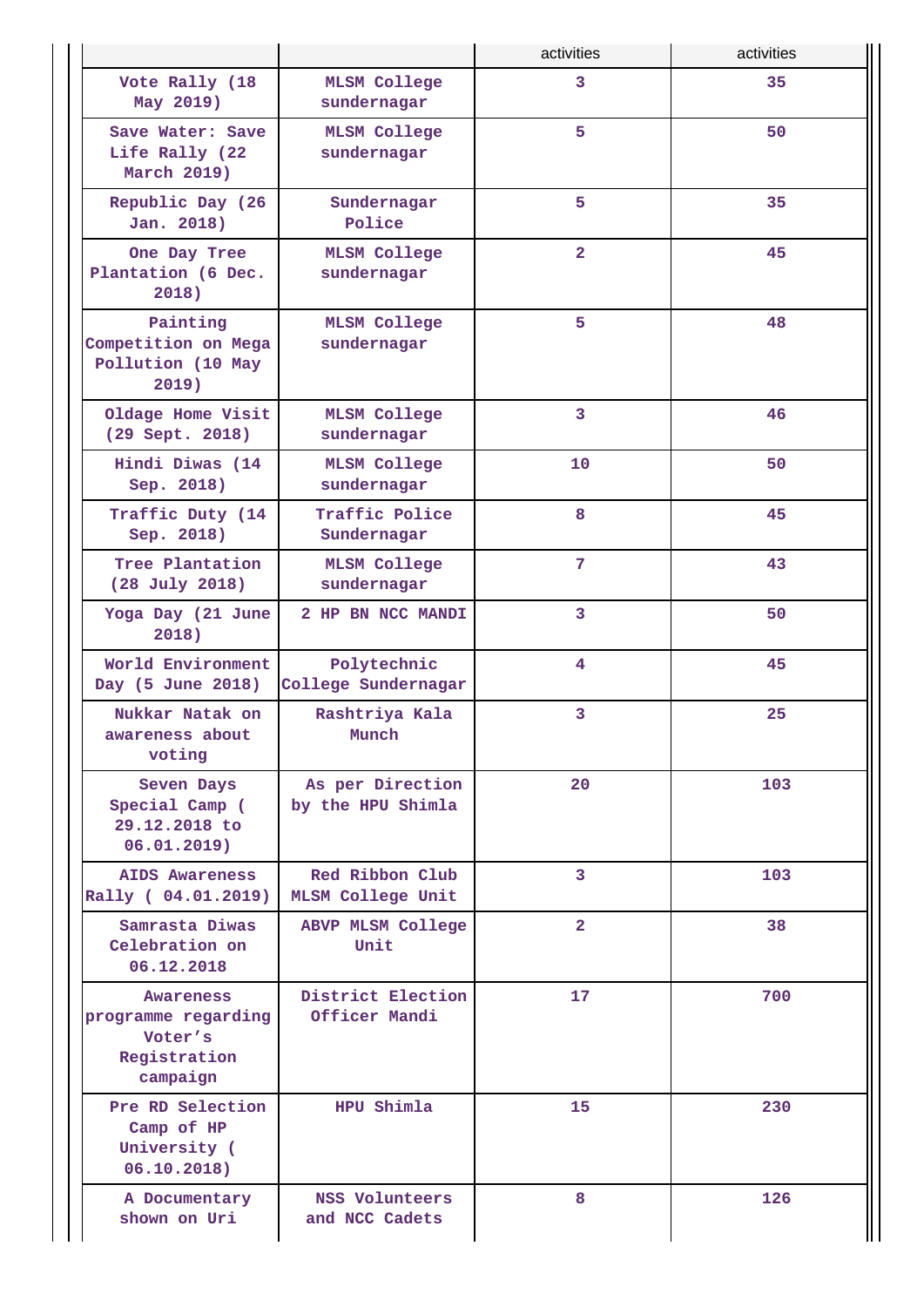| Surgical Strike on<br>the Surgical Strike<br>Day(29.09.2018)                                                |                                                                                |                |      |  |  |  |  |  |
|-------------------------------------------------------------------------------------------------------------|--------------------------------------------------------------------------------|----------------|------|--|--|--|--|--|
| <b>Blood Donation</b><br>Camp on 12.09.2018                                                                 | ABVP Unit<br>Sundernagar                                                       | $\overline{2}$ | 7    |  |  |  |  |  |
| Workshop on Acid<br>Attack Victims by<br>Dr. Neha Goyal,<br>OPERA Mrs. India<br>Global 2018<br>(01.09.2018) | <b>NSS</b>                                                                     | 4              | 93   |  |  |  |  |  |
| Lecture on AIDS<br>Awareness by Dr.<br>Arindom Roy, Zonal<br>Hospital Mandi                                 | Red Ribbon Club<br>M.L.S.M. College<br>and Hospital<br>Administration<br>Mandi |                | 107  |  |  |  |  |  |
| Swachhta Pakhwara<br>(1st Aug., 2018 to<br>15th Aug., 2018)                                                 | As per Direction<br>by the HPU Shimla                                          | $\overline{3}$ | 173  |  |  |  |  |  |
| Lecture by<br>Superintendent of<br>Police Mandi<br>(27.07.2018)                                             | H.P. Police Mandi                                                              | 7              | 97   |  |  |  |  |  |
| Meeting with<br>Deputy Commissioner<br>on 21.07.2018                                                        | Deputy<br>Commissioner Mandi<br>Red Cross Mandi                                | $\overline{2}$ | Nill |  |  |  |  |  |
| Plantation (<br>Forest Department<br>14.07.2018) Saryoon<br>Sundernagar<br>Nalni<br>Division                |                                                                                | $\overline{a}$ | 70   |  |  |  |  |  |
| View File                                                                                                   |                                                                                |                |      |  |  |  |  |  |

 3.4.2 – Awards and recognition received for extension activities from Government and other recognized bodies during the year

| Name of the activity                                                   | Award/Recognition        | <b>Awarding Bodies</b><br>Number of students<br><b>Benefited</b>                |                |  |  |
|------------------------------------------------------------------------|--------------------------|---------------------------------------------------------------------------------|----------------|--|--|
| Pre RD Camp at<br>Sikar Rajasthan                                      | Selected as<br>Volunteer | North Zone<br>Selection Committee<br>and Ministry of<br>Youth Welfare<br>Sports | 1.             |  |  |
| State level Mega<br>Camp                                               | Selected as<br>Volunteer | HPU and<br>Secretariat and<br>Ministry of Youth<br>Welfare Sports               | 4              |  |  |
| Youth Parliament<br>Programme                                          | Speaker                  | Ministry of Youth<br>Welfare Sports                                             | 1.             |  |  |
| Attended as<br>Workshop on<br>participants<br>Management<br>Efficiency |                          | Lovely<br>Professional<br>University Rotary<br>Club Jalandhar                   | $\overline{2}$ |  |  |
| Youth Parliament<br>Programme                                          | Special Delegate         | Ministry of Youth<br>Welfare Sports                                             | 1.             |  |  |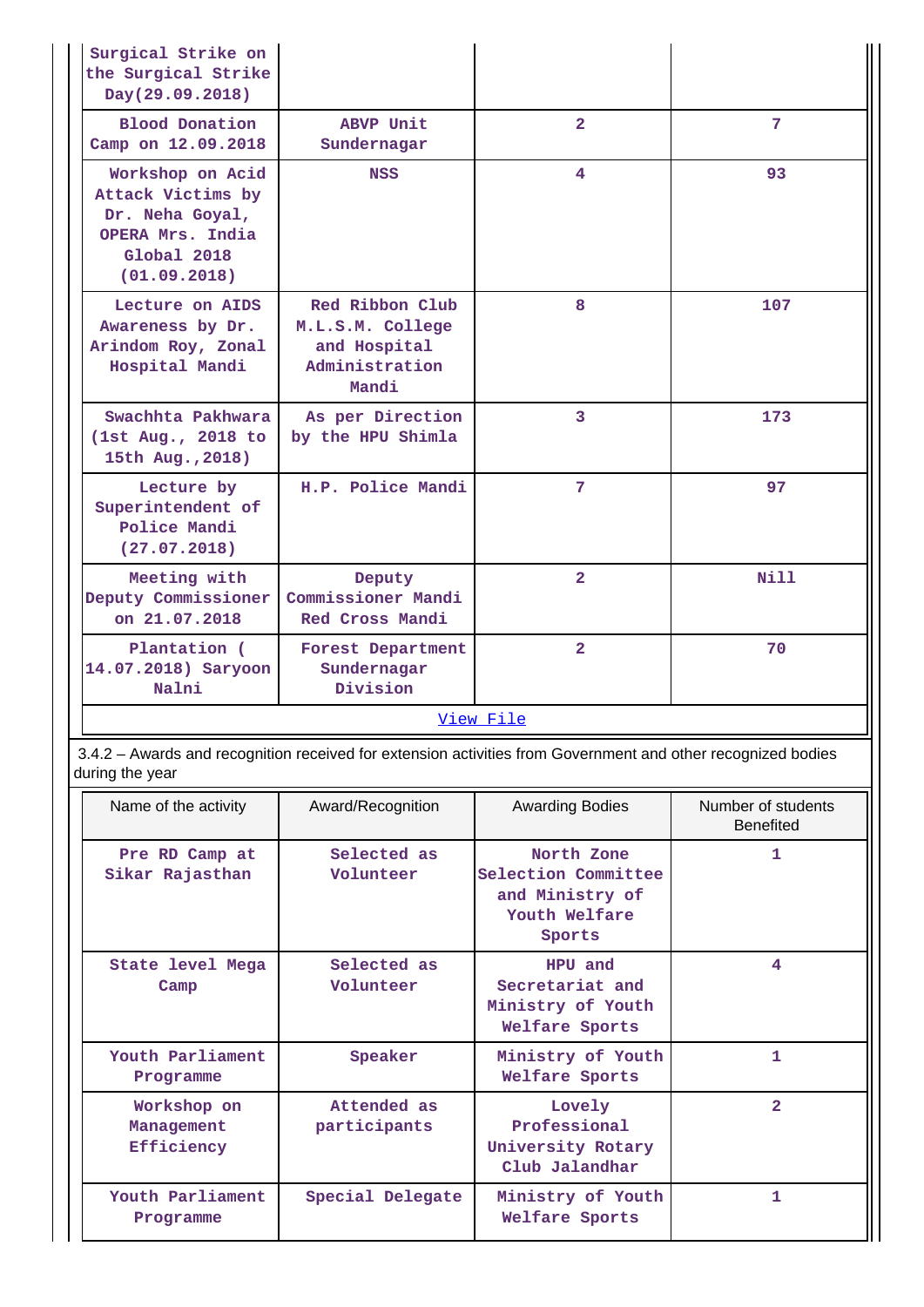| NIC at DIET Mandi                                                                                                                                                                                              |                                    | Attended as<br>Volunteeres                                                        |                                                                            | HPU Shimla    |                                                         | $\overline{2}$ |                                                         |
|----------------------------------------------------------------------------------------------------------------------------------------------------------------------------------------------------------------|------------------------------------|-----------------------------------------------------------------------------------|----------------------------------------------------------------------------|---------------|---------------------------------------------------------|----------------|---------------------------------------------------------|
|                                                                                                                                                                                                                |                                    |                                                                                   |                                                                            | View File     |                                                         |                |                                                         |
| 3.4.3 - Students participating in extension activities with Government Organisations, Non-Government<br>Organisations and programmes such as Swachh Bharat, Aids Awareness, Gender Issue, etc. during the year |                                    |                                                                                   |                                                                            |               |                                                         |                |                                                         |
| Name of the scheme                                                                                                                                                                                             |                                    | Organising unit/Agen<br>cy/collaborating<br>agency                                | Name of the activity                                                       |               | Number of teachers<br>participated in such<br>activites |                | Number of students<br>participated in such<br>activites |
| Water<br>Conservation                                                                                                                                                                                          |                                    | <b>MLSM College</b><br>sundernagar                                                | Save Water:<br>Save Life Rally                                             |               | 5                                                       |                | 50                                                      |
| <b>Voters</b><br>Awareness<br>Programme                                                                                                                                                                        | <b>MLSM College</b><br>sundernagar |                                                                                   | NCC unit                                                                   | Vote Rally by | 3                                                       |                | 35                                                      |
| <b>Voters</b><br><b>Awareness</b><br>Programme                                                                                                                                                                 |                                    | Rashtriya<br>Kala Munch                                                           | Nukkar Natak<br>on awareness<br>about voting                               |               | 3                                                       |                | 25                                                      |
| <b>Voters</b><br><b>Awareness</b><br>Programme                                                                                                                                                                 |                                    | District<br>Election<br>Officer Mandi                                             | Awareness<br>programme<br>regarding<br>Voter's<br>Registration<br>campaign |               | 17                                                      |                | 700                                                     |
| Save<br>Environment                                                                                                                                                                                            | <b>MLSM College</b><br>sundernagar |                                                                                   | One Day Tree<br>Plantation                                                 |               | $\overline{a}$                                          |                | 45                                                      |
| Save<br>Environment                                                                                                                                                                                            |                                    | Forest<br>Department<br>Sundernagar<br>Division                                   | Tree<br>Plantation                                                         |               | $\overline{2}$                                          |                | 70                                                      |
| Save<br>Environment                                                                                                                                                                                            |                                    | Polytechnic<br>College<br>Sundernagar                                             | World<br>Environment Day<br>Celebration by<br>planting Trees               |               | 4                                                       |                | 45                                                      |
| Save<br>Environment                                                                                                                                                                                            |                                    | <b>MLSM College</b><br>sundernagar                                                | Competition on<br>Mega Pollution                                           | Painting      | 5                                                       |                | 48                                                      |
| <b>AIDS</b><br><b>Awareness</b>                                                                                                                                                                                |                                    | Red Ribbon<br>Club M.L.S.M.<br>College and<br>Hospital<br>Administration<br>Mandi | <b>AIDS Awareness</b><br>by Dr. Arindom<br>Roy, Zonal<br>Hospital Mandi    | Lecture on    | 8                                                       |                | 107                                                     |
| <b>AIDS</b><br>Awareness                                                                                                                                                                                       |                                    | Red Ribbon<br>Club MLSM<br>College Unit                                           | Awareness Rally                                                            | <b>AIDS</b>   | 3                                                       |                | 103                                                     |
| Swachh Bharat                                                                                                                                                                                                  |                                    | As per<br>Direction by<br>the HPU Shimla                                          | Pakhwara                                                                   | Swachhta      | 3                                                       |                | 173                                                     |
| Gender Issue                                                                                                                                                                                                   |                                    | <b>MLSM College</b>                                                               | on Ekta and<br>Sadhbhawna<br>Diwas                                         | Oath taking   | 23                                                      |                | 375                                                     |

H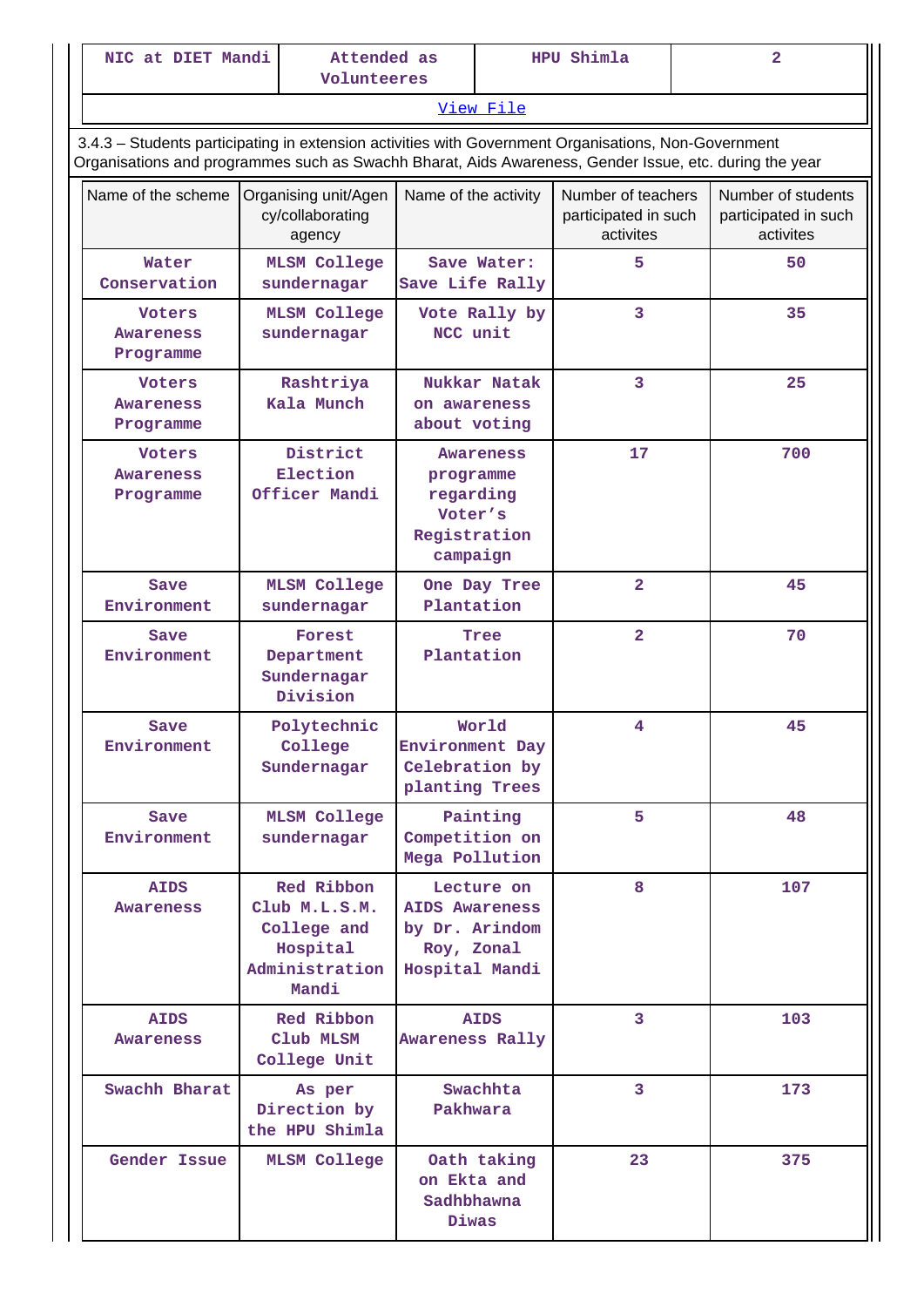| Gender Issue                                                                                                                                             | <b>ABVP MLSM</b><br>College Unit                                                                  |             | Diwas                                                                                             | Samrasta<br>Celebration                         |     | $\overline{2}$     |            | 38             |
|----------------------------------------------------------------------------------------------------------------------------------------------------------|---------------------------------------------------------------------------------------------------|-------------|---------------------------------------------------------------------------------------------------|-------------------------------------------------|-----|--------------------|------------|----------------|
| Gender Issue                                                                                                                                             | Mandi                                                                                             | H.P. Police |                                                                                                   | Lecture by<br>Superintendent<br>of Police Mandi |     | 7                  |            | 97             |
|                                                                                                                                                          | Gender Issue<br><b>MLSM College</b>                                                               |             | Victims by Dr.<br>Neha Goyal,<br>OPERA Mrs.                                                       | Workshop on<br>Acid Attack<br>India Global      |     | 4                  |            | 93             |
| Health and<br>Hygiene                                                                                                                                    | <b>MANDI</b>                                                                                      | 2 HP BN NCC | NCC Unit                                                                                          | Yoga Day<br>Celebrations by                     |     | 3                  |            | 50             |
| Hygiene                                                                                                                                                  | Health and<br>Lecture and<br>Demostration on<br>Yog by Swami<br>Hanuman Dev on<br>19th June, 2019 |             |                                                                                                   | Lecture and<br>Demostration                     |     | 4                  |            | 70             |
|                                                                                                                                                          |                                                                                                   |             |                                                                                                   | View File                                       |     |                    |            |                |
| 3.5 - Collaborations                                                                                                                                     |                                                                                                   |             |                                                                                                   |                                                 |     |                    |            |                |
| 3.5.1 – Number of Collaborative activities for research, faculty exchange, student exchange during the year                                              |                                                                                                   |             |                                                                                                   |                                                 |     |                    |            |                |
| Nature of activity                                                                                                                                       |                                                                                                   | Participant |                                                                                                   | Source of financial support                     |     |                    |            | Duration       |
| Nil                                                                                                                                                      |                                                                                                   | Nil         |                                                                                                   |                                                 | Nil |                    |            | 0              |
|                                                                                                                                                          |                                                                                                   |             |                                                                                                   | View File                                       |     |                    |            |                |
| 3.5.2 - Linkages with institutions/industries for internship, on-the- job training, project work, sharing of research<br>facilities etc. during the year |                                                                                                   |             |                                                                                                   |                                                 |     |                    |            |                |
| Nature of linkage                                                                                                                                        | Title of the<br>linkage                                                                           |             | Name of the<br>partnering<br>institution/<br>industry<br>/research lab<br>with contact<br>details | <b>Duration From</b>                            |     | <b>Duration To</b> |            | Participant    |
| Intership                                                                                                                                                | Intership<br>for BBA<br><b>Students</b>                                                           |             | Dezign                                                                                            | 02/01/2019                                      |     |                    | 11/02/2019 | 3              |
| Intership                                                                                                                                                | Intership<br>for BBA<br><b>Students</b>                                                           |             | Technologies<br>Chandigarh                                                                        | 02/01/2019                                      |     |                    | 11/02/2019 | $\overline{2}$ |
| Intership                                                                                                                                                | Intership<br>for BBA<br><b>Students</b>                                                           |             | Royal<br>Enfield<br>Shivam<br>Automobiles                                                         | 01/01/2019                                      |     |                    | 10/02/2019 | $\overline{a}$ |
| Intership                                                                                                                                                | Intership<br>for BBA<br><b>Students</b>                                                           |             | <b>HDFC</b><br>Securities                                                                         | 03/01/2019                                      |     | 15/02/2019         |            | 1              |
| Intership                                                                                                                                                | Intership<br>for BBA                                                                              |             | ZCC Group<br>of Coprate                                                                           | 01/01/2019                                      |     |                    | 15/02/2019 | 7              |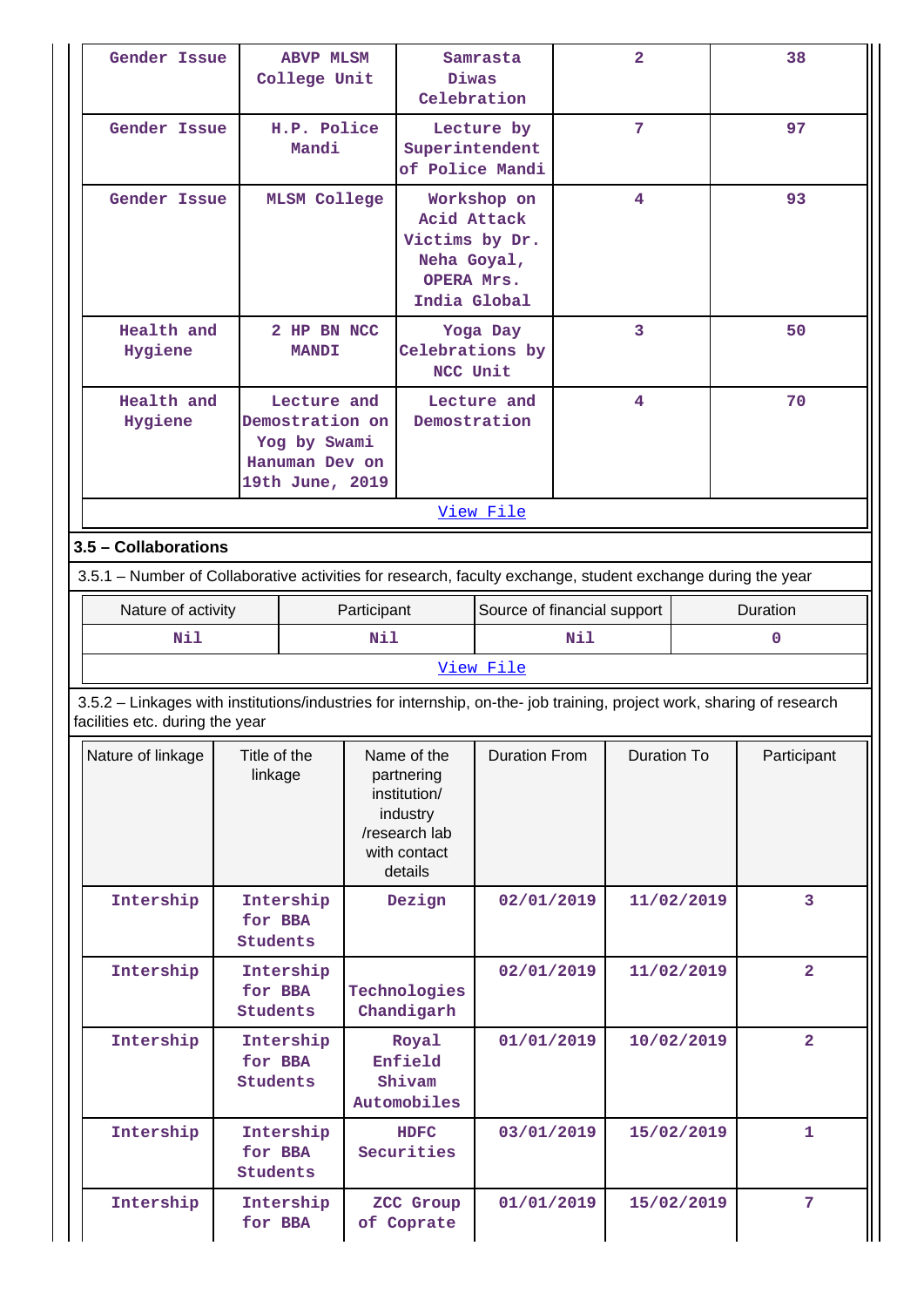|                                                             | <b>Students</b>                                                                                                                     |           | Traning<br>Technical                                             |                                                                                                                        |            |            |                                                           |  |  |
|-------------------------------------------------------------|-------------------------------------------------------------------------------------------------------------------------------------|-----------|------------------------------------------------------------------|------------------------------------------------------------------------------------------------------------------------|------------|------------|-----------------------------------------------------------|--|--|
| Intership                                                   | for BBA<br><b>Students</b>                                                                                                          | Intership | M.R.<br>Hyundai<br>Mandi (H.P.)                                  | 08/01/2019                                                                                                             |            | 17/02/2019 | 1.                                                        |  |  |
| Intership                                                   | for BBA<br><b>Students</b>                                                                                                          | Intership | ACC Ltd.<br>Gagal Cement                                         | 07/02/2019                                                                                                             |            | 21/03/2019 | $\overline{2}$                                            |  |  |
| Workshop                                                    | on inclusive<br>Education                                                                                                           | Workshop  | <b>CRC</b><br>Sundernagar<br>(H.P.)                              | 26/03/2018                                                                                                             |            | 28/03/2018 | 100                                                       |  |  |
| Teaching<br>Practice                                        | Practice for<br>B.Ed.<br>Students                                                                                                   | Teaching  | Dy.<br>Director of<br>Elementary<br>Education<br>Mandi (H.P.)    | 16/08/2018                                                                                                             |            | 15/12/2018 | 100                                                       |  |  |
| Intership                                                   | Intership<br>for B.Ed.<br>Students                                                                                                  |           | Dy.<br>Director of<br>Elementary<br>Education<br>Mandi (H.P.)    | 16/05/2019                                                                                                             |            | 15/06/2019 | 100                                                       |  |  |
| Intership                                                   | for BBA<br><b>Students</b>                                                                                                          | Intership | Dezign                                                           | 28/01/2019                                                                                                             |            | 11/03/2019 | 2 <sup>1</sup>                                            |  |  |
| Intership                                                   | for BBA<br><b>Students</b>                                                                                                          | Intership | Tata<br>Motors<br><b>HiTech</b><br>Satluj<br>Motors Pvt.<br>Ltd. | 01/01/2019                                                                                                             | 11/02/2019 |            | $\overline{2}$                                            |  |  |
| Intership                                                   | for BBA<br>Students                                                                                                                 | Intership | Mahindra<br>Shimla<br>Automobiles                                | 01/01/2019                                                                                                             |            | 10/02/2019 | 4                                                         |  |  |
|                                                             |                                                                                                                                     |           |                                                                  | View File                                                                                                              |            |            |                                                           |  |  |
| houses etc. during the year                                 |                                                                                                                                     |           |                                                                  | 3.5.3 - MoUs signed with institutions of national, international importance, other universities, industries, corporate |            |            |                                                           |  |  |
| Organisation                                                |                                                                                                                                     |           | Date of MoU signed                                               | Purpose/Activities                                                                                                     |            |            | Number of<br>students/teachers<br>participated under MoUs |  |  |
| <b>NIL</b>                                                  |                                                                                                                                     |           | <b>Nill</b>                                                      | <b>NIL</b>                                                                                                             |            |            | <b>Nill</b>                                               |  |  |
|                                                             |                                                                                                                                     |           |                                                                  | View File                                                                                                              |            |            |                                                           |  |  |
| <b>CRITERION IV - INFRASTRUCTURE AND LEARNING RESOURCES</b> |                                                                                                                                     |           |                                                                  |                                                                                                                        |            |            |                                                           |  |  |
| 4.1 - Physical Facilities                                   |                                                                                                                                     |           |                                                                  |                                                                                                                        |            |            |                                                           |  |  |
|                                                             |                                                                                                                                     |           |                                                                  | 4.1.1 - Budget allocation, excluding salary for infrastructure augmentation during the year                            |            |            |                                                           |  |  |
|                                                             |                                                                                                                                     | 618.73    | Budget allocated for infrastructure augmentation                 | Budget utilized for infrastructure development                                                                         |            | 307.41     |                                                           |  |  |
|                                                             |                                                                                                                                     |           |                                                                  |                                                                                                                        |            |            |                                                           |  |  |
|                                                             | 4.1.2 - Details of augmentation in infrastructure facilities during the year<br><b>Facilities</b><br><b>Existing or Newly Added</b> |           |                                                                  |                                                                                                                        |            |            |                                                           |  |  |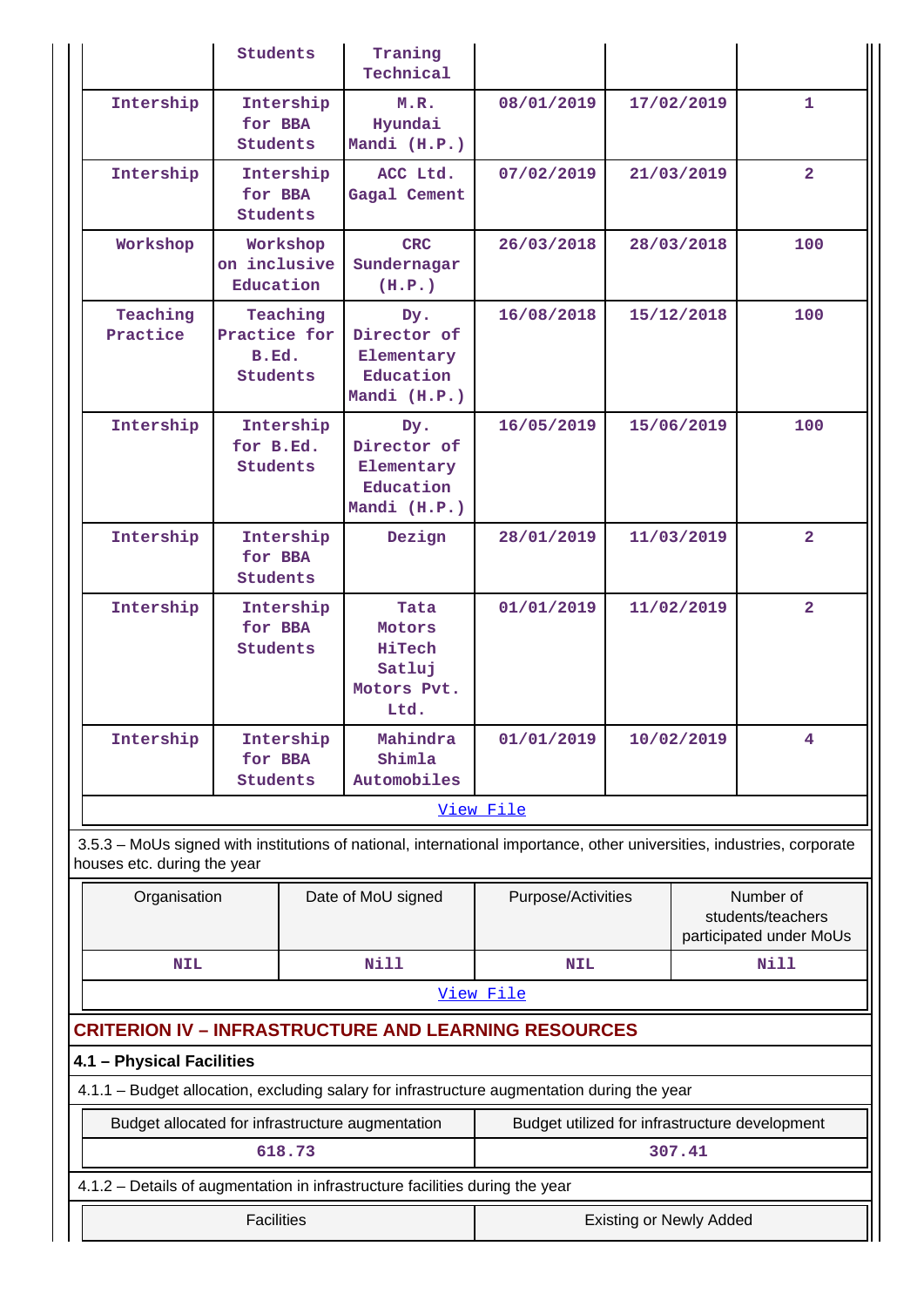|                                      |                | Campus Area                                                                                    | Existing |                      |                                                                                                                                                                                                                                                         |                |                                 |  |  |  |  |
|--------------------------------------|----------------|------------------------------------------------------------------------------------------------|----------|----------------------|---------------------------------------------------------------------------------------------------------------------------------------------------------------------------------------------------------------------------------------------------------|----------------|---------------------------------|--|--|--|--|
|                                      |                | Class rooms                                                                                    |          | Existing             |                                                                                                                                                                                                                                                         |                |                                 |  |  |  |  |
|                                      |                | Laboratories                                                                                   | Existing |                      |                                                                                                                                                                                                                                                         |                |                                 |  |  |  |  |
|                                      |                | Seminar Halls                                                                                  |          |                      | Existing                                                                                                                                                                                                                                                |                |                                 |  |  |  |  |
|                                      |                | Classrooms with LCD facilities                                                                 |          |                      |                                                                                                                                                                                                                                                         | Existing       |                                 |  |  |  |  |
|                                      |                | Seminar halls with ICT facilities                                                              |          |                      |                                                                                                                                                                                                                                                         | Existing       |                                 |  |  |  |  |
|                                      |                | Video Centre                                                                                   |          |                      |                                                                                                                                                                                                                                                         | Existing       |                                 |  |  |  |  |
|                                      |                | Value of the equipment purchased<br>during the year (rs. in lakhs)                             |          |                      |                                                                                                                                                                                                                                                         | Newly Added    |                                 |  |  |  |  |
|                                      |                | Classrooms with Wi-Fi OR LAN                                                                   |          |                      |                                                                                                                                                                                                                                                         | Existing       |                                 |  |  |  |  |
|                                      |                | Others                                                                                         |          |                      |                                                                                                                                                                                                                                                         | Newly Added    |                                 |  |  |  |  |
|                                      |                | Number of important equipments<br>purchased (Greater than 1-0 lakh)<br>during the current year |          |                      |                                                                                                                                                                                                                                                         | Existing       |                                 |  |  |  |  |
|                                      |                |                                                                                                |          | View File            |                                                                                                                                                                                                                                                         |                |                                 |  |  |  |  |
| 4.2 - Library as a Learning Resource |                |                                                                                                |          |                      |                                                                                                                                                                                                                                                         |                |                                 |  |  |  |  |
|                                      |                | 4.2.1 - Library is automated {Integrated Library Management System (ILMS)}                     |          |                      |                                                                                                                                                                                                                                                         |                |                                 |  |  |  |  |
| Name of the ILMS<br>software         |                | Nature of automation (fully<br>or patially)                                                    |          |                      | Version                                                                                                                                                                                                                                                 |                | Year of automation              |  |  |  |  |
| SOUL                                 |                | Partially                                                                                      |          | $\mathbf{2}$<br>2015 |                                                                                                                                                                                                                                                         |                |                                 |  |  |  |  |
| 4.2.2 - Library Services             |                |                                                                                                |          |                      |                                                                                                                                                                                                                                                         |                |                                 |  |  |  |  |
| Library<br>Service Type              | Existing       |                                                                                                |          |                      | Total<br>Newly Added                                                                                                                                                                                                                                    |                |                                 |  |  |  |  |
| Text<br><b>Books</b>                 | 33988          | 5831347                                                                                        |          | 645                  | 273460                                                                                                                                                                                                                                                  | 34633          | 6104807                         |  |  |  |  |
| Reference<br><b>Books</b>            | 4931           | 1517482                                                                                        |          | 197                  | 104493                                                                                                                                                                                                                                                  | 5128           | 1621975                         |  |  |  |  |
| Journals                             | 12             | 13338                                                                                          |          | 14                   | 29447                                                                                                                                                                                                                                                   | 26             | 42785                           |  |  |  |  |
| Digital<br><b>Database</b>           | $\overline{2}$ | 25220                                                                                          |          | Nill                 | 19470                                                                                                                                                                                                                                                   | $\overline{2}$ | 44690                           |  |  |  |  |
| Weeding<br>(hard &<br>soft)          | 4533           | 385457                                                                                         |          | 45                   | 9600                                                                                                                                                                                                                                                    | 4578           | 395057                          |  |  |  |  |
| View File                            |                |                                                                                                |          |                      |                                                                                                                                                                                                                                                         |                |                                 |  |  |  |  |
|                                      |                |                                                                                                |          |                      | 4.2.3 - E-content developed by teachers such as: e-PG- Pathshala, CEC (under e-PG- Pathshala CEC (Under<br>Graduate) SWAYAM other MOOCs platform NPTEL/NMEICT/any other Government initiatives & institutional<br>(Learning Management System (LMS) etc |                |                                 |  |  |  |  |
|                                      |                |                                                                                                |          |                      |                                                                                                                                                                                                                                                         |                |                                 |  |  |  |  |
| Name of the Teacher                  |                | Name of the Module                                                                             |          |                      | Platform on which module<br>is developed                                                                                                                                                                                                                |                | Date of launching e-<br>content |  |  |  |  |
| <b>NIL</b>                           |                | <b>NIL</b>                                                                                     |          | <b>NIL</b>           |                                                                                                                                                                                                                                                         | <b>Nill</b>    |                                 |  |  |  |  |
|                                      |                |                                                                                                |          | View File            |                                                                                                                                                                                                                                                         |                |                                 |  |  |  |  |
| 4.3 - IT Infrastructure              |                |                                                                                                |          |                      |                                                                                                                                                                                                                                                         |                |                                 |  |  |  |  |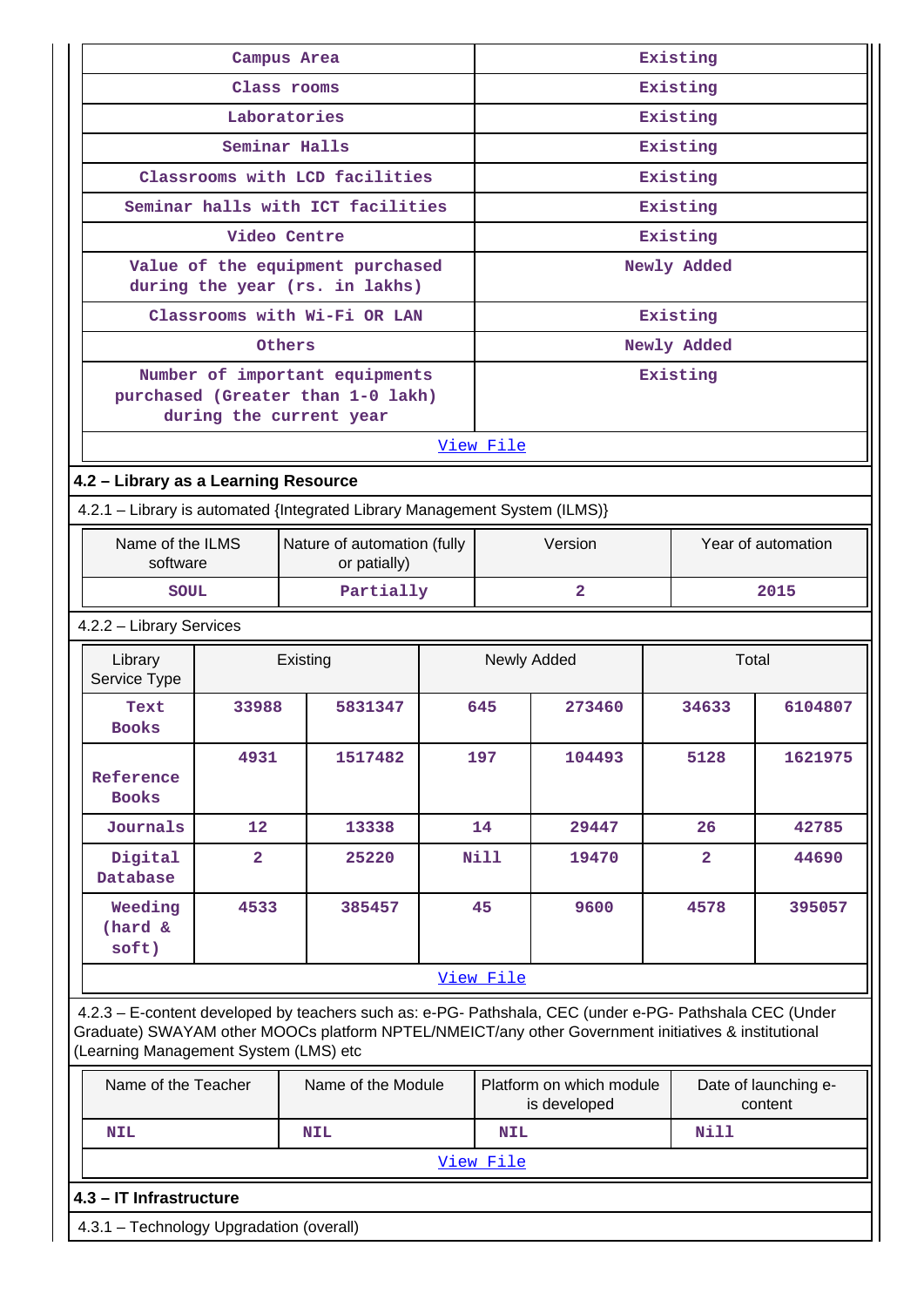| <b>Type</b>                                                                                                                                                                                                                                                              | <b>Total Co</b><br>mputers                                                                                                                                                                                                                                                                                                                                                                                                                                                                                                                                                                                                                                                                                                                                                                                                                              | Computer<br>Lab | Internet                                              | <b>Browsing</b><br>centers | Computer<br>Centers                                           | Office             | Departme<br>nts | Available<br><b>Bandwidt</b><br>h (MBPS/<br>GBPS)              | <b>Others</b> |  |  |
|--------------------------------------------------------------------------------------------------------------------------------------------------------------------------------------------------------------------------------------------------------------------------|---------------------------------------------------------------------------------------------------------------------------------------------------------------------------------------------------------------------------------------------------------------------------------------------------------------------------------------------------------------------------------------------------------------------------------------------------------------------------------------------------------------------------------------------------------------------------------------------------------------------------------------------------------------------------------------------------------------------------------------------------------------------------------------------------------------------------------------------------------|-----------------|-------------------------------------------------------|----------------------------|---------------------------------------------------------------|--------------------|-----------------|----------------------------------------------------------------|---------------|--|--|
| Existin<br>g                                                                                                                                                                                                                                                             | 99                                                                                                                                                                                                                                                                                                                                                                                                                                                                                                                                                                                                                                                                                                                                                                                                                                                      | 58              | 80                                                    | 10                         | 10                                                            | 14                 | 7               | 38                                                             | $\mathbf 0$   |  |  |
| Added                                                                                                                                                                                                                                                                    | 12                                                                                                                                                                                                                                                                                                                                                                                                                                                                                                                                                                                                                                                                                                                                                                                                                                                      | 10              | 12                                                    | $\mathbf 0$                | $\mathbf 0$                                                   | 1                  | $\mathbf{1}$    | 50                                                             | $\mathbf 0$   |  |  |
| Total                                                                                                                                                                                                                                                                    | 111                                                                                                                                                                                                                                                                                                                                                                                                                                                                                                                                                                                                                                                                                                                                                                                                                                                     | 68              | 92                                                    | 10                         | 10                                                            | 15                 | 8               | 88                                                             | $\pmb{0}$     |  |  |
| 4.3.2 - Bandwidth available of internet connection in the Institution (Leased line)                                                                                                                                                                                      |                                                                                                                                                                                                                                                                                                                                                                                                                                                                                                                                                                                                                                                                                                                                                                                                                                                         |                 |                                                       |                            |                                                               |                    |                 |                                                                |               |  |  |
| 88 MBPS/ GBPS                                                                                                                                                                                                                                                            |                                                                                                                                                                                                                                                                                                                                                                                                                                                                                                                                                                                                                                                                                                                                                                                                                                                         |                 |                                                       |                            |                                                               |                    |                 |                                                                |               |  |  |
|                                                                                                                                                                                                                                                                          | 4.3.3 - Facility for e-content                                                                                                                                                                                                                                                                                                                                                                                                                                                                                                                                                                                                                                                                                                                                                                                                                          |                 |                                                       |                            |                                                               |                    |                 |                                                                |               |  |  |
| Name of the e-content development facility<br>Provide the link of the videos and media centre and<br>recording facility                                                                                                                                                  |                                                                                                                                                                                                                                                                                                                                                                                                                                                                                                                                                                                                                                                                                                                                                                                                                                                         |                 |                                                       |                            |                                                               |                    |                 |                                                                |               |  |  |
|                                                                                                                                                                                                                                                                          |                                                                                                                                                                                                                                                                                                                                                                                                                                                                                                                                                                                                                                                                                                                                                                                                                                                         | <b>NIL</b>      |                                                       |                            |                                                               |                    | <u>NIL</u>      |                                                                |               |  |  |
| 4.4 - Maintenance of Campus Infrastructure                                                                                                                                                                                                                               |                                                                                                                                                                                                                                                                                                                                                                                                                                                                                                                                                                                                                                                                                                                                                                                                                                                         |                 |                                                       |                            |                                                               |                    |                 |                                                                |               |  |  |
| 4.4.1 – Expenditure incurred on maintenance of physical facilities and academic support facilities, excluding salary<br>component, during the year                                                                                                                       |                                                                                                                                                                                                                                                                                                                                                                                                                                                                                                                                                                                                                                                                                                                                                                                                                                                         |                 |                                                       |                            |                                                               |                    |                 |                                                                |               |  |  |
|                                                                                                                                                                                                                                                                          | Assigned Budget on<br>Expenditure incurred on<br>academic facilities<br>maintenance of academic<br>facilities                                                                                                                                                                                                                                                                                                                                                                                                                                                                                                                                                                                                                                                                                                                                           |                 |                                                       |                            | Assigned budget on<br>physical facilities                     |                    |                 | Expenditure incurredon<br>maintenance of physical<br>facilites |               |  |  |
|                                                                                                                                                                                                                                                                          | 37.7                                                                                                                                                                                                                                                                                                                                                                                                                                                                                                                                                                                                                                                                                                                                                                                                                                                    |                 | 3904376                                               |                            | 129.9<br>12347827                                             |                    |                 |                                                                |               |  |  |
| 4.4.2 - Procedures and policies for maintaining and utilizing physical, academic and support facilities - laboratory,<br>library, sports complex, computers, classrooms etc. (maximum 500 words) (information to be available in<br>institutional Website, provide link) |                                                                                                                                                                                                                                                                                                                                                                                                                                                                                                                                                                                                                                                                                                                                                                                                                                                         |                 |                                                       |                            |                                                               |                    |                 |                                                                |               |  |  |
|                                                                                                                                                                                                                                                                          | Annual budgetary provisions are made by the Managing Committee of the college<br>for the maintenance and upkeep of the infrastructural facilities and<br>equipments. The college carries out the repairs and maintenance through private<br>agencies by inviting quotations and the concerned committees like purchase<br>committee, estate committee and building committee etc. to monitor the said<br>work. The college also makes spot purchases through spot purchase committee to<br>ensure the quality and the cost. All labs are assisted by lab attendants /<br>assistants under the supervision of the head of the concerned departments. The<br>college has a separate fund which is utilized to fill the requirements of<br>procurement, upgradation, deployment, maintenance of the computers and their<br>accessories as and when needed. |                 |                                                       |                            |                                                               |                    |                 |                                                                |               |  |  |
|                                                                                                                                                                                                                                                                          |                                                                                                                                                                                                                                                                                                                                                                                                                                                                                                                                                                                                                                                                                                                                                                                                                                                         |                 |                                                       |                            | https://www.mlsm.in/download/Procedure & Policies 2018-19.pdf |                    |                 |                                                                |               |  |  |
| <b>CRITERION V - STUDENT SUPPORT AND PROGRESSION</b>                                                                                                                                                                                                                     |                                                                                                                                                                                                                                                                                                                                                                                                                                                                                                                                                                                                                                                                                                                                                                                                                                                         |                 |                                                       |                            |                                                               |                    |                 |                                                                |               |  |  |
| 5.1 - Student Support                                                                                                                                                                                                                                                    |                                                                                                                                                                                                                                                                                                                                                                                                                                                                                                                                                                                                                                                                                                                                                                                                                                                         |                 |                                                       |                            |                                                               |                    |                 |                                                                |               |  |  |
| 5.1.1 - Scholarships and Financial Support                                                                                                                                                                                                                               |                                                                                                                                                                                                                                                                                                                                                                                                                                                                                                                                                                                                                                                                                                                                                                                                                                                         |                 |                                                       |                            |                                                               |                    |                 |                                                                |               |  |  |
|                                                                                                                                                                                                                                                                          |                                                                                                                                                                                                                                                                                                                                                                                                                                                                                                                                                                                                                                                                                                                                                                                                                                                         |                 | Name/Title of the scheme                              |                            |                                                               | Number of students |                 | Amount in Rupees                                               |               |  |  |
|                                                                                                                                                                                                                                                                          | Financial Support<br>from institution                                                                                                                                                                                                                                                                                                                                                                                                                                                                                                                                                                                                                                                                                                                                                                                                                   |                 | Financial Support<br>to Economically<br>Poor Students |                            |                                                               | 37                 |                 | 96300                                                          |               |  |  |
|                                                                                                                                                                                                                                                                          | Financial Support<br>from Other Sources                                                                                                                                                                                                                                                                                                                                                                                                                                                                                                                                                                                                                                                                                                                                                                                                                 |                 |                                                       |                            |                                                               |                    |                 |                                                                |               |  |  |
|                                                                                                                                                                                                                                                                          | a) National                                                                                                                                                                                                                                                                                                                                                                                                                                                                                                                                                                                                                                                                                                                                                                                                                                             |                 | 1 Kalpana Chawla                                      |                            |                                                               | 100                |                 | 679431                                                         |               |  |  |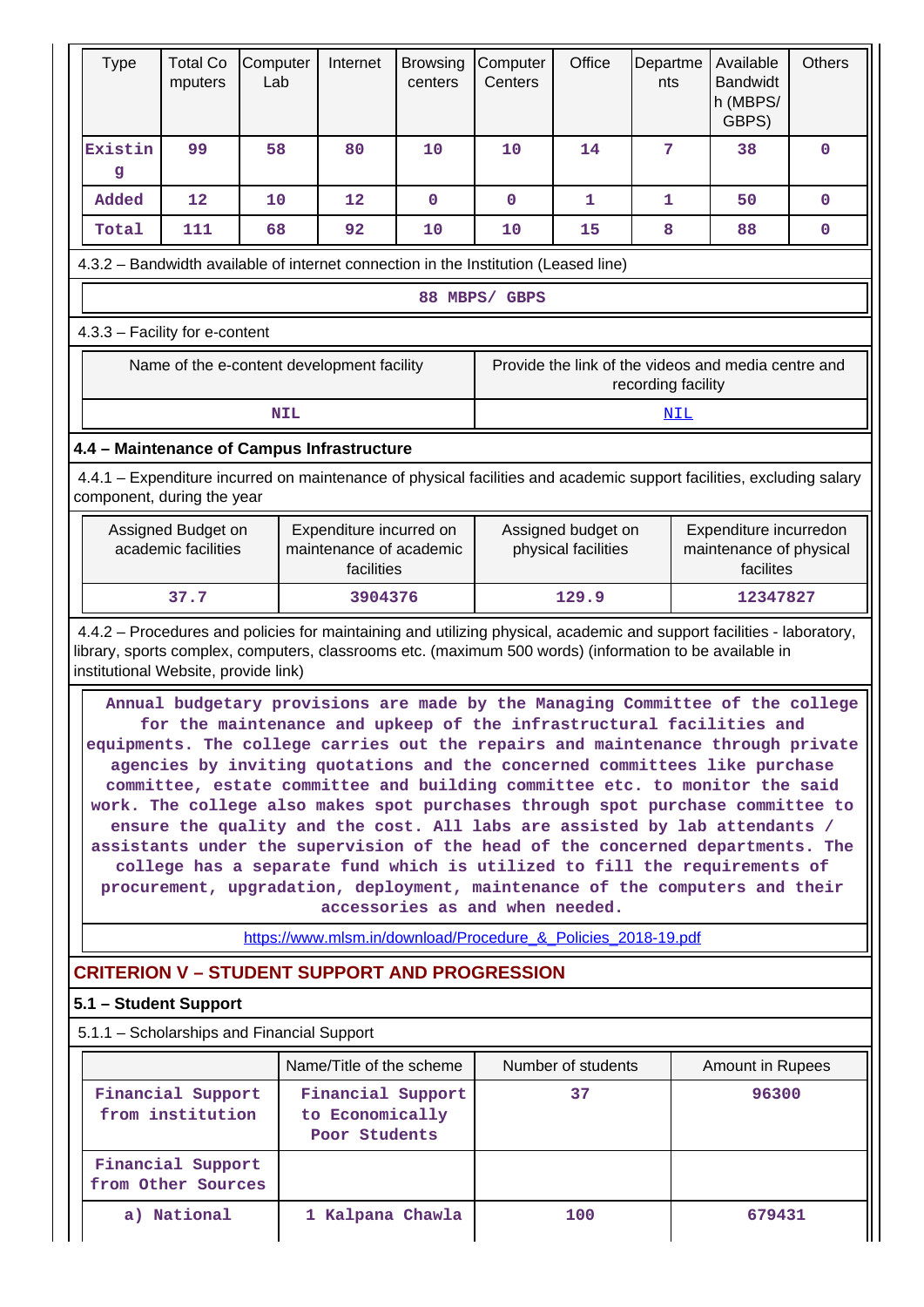| b) International                             | Chattervriti Youjna<br>2 IRDP 3 Post<br>metric scholarship<br>scheme to SC<br>students 4 Post<br>metric scholarship<br>scheme to ST<br>students 5 Post<br>metric scholarship<br>scheme to OBC<br>students<br>Nil | <b>Nill</b>                    | $\mathbf 0$                                                                                                                                                                                                                                                                                              |
|----------------------------------------------|------------------------------------------------------------------------------------------------------------------------------------------------------------------------------------------------------------------|--------------------------------|----------------------------------------------------------------------------------------------------------------------------------------------------------------------------------------------------------------------------------------------------------------------------------------------------------|
|                                              |                                                                                                                                                                                                                  | View File                      |                                                                                                                                                                                                                                                                                                          |
|                                              | 5.1.2 - Number of capability enhancement and development schemes such as Soft skill development, Remedial<br>coaching, Language lab, Bridge courses, Yoga, Meditation, Personal Counselling and Mentoring etc.,  |                                |                                                                                                                                                                                                                                                                                                          |
| Name of the capability<br>enhancement scheme | Date of implemetation                                                                                                                                                                                            | Number of students<br>enrolled | Agencies involved                                                                                                                                                                                                                                                                                        |
| Meditation and<br>Yoga                       | 15/07/2018                                                                                                                                                                                                       | 700                            | Brahm Kumaris<br>Centre Sundernagar<br>Shri Kamlesh<br>Contact No.<br>9816002530 Art of<br>Living Centre<br>Sundernagar Shri<br>Viki Kharwanda<br>Contact No.<br>9418201112<br>Patanjali Yoga<br>Centre Shri Shravan<br>Kumar Contact No.<br>9805353407                                                  |
| Career<br>Counselling                        | 20/08/2018                                                                                                                                                                                                       | 502                            | Excelsior<br>Igenious Sol Mr.<br>Gaurav Obroi<br>Contact No.<br>9816069945<br>Himachalis<br>Empowerment Roadmap<br>Mr Umesh Gautam<br>Contact No.<br>8219401160 ARO Mr<br>Som Raj Gularia<br>Contact NO.<br>7018655068 Forensic<br>Lab Gutkar Director<br>Forensic lab Mr<br>Rajesh Verma<br>Contact No. |
| Language Lab                                 | 16/07/2018                                                                                                                                                                                                       | 150                            | <b>EStation Laguage</b><br>Lab Rajkot, Gujrat<br>Hashit Dasani<br>Contact No.<br>09427214396                                                                                                                                                                                                             |
| Soft Skill                                   | 02/07/2018                                                                                                                                                                                                       | 350                            | Dr. Mukesh Verma                                                                                                                                                                                                                                                                                         |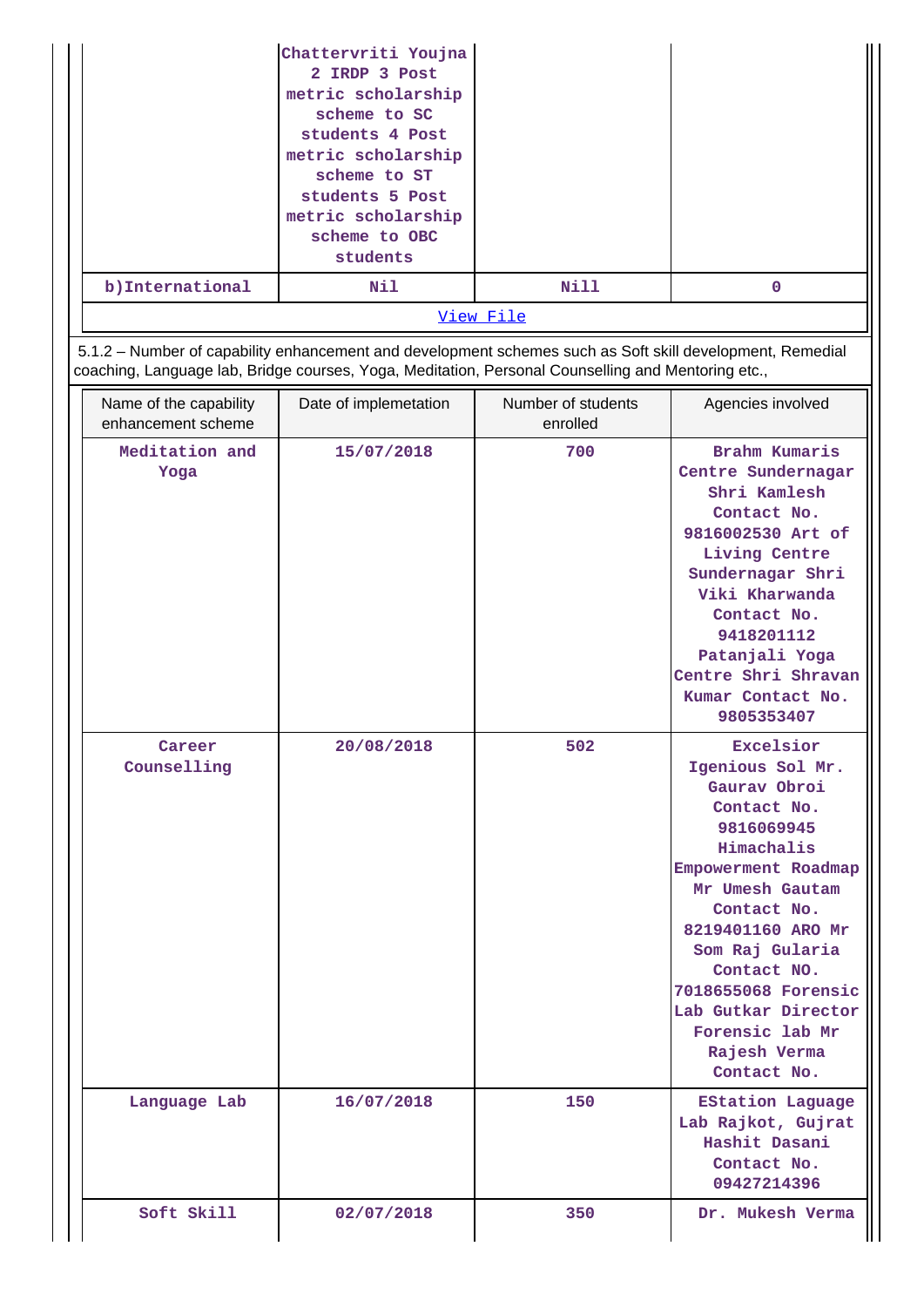| Development                        |                                                                                                                                                                |                                                                      |                                                                             |                                                              | Contact No.<br>9418052020           |
|------------------------------------|----------------------------------------------------------------------------------------------------------------------------------------------------------------|----------------------------------------------------------------------|-----------------------------------------------------------------------------|--------------------------------------------------------------|-------------------------------------|
|                                    |                                                                                                                                                                |                                                                      | View File                                                                   |                                                              |                                     |
| institution during the year        | 5.1.3 – Students benefited by guidance for competitive examinations and career counselling offered by the                                                      |                                                                      |                                                                             |                                                              |                                     |
| Year                               | Name of the<br>scheme                                                                                                                                          | Number of<br>benefited<br>students for<br>competitive<br>examination | Number of<br>benefited<br>students by<br>career<br>counseling<br>activities | Number of<br>students who<br>have passedin<br>the comp. exam | Number of<br>studentsp placed       |
| 2019                               | Oneday<br>Placement<br>Drive                                                                                                                                   | 21                                                                   | 21                                                                          | 3                                                            | 3                                   |
|                                    |                                                                                                                                                                |                                                                      | View File                                                                   |                                                              |                                     |
|                                    | 5.1.4 – Institutional mechanism for transparency, timely redressal of student grievances, Prevention of sexual<br>harassment and ragging cases during the year |                                                                      |                                                                             |                                                              |                                     |
|                                    | Total grievances received                                                                                                                                      | Number of grievances redressed                                       |                                                                             | Avg. number of days for grievance<br>redressal               |                                     |
|                                    | <b>Nill</b>                                                                                                                                                    |                                                                      | <b>Nill</b>                                                                 |                                                              | <b>Nill</b>                         |
| 5.2 - Student Progression          |                                                                                                                                                                |                                                                      |                                                                             |                                                              |                                     |
|                                    | 5.2.1 - Details of campus placement during the year                                                                                                            |                                                                      |                                                                             |                                                              |                                     |
|                                    | On campus                                                                                                                                                      |                                                                      |                                                                             | Off campus                                                   |                                     |
| Nameof<br>organizations<br>visited | Number of<br>students<br>participated                                                                                                                          | Number of<br>stduents placed                                         | Nameof<br>organizations<br>visited                                          | Number of<br>students<br>participated                        | Number of<br>stduents placed        |
| Hilt Web<br>Solutions              | 21                                                                                                                                                             | 3                                                                    | Abhilashi<br>Education<br>Society                                           | 1                                                            | 1                                   |
|                                    |                                                                                                                                                                |                                                                      | View File                                                                   |                                                              |                                     |
|                                    | 5.2.2 - Student progression to higher education in percentage during the year                                                                                  |                                                                      |                                                                             |                                                              |                                     |
| Year                               | Number of<br>students<br>enrolling into<br>higher education                                                                                                    | Programme<br>graduated from                                          | Depratment<br>graduated from                                                | Name of<br>institution joined                                | Name of<br>programme<br>admitted to |
| 2019                               | 1                                                                                                                                                              | M.Sc. Chem                                                           | Chem                                                                        | Chandigarh<br>university<br>Mohali                           | Ph.D                                |
| 2019                               | 9                                                                                                                                                              | B.Ed.                                                                | Education                                                                   | Different<br>Institutions                                    | Different<br>Programme              |
| 2019                               | 31                                                                                                                                                             | B.Sc.                                                                | Mathematics                                                                 | Different<br>Institutions                                    | Different<br>Programme              |
| 2019                               | 3                                                                                                                                                              | <b>BCA</b>                                                           | Computer<br>Application                                                     | Different<br>Institutions                                    | <b>MCA</b>                          |
| 2019                               | 3                                                                                                                                                              | <b>BBA</b>                                                           | <b>Business A</b><br>dministratio<br>n                                      | Different<br>Institutions                                    | Different<br>Programme              |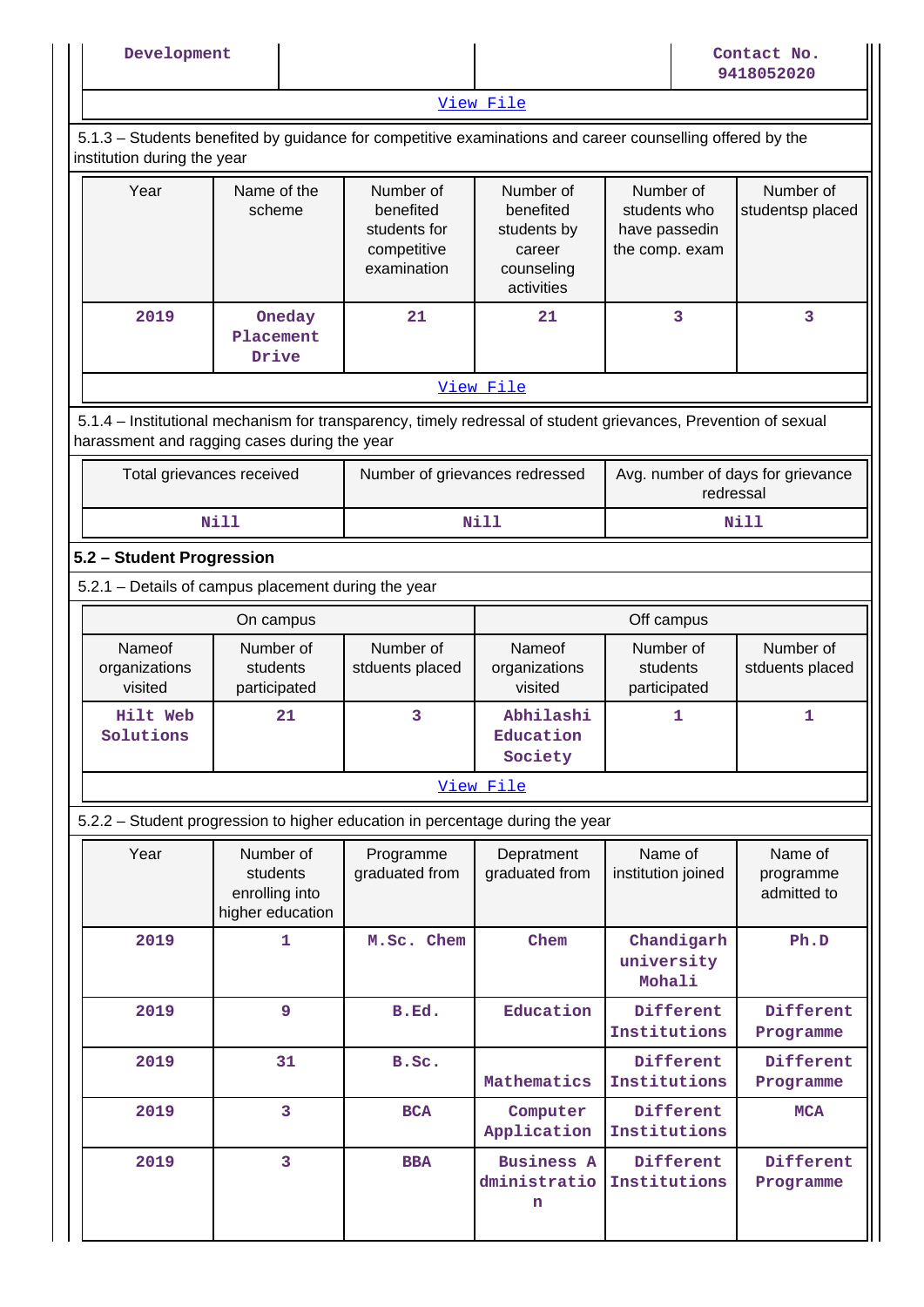|                                                                                                                                                                                        | 2019                                                                                                                       | 10                                         |                                   | B.Com                                  |                                        |                      | Commerce |                        | Different<br>Institutions               | Different<br>Programme                                                                                              |  |
|----------------------------------------------------------------------------------------------------------------------------------------------------------------------------------------|----------------------------------------------------------------------------------------------------------------------------|--------------------------------------------|-----------------------------------|----------------------------------------|----------------------------------------|----------------------|----------|------------------------|-----------------------------------------|---------------------------------------------------------------------------------------------------------------------|--|
|                                                                                                                                                                                        |                                                                                                                            |                                            |                                   |                                        |                                        | View File            |          |                        |                                         |                                                                                                                     |  |
| 5.2.3 - Students qualifying in state/ national/ international level examinations during the year<br>(eg:NET/SET/SLET/GATE/GMAT/CAT/GRE/TOFEL/Civil Services/State Government Services) |                                                                                                                            |                                            |                                   |                                        |                                        |                      |          |                        |                                         |                                                                                                                     |  |
|                                                                                                                                                                                        | Items                                                                                                                      |                                            |                                   |                                        |                                        |                      |          |                        | Number of students selected/ qualifying |                                                                                                                     |  |
|                                                                                                                                                                                        | <b>NET</b>                                                                                                                 |                                            |                                   |                                        |                                        |                      |          |                        | $\overline{2}$                          |                                                                                                                     |  |
|                                                                                                                                                                                        |                                                                                                                            | Any Other                                  |                                   |                                        |                                        |                      |          |                        | 41                                      |                                                                                                                     |  |
|                                                                                                                                                                                        |                                                                                                                            |                                            |                                   |                                        |                                        | View File            |          |                        |                                         |                                                                                                                     |  |
|                                                                                                                                                                                        | 5.2.4 – Sports and cultural activities / competitions organised at the institution level during the year                   |                                            |                                   |                                        |                                        |                      |          |                        |                                         |                                                                                                                     |  |
|                                                                                                                                                                                        |                                                                                                                            | Activity                                   |                                   |                                        | Level                                  |                      |          |                        | <b>Number of Participants</b>           |                                                                                                                     |  |
|                                                                                                                                                                                        | Atheletic Meet                                                                                                             |                                            |                                   |                                        | College Level                          |                      |          | 500                    |                                         |                                                                                                                     |  |
|                                                                                                                                                                                        | Natioanl Sports Day                                                                                                        |                                            |                                   | College Level                          |                                        |                      | 110      |                        |                                         |                                                                                                                     |  |
|                                                                                                                                                                                        | Wrestling Championship<br>(Men)                                                                                            |                                            |                                   | H P Univ. Intercollege<br>Championship |                                        |                      | 150      |                        |                                         |                                                                                                                     |  |
|                                                                                                                                                                                        | Wrestling Championship<br>(Women)                                                                                          |                                            |                                   | H P Univ. Intercollege<br>Championship |                                        |                      |          |                        | 125                                     |                                                                                                                     |  |
|                                                                                                                                                                                        | Cricket Championship<br>(Men)                                                                                              |                                            |                                   | H P Univ. Intercollege<br>Championship |                                        |                      |          |                        | 192                                     |                                                                                                                     |  |
|                                                                                                                                                                                        | Cricket Championship<br>(Women)                                                                                            |                                            |                                   | H P Univ. Intercollege<br>Championship |                                        |                      | 200      |                        |                                         |                                                                                                                     |  |
|                                                                                                                                                                                        | Hockey Championship<br>(Women)                                                                                             |                                            |                                   |                                        | H P Univ. Intercollege<br>Championship |                      |          | 190                    |                                         |                                                                                                                     |  |
|                                                                                                                                                                                        | Navaras                                                                                                                    |                                            |                                   | College Level                          |                                        |                      | 1500     |                        |                                         |                                                                                                                     |  |
|                                                                                                                                                                                        |                                                                                                                            | Lakshman Jayanti                           |                                   |                                        | College Level                          |                      |          | 150                    |                                         |                                                                                                                     |  |
|                                                                                                                                                                                        |                                                                                                                            |                                            |                                   |                                        |                                        | View File            |          |                        |                                         |                                                                                                                     |  |
|                                                                                                                                                                                        |                                                                                                                            | 5.3 - Student Participation and Activities |                                   |                                        |                                        |                      |          |                        |                                         |                                                                                                                     |  |
|                                                                                                                                                                                        |                                                                                                                            |                                            |                                   |                                        |                                        |                      |          |                        |                                         | 5.3.1 – Number of awards/medals for outstanding performance in sports/cultural activities at national/international |  |
|                                                                                                                                                                                        | level (award for a team event should be counted as one)<br>Year<br>Name of the<br>National/<br>award/medal<br>Internaional |                                            | Number of<br>awards for<br>Sports |                                        | Number of<br>awards for<br>Cultural    | Student ID<br>number |          | Name of the<br>student |                                         |                                                                                                                     |  |

|                                                                                                                                                           | Position          |          |           |      | 1160910190 | Thakur          |  |
|-----------------------------------------------------------------------------------------------------------------------------------------------------------|-------------------|----------|-----------|------|------------|-----------------|--|
| 2019                                                                                                                                                      | First<br>Position | National |           | Nill | 9201       | Jyoti<br>Kumari |  |
|                                                                                                                                                           |                   |          | View File |      |            |                 |  |
| 5.3.2 – Activity of Student Council & representation of students on academic & administrative bodies/committees of<br>the institution (maximum 500 words) |                   |          |           |      |            |                 |  |

 **2019 First**

 **2019 First**

 **2019 First**

**Position**

**Position**

**The College Student Central Association (CSCA) of M.L.S.M. College Sundernagar**

 **National 1 Nill**

 **National 3 Nill 9267 Bhavana**

 **National 1 Nill 9269 Reena**

**Kumari**

 **Usha**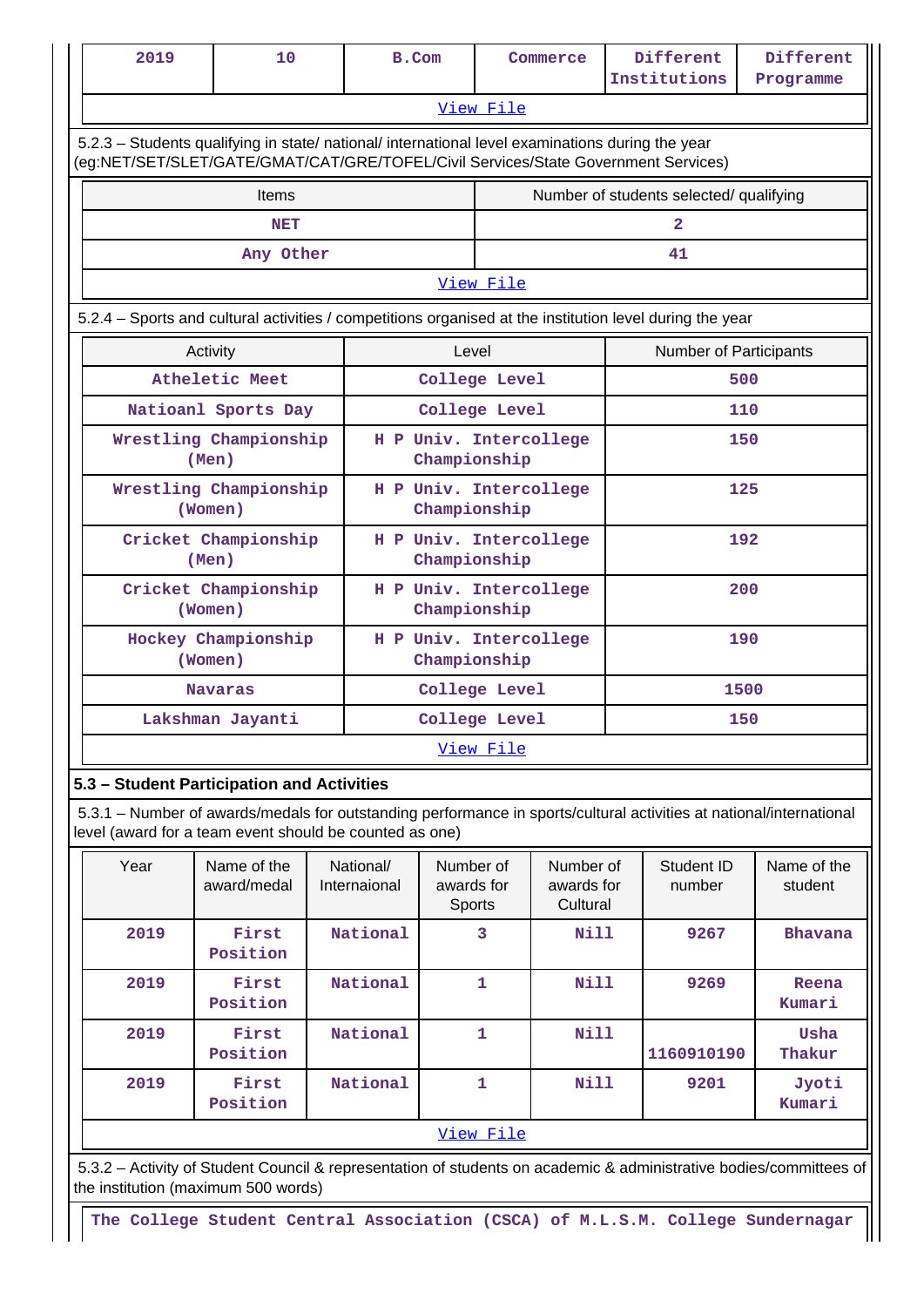**is a representative of the student community nominated on the basis of excellence in Academics, Sports, Cultural, NCC, NSS and other activities in the college. The College Student Central Association (CSCA) is constituted in the college as per the constitution provided by the Himachal Pradesh University, Shimla. The CSCA comprises of four office bearers from different faculties viz. i) President ii) Vice President iii) Secretary iv) Joint Secretary along with class / department representatives. The student representatives on the CSCA hold office for a period of 1 year. The CSCA functions under the guidance of an advisory committee. As per the constitution, the President of the CSCA of the previous session works as the ex officio member of the college managing committee, the highest decision making body of the institution. This helps the managing committee to take relevant decisions in the interest of the students. The CSCA continuously strives to identify studentrelated issues and helps to resolve them. Most of the activities of the college, throughout the session, are organized under the supervision of the CSCA. 4. FOUR CENTRAL COMMITTEES OF CSCA: i. Academic Committee ii. Cultural Affairs Committee iii. Food, Health Hygiene Committee iv. Sports Committee Roles and Responsibilities of Class and Departmental Representatives: i) The academic committee shall look into matters related to academic activities The 18 Class Representatives (CRs) and 5 Departmental Representatives (DRs) will be part of the Academic Committee who shall be responsible for the coordination between the institution and the students, will be expected to give feedback on behalf of the entire class regarding review of syllabus, course structure, introduction of new courses and of academic facilities in CSCA meetings. ii) The Cultural Affairs Committee shall coordinate all activities of the clubs and societies and will prepare the road map of all cultural activities keeping in consideration the H.P. University calendar for Youth Festival. It shall regularly review the progress of cultural events and offer suggestions to modify the plan of individual club and society. It will organize NAVRAS, the annual fest of the CSCA. The fest organizing committee is a subcommittee under the Cultural Affairs Committee of the Student Council. iii) Food, Health Hygiene Committee shall be represented by the General Secretary. The functions of the committee include discussions on all matters pertaining to canteen / mess facilities in the college campus and hostel. It shall seek feedback by the student community and authorities and act accordingly to improve the quality of food and services provided in the Canteen/ Mess. iv) Sports Committee shall coordinate all activities of the various games and will draw up the program of all sports activities on the basis of sports calendar of H.P. University. Events' Calendar shall be prepared in every semester based on the proposals made by the various game incharges. The committee shall review the progress of games and sports events and shall offer suggestions to meet the objectives of the CSCA.**

## **5.4 – Alumni Engagement**

5.4.1 – Whether the institution has registered Alumni Association?

#### **Yes**

 **Yes, the collge has a registered Alumni Assiciation which was formed in 17/12/2009 vide registration No. Sundernagar 4/10 dated 11/02/2010. For some reason or the other it could not remain active. The college has reconstituted alumni association named MLSMCOSA (Maharaja Lakshman Sen College Old Student Association). It has its own website: http://www.mlsmcosa.org . the aims and objectives of the association are: 1) to maintain union, friendship and fellowship among the old students of the college 2) to foster the interests of old students in the present day activities and aspirations of the college 3) to cooperate with the college management and administration for the betterment of the college and students 4) to fund scholarships, awards and promote any other objectives of the college interest. 5) all the income and earning of the alumni association will solely utilized for the promotion of its aims and objectives**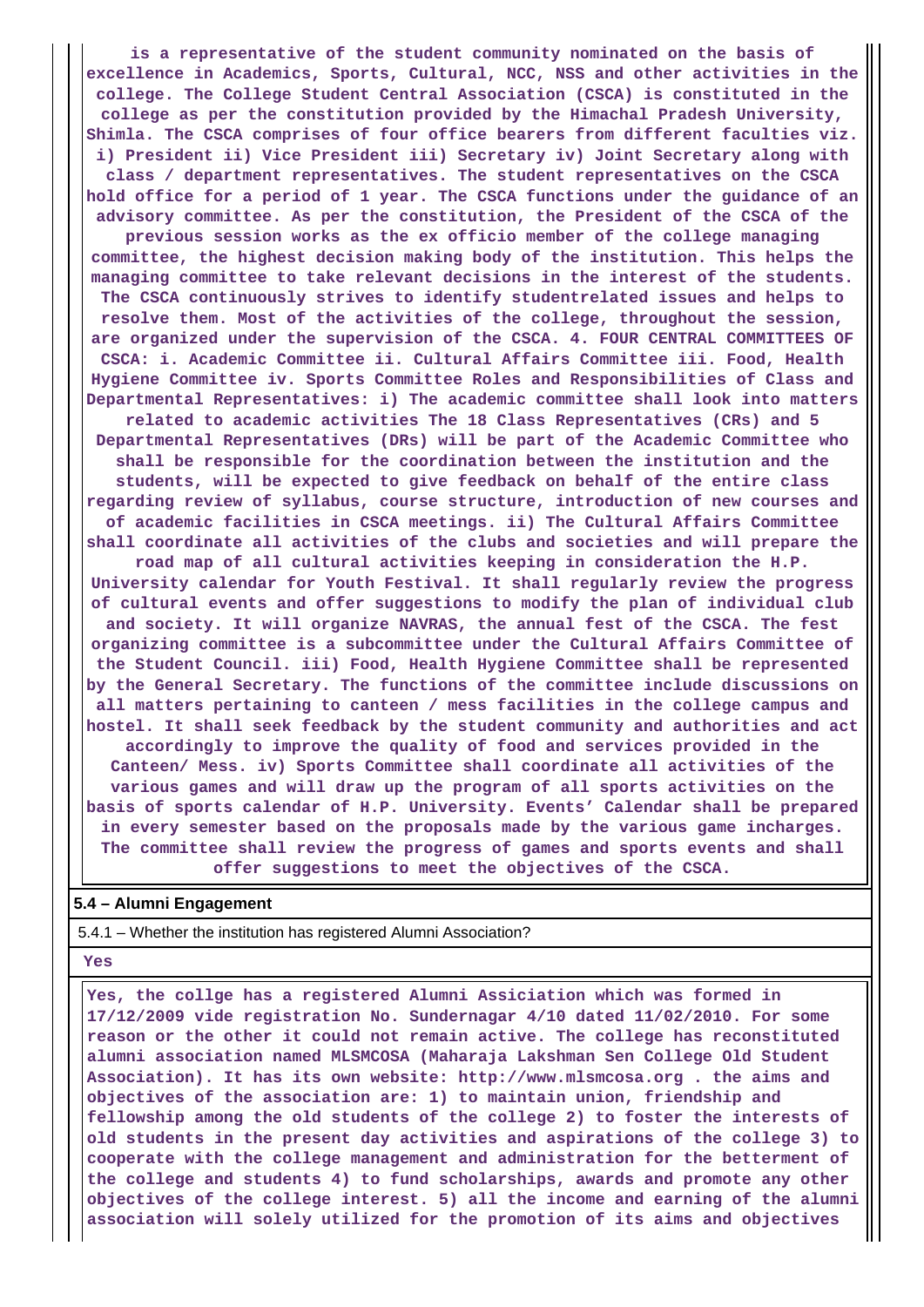**The association holds its annual meetings to discuss about the development of the institution and what contribution it can make towards the development. Time to time the members of the MLSMCOSA formally and informally gives valuable feedbacks and suggestions. The MLSMCOSA also prepares and uploads the data base of students progression to the higher education on its website.**

5.4.2 – No. of enrolled Alumni:

**373**

5.4.3 – Alumni contribution during the year (in Rupees) :

**13091**

5.4.4 – Meetings/activities organized by Alumni Association :

**4**

# **CRITERION VI – GOVERNANCE, LEADERSHIP AND MANAGEMENT**

#### **6.1 – Institutional Vision and Leadership**

 6.1.1 – Mention two practices of decentralization and participative management during the last year (maximum 500 words)

 **Two Practices of Decentralization and Participative Management 1. The Managing Committee which is the highest governing body of the institution, has two members from teaching and one member from nonteaching staff, who are elected by their respective staff members and the Management has no role in their selection. Two other members from teaching and one from nonteaching are being nominated as members. All the members enjoy equal rights in the Managing Committee. It is also the first college in the state to give representation to students by nominating the outgoing President of CSCA as a member of the college Managing Committee. The Managing Committee has established various standing committees like the Finance Committee, Academic Affairs Committee, Administrative Affairs Committee, LSIBET Advisory Committee and Departmental Promotion Committee, which have the nominated members from teaching and nonteaching, to review different aspects of the functioning of the college and recommend changes in policy to the Managing Committee. The Managing Committee works in consultation with teachers to find out and improve the areas of weaknesses. 2. The college has Employees' Welfare Scheme (EWS) which was framed solely by the employees of the institution (teaching and nonteaching) for the welfare of the employees in consultation with the Managing Committee. EWS is a unique scheme which facilitates medical reimbursement to its employees along with loan facility on simple interest basis for different purposes. The corpus of the scheme was initially contributed by the management. Employer and the employees regularly contribute on the basis of 1:1 which is at present 1:4.**

6.1.2 – Does the institution have a Management Information System (MIS)?

*Yes* 

#### **6.2 – Strategy Development and Deployment**

6.2.1 – Quality improvement strategies adopted by the institution for each of the following (with in 100 words each):

| <b>Strategy Type</b>  | Details                                                                                                                                                                                                                      |
|-----------------------|------------------------------------------------------------------------------------------------------------------------------------------------------------------------------------------------------------------------------|
| Admission of Students | Admission The college observes<br>complete transparency in admission<br>process. Admission committees are<br>formed which guide and counsel the<br>students about different subject<br>combinations. The admits the students |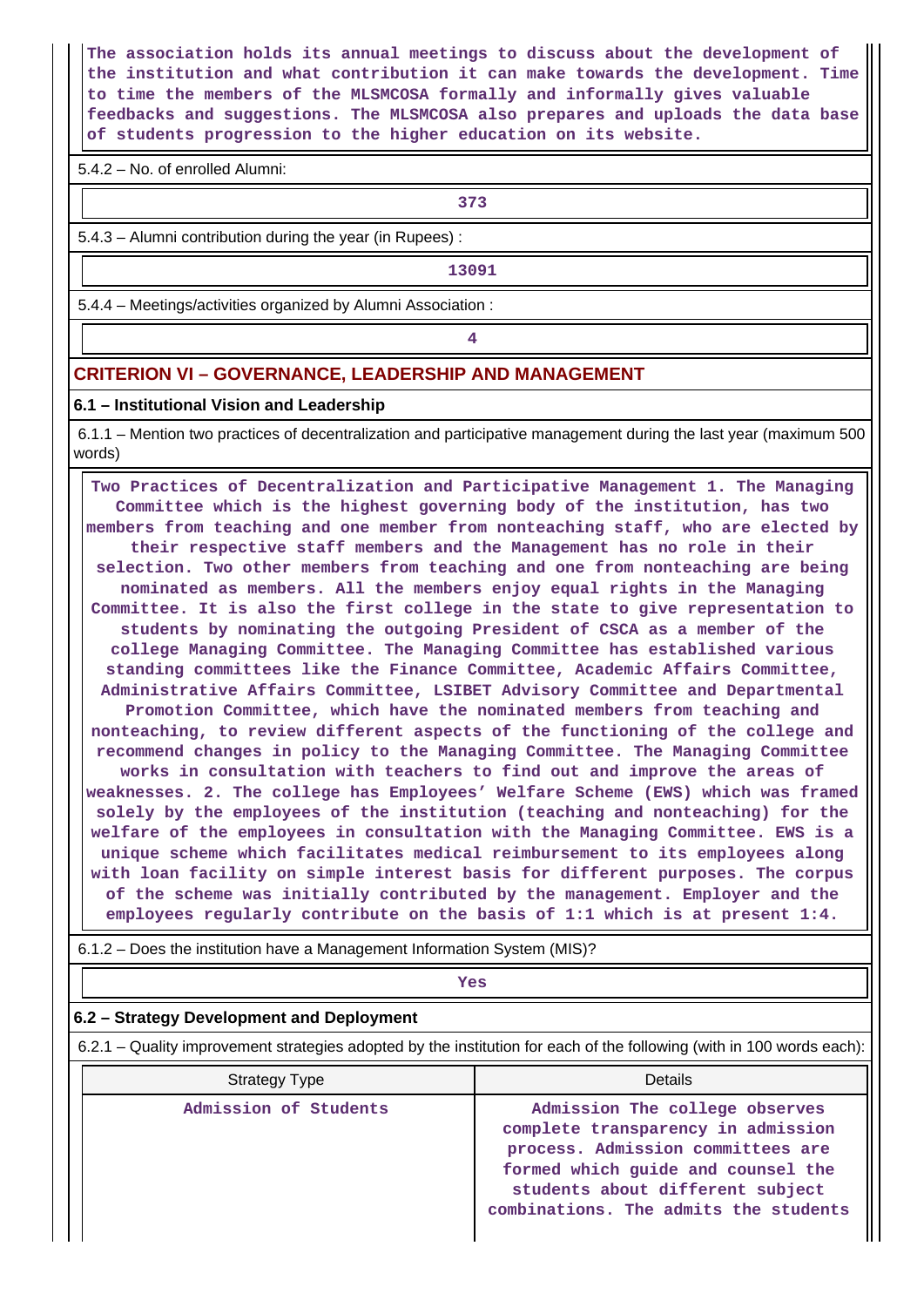|                                                               | as per the number of seats fixed the<br>competent authorities. In M.Sc.'s and<br>B. Ed. programmes students are admitted<br>on the basis of test conducted by<br>affiliating university. In BPE and BPEd<br>students are admitted on the basis of<br>merit and ground test conducted by a<br>committee constituted by the H.P.<br>University.                                                                                                                                                                                                                                                                                                                                  |
|---------------------------------------------------------------|--------------------------------------------------------------------------------------------------------------------------------------------------------------------------------------------------------------------------------------------------------------------------------------------------------------------------------------------------------------------------------------------------------------------------------------------------------------------------------------------------------------------------------------------------------------------------------------------------------------------------------------------------------------------------------|
| Industry Interaction / Collaboration                          | Industry Interaction / Collaboration<br>The department of Business<br>Administration assigns its students<br>with project work and makes them visit<br>the business and industrial<br>organizations so that they can have<br>intraction with the industries to<br>complete their projects. The Department<br>of Education and Physical Education<br>have the collaboration with Composite<br>Regional Centre (CRC), Sundernagar<br>which conducts workshops the students<br>of the said departments every year.                                                                                                                                                                |
| Human Resource Management                                     | Human Resource Management The<br>institution motivates and supports<br>faculty to participate in Orientation<br>programmes, Refresher courses,<br>Seminars, Workshops etc. for their<br>academic growth. Faculty members are<br>assigned duties as conveners of<br>different subcommittees formed by the<br>Principal to have managerial as well as<br>administrative experiences. The college<br>also makes arrangements for the<br>professional training of the teaching<br>as well as nonteaching staff.                                                                                                                                                                    |
| Library, ICT and Physical<br>Infrastructure / Instrumentation | The automation of library is in<br>process. No. of ICT facilities,<br>Journals, ejournals and ebooks and the<br>seating capacity have been increased<br>during the year. . The college has made<br>its campus free wifi enabled. To<br>enhance the ICT facilities the<br>Bandwidth internet connection has been<br>increased from 40 MBPS to 88 MBPS. Many<br>more systems have been added to the<br>existing one. . The college added more<br>rooms and labs to its existing<br>infrastructure in the year 201819. The<br>construction of upper story of sports<br>complex has been started. More<br>equipments and instruments in different<br>laboratories have been added. |
| Research and Development                                      | Research and Development The teachers<br>of the college are active in research<br>activities. The faculty publishes<br>research papers and research articles                                                                                                                                                                                                                                                                                                                                                                                                                                                                                                                   |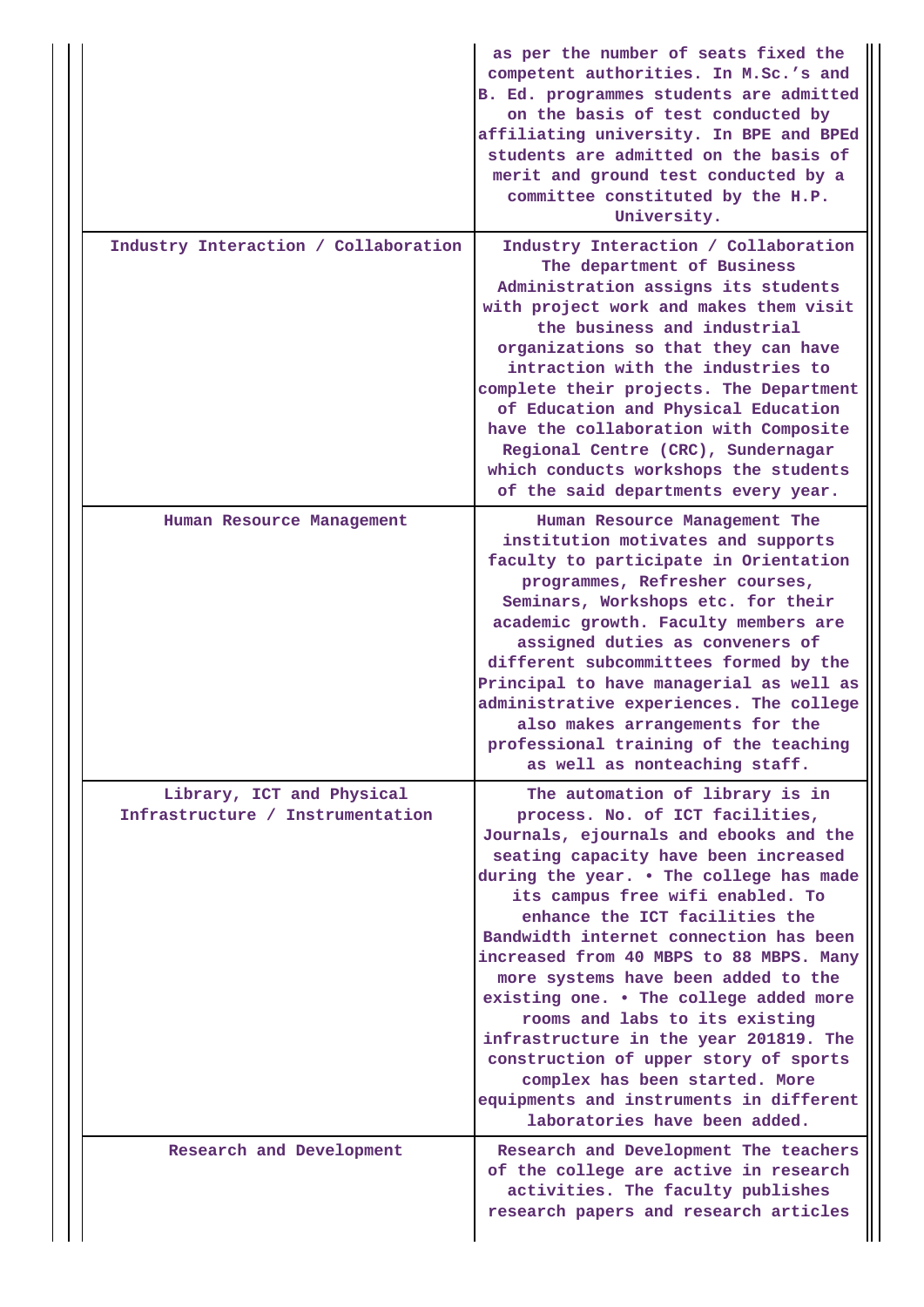|                            | in national and international journals.<br>The college encourages its teachers to<br>participate in academic seminars by<br>granting leave and providing financial<br>support for the purpose. The<br>institution also makes constant efforts<br>to instill a scientific temper among<br>its students through minor research<br>project works. To enhance research<br>culture in the institution the college<br>has established a material research lab<br>in the department of Physics.                                                                                                                                                                                                                                                                                 |
|----------------------------|--------------------------------------------------------------------------------------------------------------------------------------------------------------------------------------------------------------------------------------------------------------------------------------------------------------------------------------------------------------------------------------------------------------------------------------------------------------------------------------------------------------------------------------------------------------------------------------------------------------------------------------------------------------------------------------------------------------------------------------------------------------------------|
| Examination and Evaluation | Examination and Evaluation It is the<br>affiliating university which conducts<br>semesterend / yearend examinations and<br>the evaluation process. The college<br>only implements the reforms made by the<br>affiliating university regarding<br>internal assessment and evaluation. The<br>college at its own has constituted<br>different committees (the RUSA<br>Committee, Examination Committee,<br>Academic Affairs Committee) to ensure<br>the effective implementation of the<br>evaluation/examination reforms. The<br>college at its own level has adopted<br>the following evaluation methodology to<br>evaluate the performance / achievement<br>of students: Class room attendance of<br>the students, performance in class<br>tests and house tests.       |
| Teaching and Learning      | Teaching Learning To impart<br>student-centric learning the college<br>adopts an inclusive approach to<br>maintain equity and ensures access to<br>all the resources of the college.<br>Regular classes are conducted and<br>attendance records of the students are<br>maintained. The college organizes<br>seminars, workshops, competitions,<br>tutorial/remedial classes and<br>discussions etc at the departmental<br>level to promote academic growth. To<br>assess the performance of learners,<br>formative assessment is planned and<br>executed by the college through regular<br>class tests and House Examinations. The<br>overall performance of the students is<br>measured on the basis of their<br>achievement in formative and summative<br>assessments. |
| Curriculum Development     | Curriculum Development: Curriculum is<br>prepared and designed by the<br>affiliating university. The institution<br>ensures the effective implementation of<br>the curriculum through the academic<br>calendar framed by the university.                                                                                                                                                                                                                                                                                                                                                                                                                                                                                                                                 |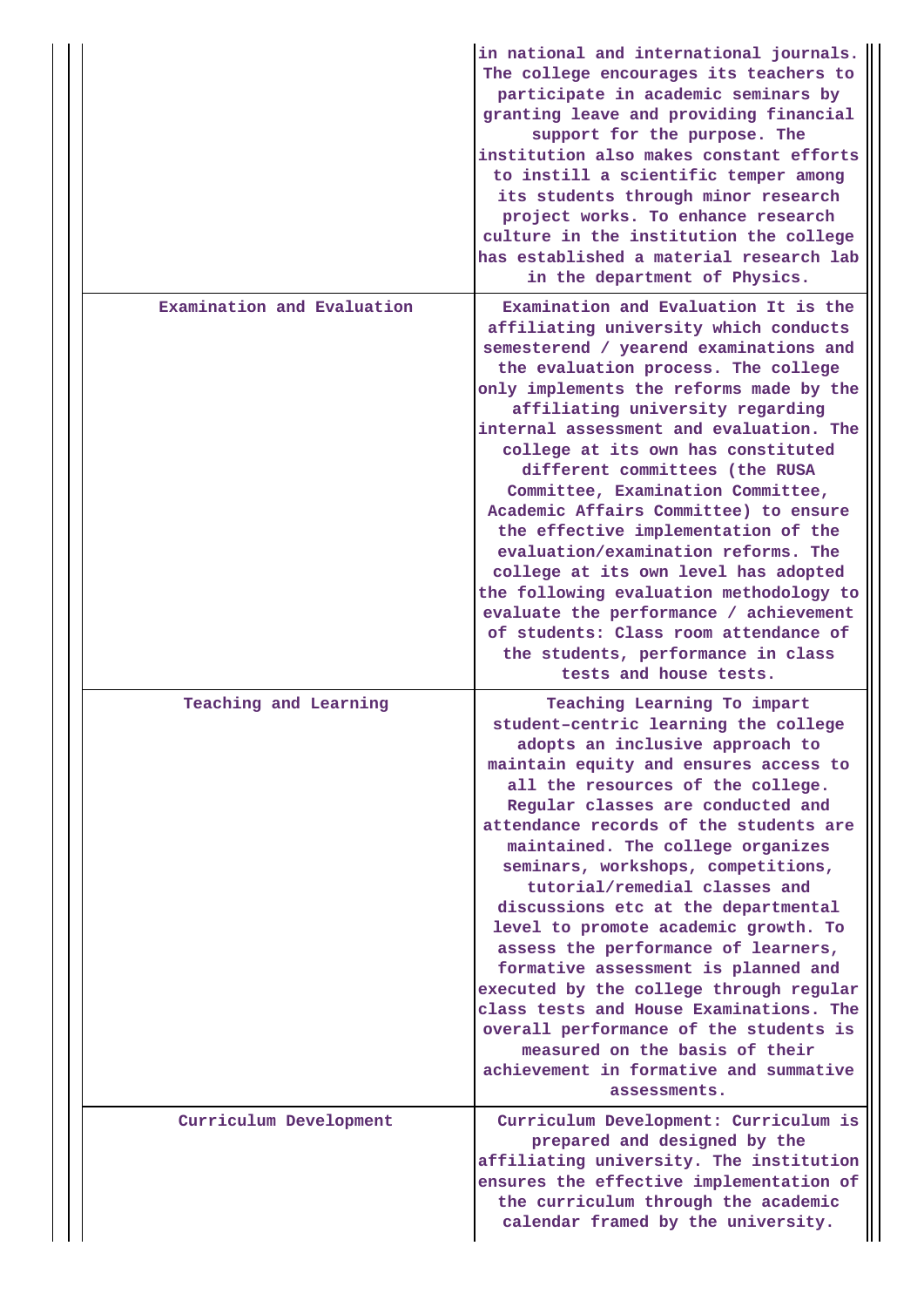|                                                                | Distribution of workload and framing of |  |  |  |  |
|----------------------------------------------------------------|-----------------------------------------|--|--|--|--|
|                                                                | timetable is done in time. The college  |  |  |  |  |
|                                                                | provides all the basic facilities for   |  |  |  |  |
|                                                                | the effective delivery of curriculum in |  |  |  |  |
|                                                                | class room teaching, support materials  |  |  |  |  |
|                                                                | in the form of library books, journals, |  |  |  |  |
|                                                                | magazines and internet facilities etc.  |  |  |  |  |
|                                                                | to both the teachers and the students.  |  |  |  |  |
|                                                                | Teachers are encouraged to impart the   |  |  |  |  |
|                                                                | curriculum through innovative teaching  |  |  |  |  |
|                                                                | methods.                                |  |  |  |  |
| 6.2.2 – Implementation of e-governance in areas of operations: |                                         |  |  |  |  |
|                                                                |                                         |  |  |  |  |

|  | E-governace area              | Details                                                                                                                                                                                                                                                                                                                                                                                                                                                                 |
|--|-------------------------------|-------------------------------------------------------------------------------------------------------------------------------------------------------------------------------------------------------------------------------------------------------------------------------------------------------------------------------------------------------------------------------------------------------------------------------------------------------------------------|
|  | Planning and Development      | Planning and Development Planning and<br>development works are carried out by<br>making use of ICT facilities. For<br>purchasing of equipments, furniture and<br>other developmental projects, online<br>quotations are invited.                                                                                                                                                                                                                                        |
|  | Administration                | Administration For faster and more<br>efficient delivery of public services<br>and improving internal efficiency, all<br>administrative work such as notices,<br>notifications, and correspondences are<br>made through mails and WhatsApp etc.<br>The office is ICT enabled and all data<br>keeping is done through ICT tools. The<br>college have Biometric attendance for<br>teaching and nonteaching staff. The<br>college campus has CCTV Cameras<br>surveillance. |
|  | Finance and Accounts          | Finance and Accounts: The college<br>uses the Tally software for proper and<br>efficient functioning of Finance and<br>Accounts. The transactions are made<br>though echallans. The administrative<br>office keeps all the financial records<br>separately as per the events and<br>transactions made for. It maintains the<br>Books of Accounts properly which helps<br>in auditing procedure.                                                                         |
|  | Student Admission and Support | Student Admission and Support: The<br>college uses ICT facilities for the<br>admissions of the students in various<br>classes. The records of the admitted<br>students are maintained through<br>egovernance. In some classes the online<br>admission procedure is followed. The<br>college provides online facilities for<br>filling various scholarship forms.                                                                                                        |
|  | Examination                   | Examination: The college extends ICT<br>support to the students to fill online<br>examination forms. Examination related<br>details are made available to the<br>students on college website. The                                                                                                                                                                                                                                                                       |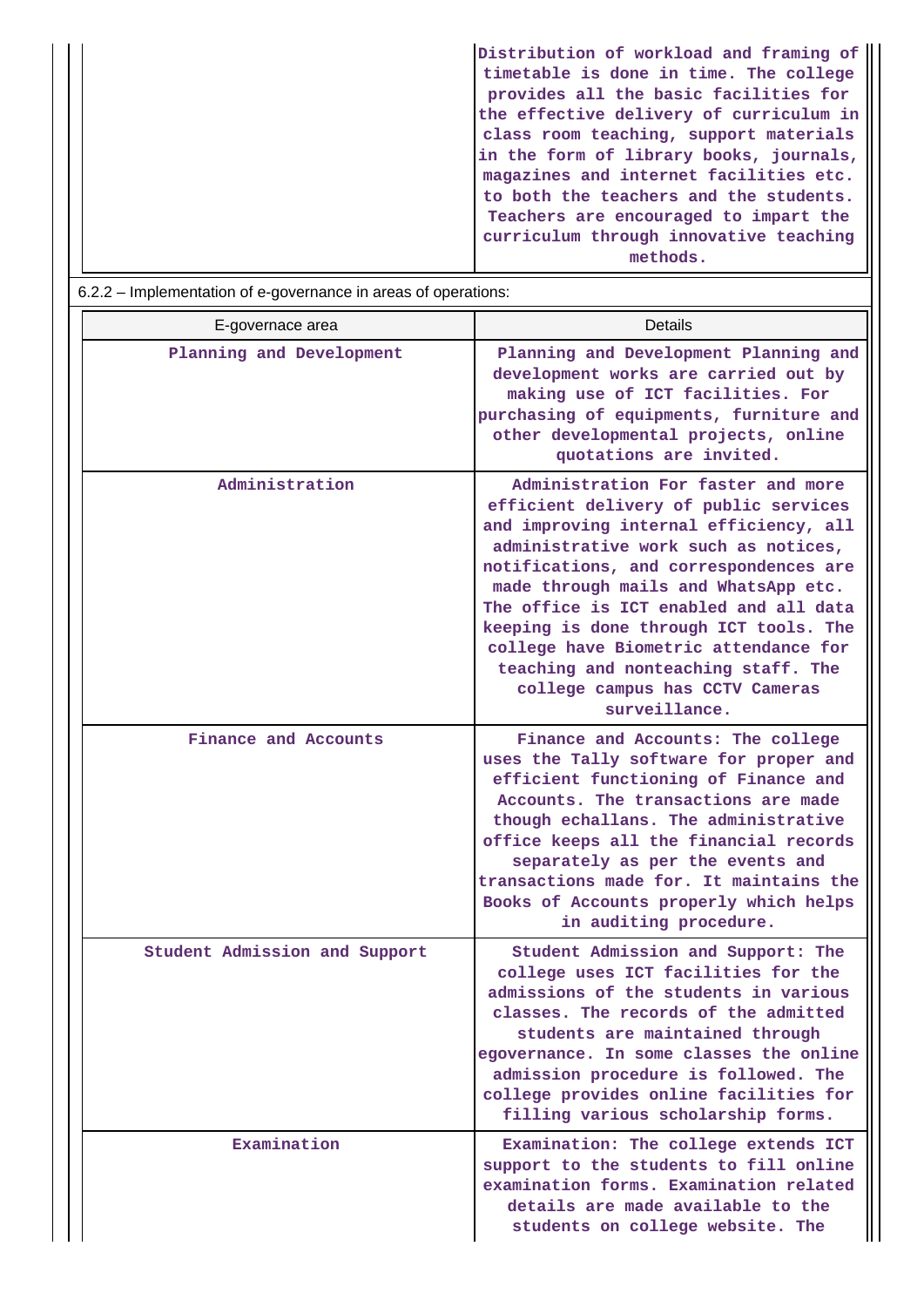# **6.3 – Faculty Empowerment Strategies**

 6.3.1 – Teachers provided with financial support to attend conferences / workshops and towards membership fee of professional bodies during the year

| Year      | Name of Teacher | Name of conference/<br>workshop attended<br>for which financial<br>support provided | Name of the<br>professional body for<br>which membership<br>fee is provided | Amount of support |  |  |
|-----------|-----------------|-------------------------------------------------------------------------------------|-----------------------------------------------------------------------------|-------------------|--|--|
| 2019      | <b>NIL</b>      | <b>NIL</b>                                                                          | <b>NIL</b>                                                                  | Nill              |  |  |
| View File |                 |                                                                                     |                                                                             |                   |  |  |

 6.3.2 – Number of professional development / administrative training programmes organized by the College for teaching and non teaching staff during the year

| Year | Title of the<br>professional<br>development<br>programme<br>organised for<br>teaching staff | Title of the<br>administrative<br>training<br>programme<br>organised for<br>non-teaching<br>staff | From date  | To Date    | Number of<br>participants<br>(Teaching<br>staff) | Number of<br>participants<br>(non-teaching<br>staff) |
|------|---------------------------------------------------------------------------------------------|---------------------------------------------------------------------------------------------------|------------|------------|--------------------------------------------------|------------------------------------------------------|
| 2018 | Faculty<br>Knowledge<br>Sharing<br>Programme                                                | Nil                                                                                               | 21/07/2018 | 21/07/2018 | 25                                               | Nill                                                 |

## [View File](https://assessmentonline.naac.gov.in/public/Postacc/Development_training_programmes/2057_Development_training_programmes_1577512431.xlsx)

 6.3.3 – No. of teachers attending professional development programmes, viz., Orientation Programme, Refresher Course, Short Term Course, Faculty Development Programmes during the year

| Title of the<br>professional<br>development<br>programme                                                       | Number of teachers<br>who attended | From Date  | To date    | Duration |
|----------------------------------------------------------------------------------------------------------------|------------------------------------|------------|------------|----------|
| Orientation<br>Programme<br>(OP121) HRDC PU<br>Chd.                                                            | $\mathbf{1}$                       | 11/12/2018 | 07/01/2019 | 21       |
| Orientation<br>Programme<br>(OP133) HRDC<br>HPU Shimla                                                         | 5                                  | 27/05/2019 | 15/06/2019 | 21       |
| Refresher<br>Course in<br>Information and<br>Communication<br>Technology (ID)<br>(RC304) at HRDC<br>HPU Shimla | $\overline{a}$                     | 18/06/2018 | 07/07/2018 | 21       |
| Online<br>Refresher<br>Course in                                                                               | 1                                  | 01/09/2018 | 31/12/2018 | 112      |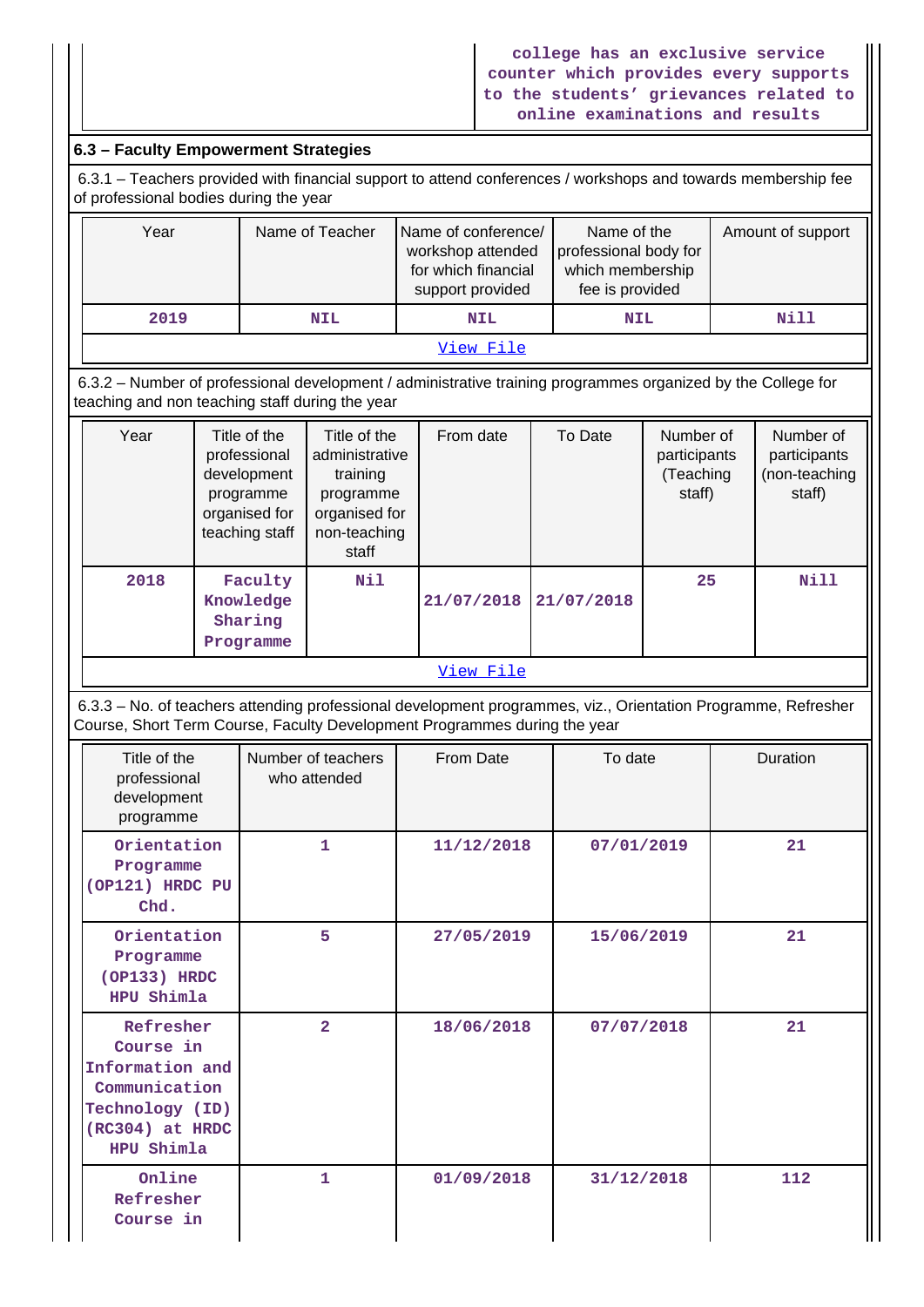| Disastert<br>Management<br>Under ARPIT                                                                                                                                                                                                                                                                                                                                                                                                                                                                                                                                                                                                                                                                                                                                                                                                                                                                                                                                                                                                                                                                                                                                                                                                                                                                                                                                                                                                              |          |                  |                                        |           |              |                      |                  |  |
|-----------------------------------------------------------------------------------------------------------------------------------------------------------------------------------------------------------------------------------------------------------------------------------------------------------------------------------------------------------------------------------------------------------------------------------------------------------------------------------------------------------------------------------------------------------------------------------------------------------------------------------------------------------------------------------------------------------------------------------------------------------------------------------------------------------------------------------------------------------------------------------------------------------------------------------------------------------------------------------------------------------------------------------------------------------------------------------------------------------------------------------------------------------------------------------------------------------------------------------------------------------------------------------------------------------------------------------------------------------------------------------------------------------------------------------------------------|----------|------------------|----------------------------------------|-----------|--------------|----------------------|------------------|--|
| Online<br>Refresher<br>Course in<br>Leadership and                                                                                                                                                                                                                                                                                                                                                                                                                                                                                                                                                                                                                                                                                                                                                                                                                                                                                                                                                                                                                                                                                                                                                                                                                                                                                                                                                                                                  | 4        |                  | 01/09/2018                             |           | 31/12/2018   |                      | 112              |  |
| Goverence in<br>Higher<br>Education under                                                                                                                                                                                                                                                                                                                                                                                                                                                                                                                                                                                                                                                                                                                                                                                                                                                                                                                                                                                                                                                                                                                                                                                                                                                                                                                                                                                                           |          |                  |                                        |           |              |                      |                  |  |
| Annual<br>Refresher                                                                                                                                                                                                                                                                                                                                                                                                                                                                                                                                                                                                                                                                                                                                                                                                                                                                                                                                                                                                                                                                                                                                                                                                                                                                                                                                                                                                                                 |          |                  |                                        |           |              |                      |                  |  |
| Progarme in<br>Teaching<br>(ARPIT)                                                                                                                                                                                                                                                                                                                                                                                                                                                                                                                                                                                                                                                                                                                                                                                                                                                                                                                                                                                                                                                                                                                                                                                                                                                                                                                                                                                                                  |          |                  |                                        |           |              |                      |                  |  |
|                                                                                                                                                                                                                                                                                                                                                                                                                                                                                                                                                                                                                                                                                                                                                                                                                                                                                                                                                                                                                                                                                                                                                                                                                                                                                                                                                                                                                                                     |          |                  | View File                              |           |              |                      |                  |  |
| 6.3.4 - Faculty and Staff recruitment (no. for permanent recruitment):                                                                                                                                                                                                                                                                                                                                                                                                                                                                                                                                                                                                                                                                                                                                                                                                                                                                                                                                                                                                                                                                                                                                                                                                                                                                                                                                                                              |          |                  |                                        |           |              |                      |                  |  |
|                                                                                                                                                                                                                                                                                                                                                                                                                                                                                                                                                                                                                                                                                                                                                                                                                                                                                                                                                                                                                                                                                                                                                                                                                                                                                                                                                                                                                                                     | Teaching |                  |                                        |           | Non-teaching |                      |                  |  |
| Permanent                                                                                                                                                                                                                                                                                                                                                                                                                                                                                                                                                                                                                                                                                                                                                                                                                                                                                                                                                                                                                                                                                                                                                                                                                                                                                                                                                                                                                                           |          | <b>Full Time</b> |                                        | Permanent |              |                      | <b>Full Time</b> |  |
| 30                                                                                                                                                                                                                                                                                                                                                                                                                                                                                                                                                                                                                                                                                                                                                                                                                                                                                                                                                                                                                                                                                                                                                                                                                                                                                                                                                                                                                                                  |          | 51               |                                        | 18        |              |                      | 30               |  |
| 6.3.5 - Welfare schemes for                                                                                                                                                                                                                                                                                                                                                                                                                                                                                                                                                                                                                                                                                                                                                                                                                                                                                                                                                                                                                                                                                                                                                                                                                                                                                                                                                                                                                         |          |                  |                                        |           |              |                      |                  |  |
| Teaching                                                                                                                                                                                                                                                                                                                                                                                                                                                                                                                                                                                                                                                                                                                                                                                                                                                                                                                                                                                                                                                                                                                                                                                                                                                                                                                                                                                                                                            |          |                  | Non-teaching<br><b>Students</b>        |           |              |                      |                  |  |
| Employees Welfare<br><b>Scheme EWS</b>                                                                                                                                                                                                                                                                                                                                                                                                                                                                                                                                                                                                                                                                                                                                                                                                                                                                                                                                                                                                                                                                                                                                                                                                                                                                                                                                                                                                              |          |                  | Employees Welfare<br><b>Scheme EWS</b> |           |              | Freeship Scholarship |                  |  |
| 6.4 - Financial Management and Resource Mobilization                                                                                                                                                                                                                                                                                                                                                                                                                                                                                                                                                                                                                                                                                                                                                                                                                                                                                                                                                                                                                                                                                                                                                                                                                                                                                                                                                                                                |          |                  |                                        |           |              |                      |                  |  |
| 6.4.1 – Institution conducts internal and external financial audits regularly (with in 100 words each)                                                                                                                                                                                                                                                                                                                                                                                                                                                                                                                                                                                                                                                                                                                                                                                                                                                                                                                                                                                                                                                                                                                                                                                                                                                                                                                                              |          |                  |                                        |           |              |                      |                  |  |
| To ensure effective and efficient utilization of financial resources, the<br>college performs two types of financial audits: 1 Internal Audit which is<br>carried out by the Bursar of the college as per requirements. 2 External Audit<br>is done through a Chartered Accountant every year hired by the college. Audits<br>are also conducted by the Govt. of Himachal Pradesh and the Accountant General<br>of India. Last audit was conducted by the college Chartered Accountant, M/s.<br>Bhanot, Sapan and Associates, Nagrota Bagwan, Kangra on 16/12/ 2017 for the<br>financial year 201617. No serious audit objections were raised in the last five<br>years, but some following notes were reported: . The advance taken by the<br>employees shall be submitted in a specified time. . The Loans and Advances<br>balances are subject to confirmation. . The Printout of the Books has to be<br>taken and kept properly. . Previous year figure has been regrouped and<br>reclassified wherever considered necessary. The last audit was carried out by<br>AG Office, HP Government, on 21/11/2013 the objections raised have been<br>removed. Compliance: ? Arrears of previous years have been deposited. ? Notices<br>were issued to the employees to settle their advances.<br>6.4.2 – Funds / Grants received from management, non-government bodies, individuals, philanthropies during the<br>year(not covered in Criterion III) |          |                  |                                        |           |              |                      |                  |  |
| Name of the non government<br>funding agencies /individuals                                                                                                                                                                                                                                                                                                                                                                                                                                                                                                                                                                                                                                                                                                                                                                                                                                                                                                                                                                                                                                                                                                                                                                                                                                                                                                                                                                                         |          |                  | Funds/ Grnats received in Rs.          |           |              |                      | Purpose          |  |
| Nil<br>$\mathbf 0$<br>Nil                                                                                                                                                                                                                                                                                                                                                                                                                                                                                                                                                                                                                                                                                                                                                                                                                                                                                                                                                                                                                                                                                                                                                                                                                                                                                                                                                                                                                           |          |                  |                                        |           |              |                      |                  |  |
|                                                                                                                                                                                                                                                                                                                                                                                                                                                                                                                                                                                                                                                                                                                                                                                                                                                                                                                                                                                                                                                                                                                                                                                                                                                                                                                                                                                                                                                     |          |                  | View File                              |           |              |                      |                  |  |
| 6.4.3 - Total corpus fund generated                                                                                                                                                                                                                                                                                                                                                                                                                                                                                                                                                                                                                                                                                                                                                                                                                                                                                                                                                                                                                                                                                                                                                                                                                                                                                                                                                                                                                 |          |                  |                                        |           |              |                      |                  |  |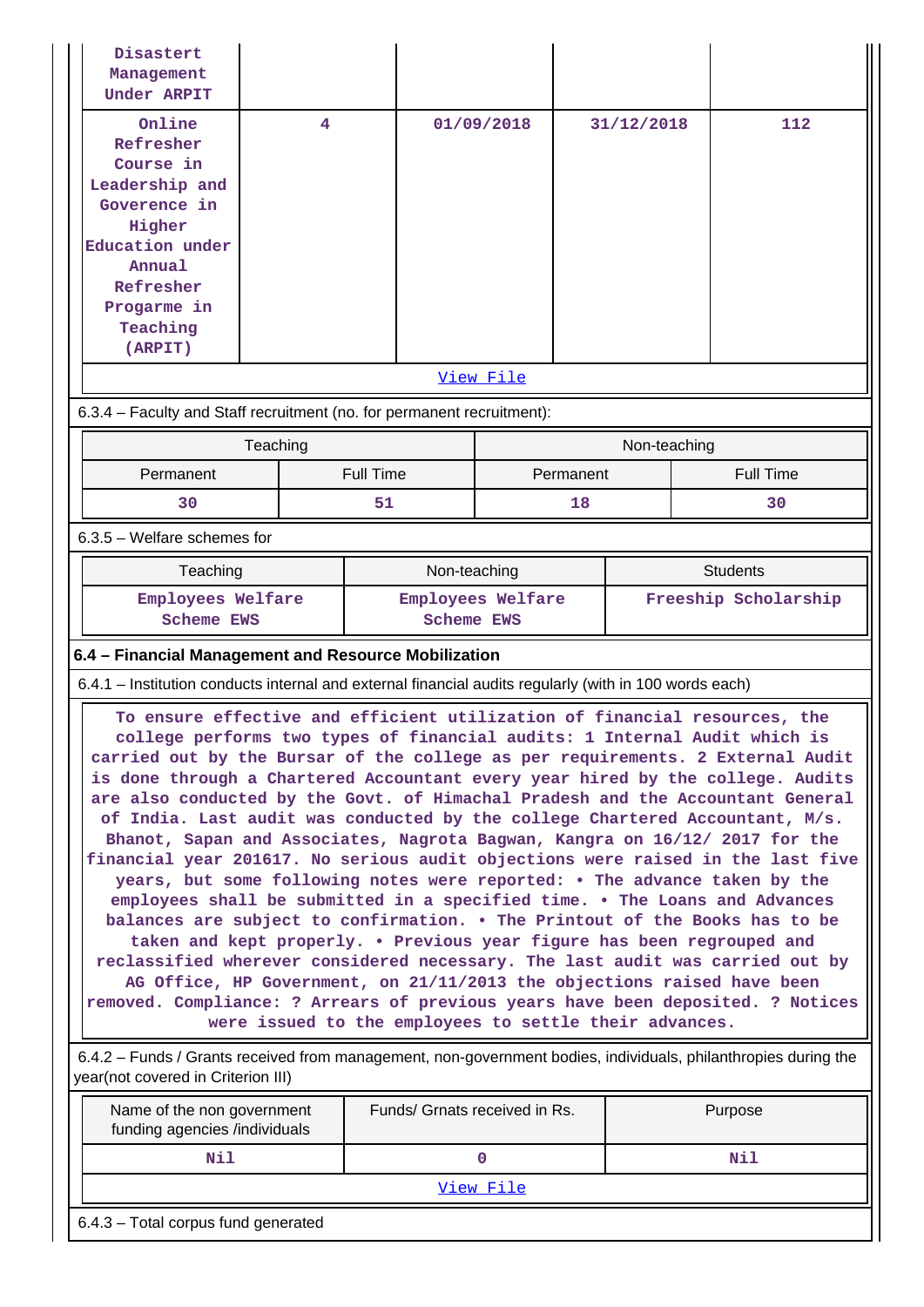| $\mathbf 0$                                                                                                                                                                                                                                                                              |                                                                                                                |  |                            |                      |  |                        |                           |  |  |  |
|------------------------------------------------------------------------------------------------------------------------------------------------------------------------------------------------------------------------------------------------------------------------------------------|----------------------------------------------------------------------------------------------------------------|--|----------------------------|----------------------|--|------------------------|---------------------------|--|--|--|
| 6.5 - Internal Quality Assurance System                                                                                                                                                                                                                                                  |                                                                                                                |  |                            |                      |  |                        |                           |  |  |  |
| 6.5.1 - Whether Academic and Administrative Audit (AAA) has been done?                                                                                                                                                                                                                   |                                                                                                                |  |                            |                      |  |                        |                           |  |  |  |
| External<br>Internal<br><b>Audit Type</b>                                                                                                                                                                                                                                                |                                                                                                                |  |                            |                      |  |                        |                           |  |  |  |
|                                                                                                                                                                                                                                                                                          | Yes/No                                                                                                         |  | Agency                     |                      |  | Yes/No                 | Authority                 |  |  |  |
| Academic                                                                                                                                                                                                                                                                                 | <b>No</b>                                                                                                      |  |                            | Nill                 |  | <b>No</b>              | Nill                      |  |  |  |
| Administrative                                                                                                                                                                                                                                                                           | No                                                                                                             |  |                            | <b>Nill</b>          |  | No                     | <b>Nill</b>               |  |  |  |
| 6.5.2 - Activities and support from the Parent - Teacher Association (at least three)                                                                                                                                                                                                    |                                                                                                                |  |                            |                      |  |                        |                           |  |  |  |
| 1. PTA of the college installed Invertors in the Library and Chemistry Lab<br>2. PTA of the college financed the maintenance expenditure on old furniture 3.<br>PTA of the college installed Aquagard in the college office                                                              |                                                                                                                |  |                            |                      |  |                        |                           |  |  |  |
| 6.5.3 – Development programmes for support staff (at least three)                                                                                                                                                                                                                        |                                                                                                                |  |                            |                      |  |                        |                           |  |  |  |
|                                                                                                                                                                                                                                                                                          |                                                                                                                |  | Nil                        |                      |  |                        |                           |  |  |  |
| 6.5.4 – Post Accreditation initiative(s) (mention at least three)                                                                                                                                                                                                                        |                                                                                                                |  |                            |                      |  |                        |                           |  |  |  |
| literacy and skills 2. Establishment of a Material Research Laboratory in the<br>Department of Physics to provide research facilities for teachers and<br>postgraduate students in the college. 3. Annual budgetary provision to<br>host/conduct Academic Conferences/Seminars/Workshops |                                                                                                                |  |                            |                      |  |                        |                           |  |  |  |
| 6.5.5 - Internal Quality Assurance System Details                                                                                                                                                                                                                                        |                                                                                                                |  |                            |                      |  |                        |                           |  |  |  |
|                                                                                                                                                                                                                                                                                          | a) Submission of Data for AISHE portal                                                                         |  |                            |                      |  | Yes                    |                           |  |  |  |
|                                                                                                                                                                                                                                                                                          | b) Participation in NIRF                                                                                       |  |                            |                      |  | <b>No</b>              |                           |  |  |  |
|                                                                                                                                                                                                                                                                                          | c)ISO certification                                                                                            |  |                            |                      |  | <b>No</b>              |                           |  |  |  |
|                                                                                                                                                                                                                                                                                          | d)NBA or any other quality audit                                                                               |  |                            |                      |  | No                     |                           |  |  |  |
| 6.5.6 - Number of Quality Initiatives undertaken during the year                                                                                                                                                                                                                         |                                                                                                                |  |                            |                      |  |                        |                           |  |  |  |
| Year                                                                                                                                                                                                                                                                                     | Name of quality<br>initiative by IQAC                                                                          |  | Date of<br>conducting IQAC | <b>Duration From</b> |  | <b>Duration To</b>     | Number of<br>participants |  |  |  |
| 2019                                                                                                                                                                                                                                                                                     | Nill<br>16/06/2019<br><b>Nill</b><br>250<br>Introduction<br>of Add-on-<br>courses,<br>offered by<br>IIT Bombay |  |                            |                      |  |                        |                           |  |  |  |
|                                                                                                                                                                                                                                                                                          |                                                                                                                |  |                            | View File            |  |                        |                           |  |  |  |
| <b>CRITERION VII - INSTITUTIONAL VALUES AND BEST PRACTICES</b>                                                                                                                                                                                                                           |                                                                                                                |  |                            |                      |  |                        |                           |  |  |  |
| 7.1 - Institutional Values and Social Responsibilities                                                                                                                                                                                                                                   |                                                                                                                |  |                            |                      |  |                        |                           |  |  |  |
| 7.1.1 – Gender Equity (Number of gender equity promotion programmes organized by the institution during the<br>year)                                                                                                                                                                     |                                                                                                                |  |                            |                      |  |                        |                           |  |  |  |
| Title of the<br>programme                                                                                                                                                                                                                                                                | Period from                                                                                                    |  | Period To                  |                      |  | Number of Participants |                           |  |  |  |
|                                                                                                                                                                                                                                                                                          |                                                                                                                |  |                            |                      |  | Female                 | Male                      |  |  |  |
| Workshop on<br>Acid Attack                                                                                                                                                                                                                                                               | 01/09/2018                                                                                                     |  |                            | 01/09/2018           |  | 67                     | 26                        |  |  |  |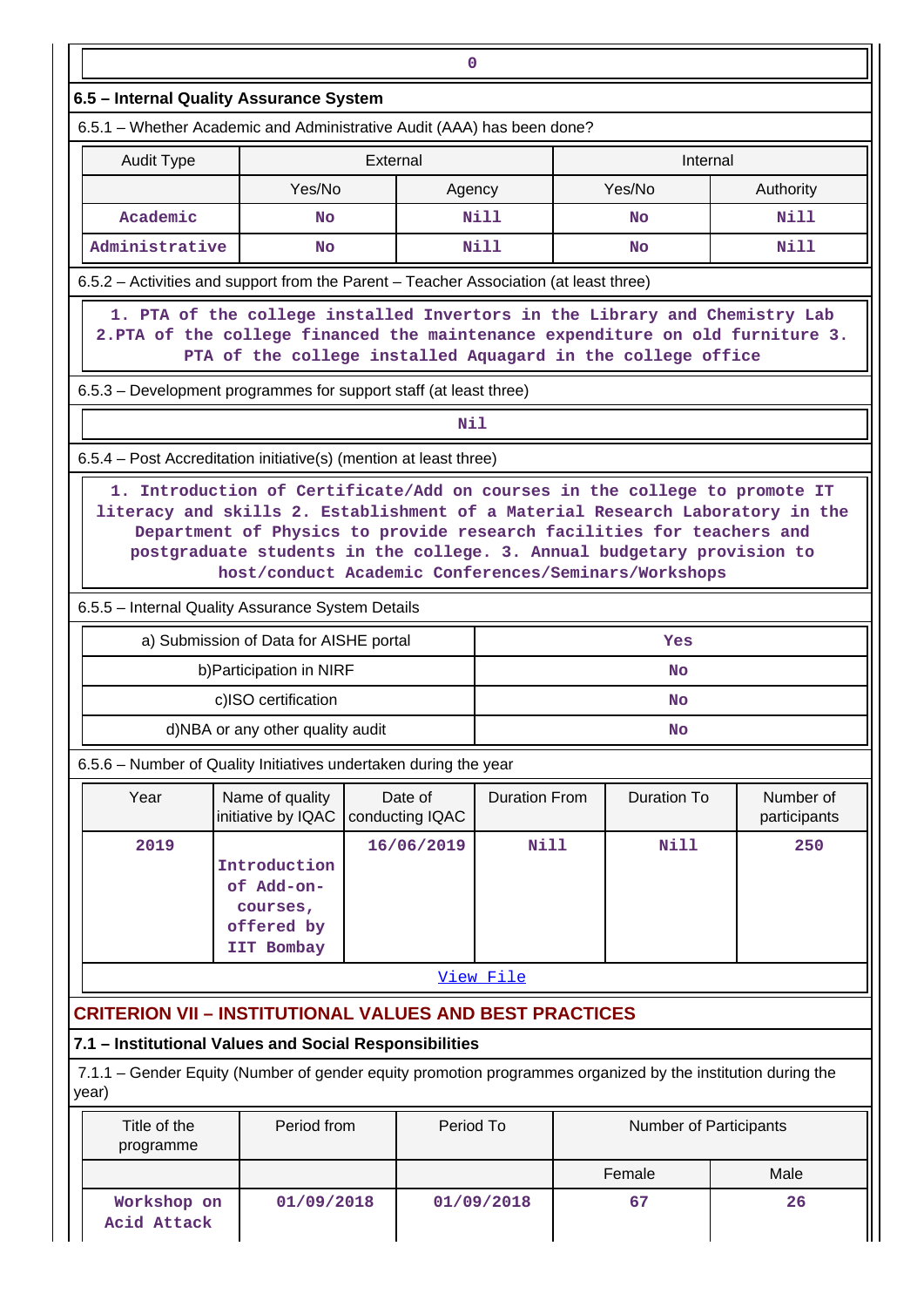| Victims by Dr.<br>Neha Goyal,<br>OPERA Mrs.<br>India Global<br>2018                   |                                                                                             |                                                                                                   |                                                                                                                                                                                                                                                               |            |    |                                           |                            |                                                     |
|---------------------------------------------------------------------------------------|---------------------------------------------------------------------------------------------|---------------------------------------------------------------------------------------------------|---------------------------------------------------------------------------------------------------------------------------------------------------------------------------------------------------------------------------------------------------------------|------------|----|-------------------------------------------|----------------------------|-----------------------------------------------------|
| Lecture on<br><b>AIDS Awareness</b><br>by Dr. Arindom<br>Roy, Zonal<br>Hospital Mandi |                                                                                             | 28/08/2018                                                                                        | 28/08/2018                                                                                                                                                                                                                                                    |            | 79 |                                           |                            | 28                                                  |
| <b>AIDS</b><br>Awareness Rally                                                        |                                                                                             | 04/01/2019                                                                                        | 04/01/2019                                                                                                                                                                                                                                                    |            |    | 70                                        |                            | 33                                                  |
| Lecture by<br>Superintendent<br>of Police Mandi                                       |                                                                                             | 27/07/2018                                                                                        | 27/07/2018                                                                                                                                                                                                                                                    |            |    | 63                                        |                            | 34                                                  |
| Traffic Duty                                                                          |                                                                                             | 04/08/2018                                                                                        |                                                                                                                                                                                                                                                               | 04/08/2018 |    | 27                                        |                            | 18                                                  |
|                                                                                       |                                                                                             |                                                                                                   | 7.1.2 - Environmental Consciousness and Sustainability/Alternate Energy initiatives such as:                                                                                                                                                                  |            |    |                                           |                            |                                                     |
|                                                                                       |                                                                                             |                                                                                                   | Percentage of power requirement of the University met by the renewable energy sources                                                                                                                                                                         |            |    |                                           |                            |                                                     |
|                                                                                       |                                                                                             |                                                                                                   | their surroundings. The college campus is plastic free as the Himachal Pradesh<br>Government has banned the use of plastic bags. Percentage of power: 16.15,<br>Solar Water Heater (Alternate Energy Initiative) 6.7 Percentage Lighting<br>through LED bulbs |            |    |                                           |                            |                                                     |
|                                                                                       | 7.1.3 - Differently abled (Divyangjan) friendliness                                         |                                                                                                   |                                                                                                                                                                                                                                                               |            |    |                                           |                            |                                                     |
|                                                                                       | Item facilities                                                                             |                                                                                                   | Yes/No                                                                                                                                                                                                                                                        |            |    |                                           | Number of beneficiaries    |                                                     |
|                                                                                       | Physical facilities                                                                         |                                                                                                   | Yes                                                                                                                                                                                                                                                           |            |    | $\overline{\mathbf{2}}$<br>$\overline{2}$ |                            |                                                     |
|                                                                                       | Ramp/Rails<br><b>Braille</b>                                                                |                                                                                                   |                                                                                                                                                                                                                                                               | Yes<br>Yes |    |                                           | <b>Nill</b>                |                                                     |
|                                                                                       | Software/facilities                                                                         |                                                                                                   |                                                                                                                                                                                                                                                               |            |    |                                           |                            |                                                     |
|                                                                                       | Scribes for examination                                                                     |                                                                                                   |                                                                                                                                                                                                                                                               | Yes        |    |                                           | <b>Nill</b>                |                                                     |
|                                                                                       | $\overline{2}$<br>Any other similar<br>Yes<br>facility                                      |                                                                                                   |                                                                                                                                                                                                                                                               |            |    |                                           |                            |                                                     |
| $\overline{\mathbf{2}}$<br><b>Rest Rooms</b><br>Yes                                   |                                                                                             |                                                                                                   |                                                                                                                                                                                                                                                               |            |    |                                           |                            |                                                     |
|                                                                                       |                                                                                             |                                                                                                   |                                                                                                                                                                                                                                                               |            |    |                                           |                            |                                                     |
|                                                                                       | 7.1.4 – Inclusion and Situatedness                                                          |                                                                                                   |                                                                                                                                                                                                                                                               |            |    |                                           |                            |                                                     |
| Year                                                                                  | Number of<br>initiatives to<br>address<br>locational<br>advantages<br>and disadva<br>ntages | Number of<br>initiatives<br>taken to<br>engage with<br>and<br>contribute to<br>local<br>community | Date                                                                                                                                                                                                                                                          | Duration   |    | Name of<br>initiative                     | <b>Issues</b><br>addressed | Number of<br>participating<br>students<br>and staff |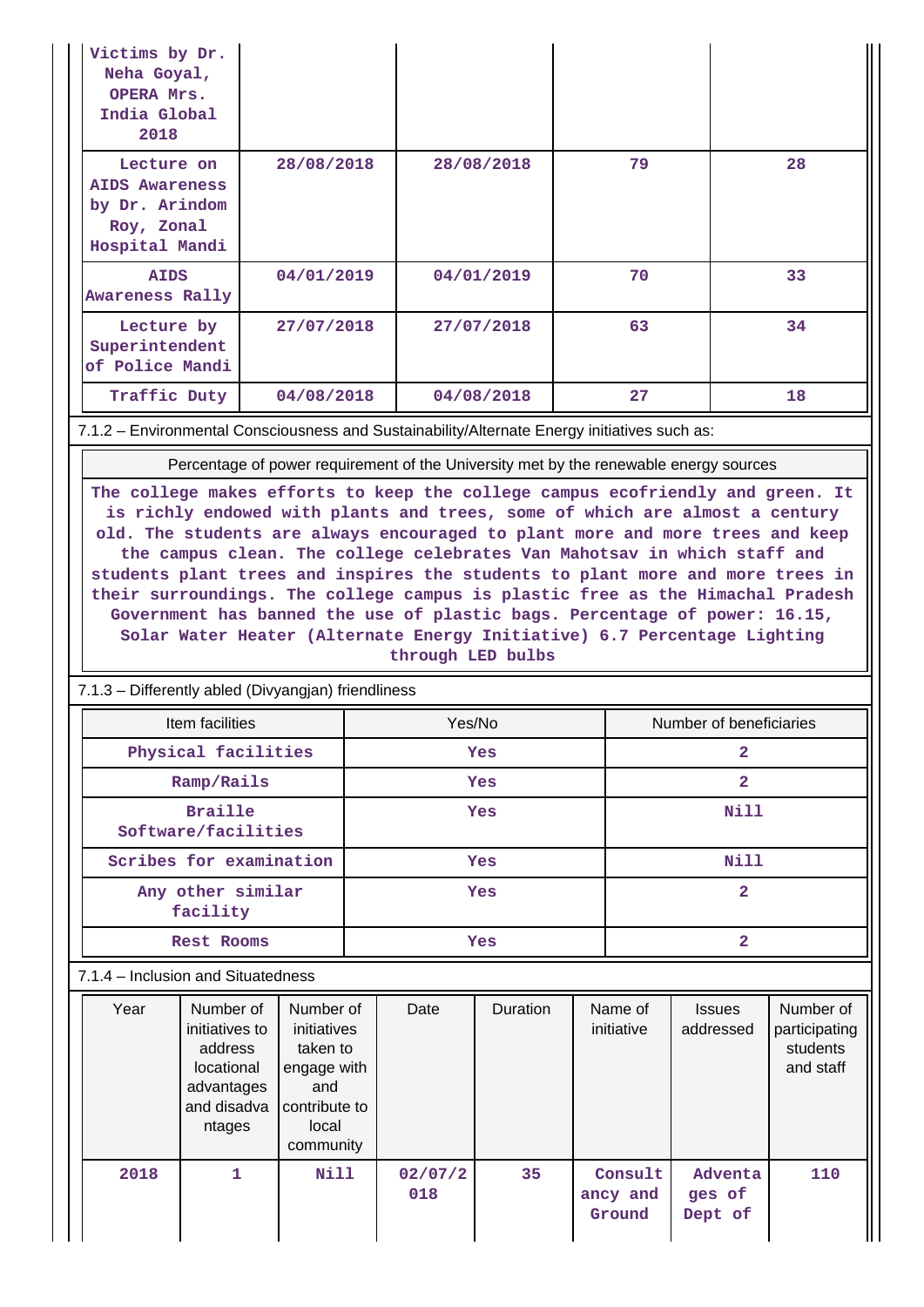|      |              |              |                |             | Facility                                    | Physical<br>Education                                                                                                                                                      |     |
|------|--------------|--------------|----------------|-------------|---------------------------------------------|----------------------------------------------------------------------------------------------------------------------------------------------------------------------------|-----|
| 2018 | $\mathbf{1}$ | <b>Nill</b>  | 02/07/2<br>018 | <b>Nill</b> | Thoroug<br>hfare<br>within<br>the<br>campus | Meetins<br>with<br>CSCA,<br>Local<br>community<br>to<br>address<br>issues of<br>nusance                                                                                    | 25  |
| 2018 | Nill         | $\mathbf{1}$ | 16/07/2<br>018 | <b>Nill</b> | Library<br>Facility                         | <b>Extending</b><br>locationa<br>1<br>advantage<br>to the<br>community<br>by<br>allowing<br>the<br>students<br>to visit<br>the<br>library                                  | 50  |
| 2018 | $\mathbf{1}$ | Nill         | 10/09/2<br>018 | Nill        | Orienta<br>tion at<br>$CRC$                 | Loacati<br>onal<br>adventage<br>is that<br>the<br>students<br>have the<br>opportuni<br>ty to<br>visit CRC                                                                  | 150 |
| 2018 | $\mathbf{1}$ | $\mathbf{1}$ | 17/10/2<br>018 | $N$ ill     | NSS and<br>NCC local<br>Initiativ<br>es     | Visit<br>to<br>community<br>hospital<br>and clean<br>liness<br>drive,<br><b>Blood</b><br>donation,<br>addressin<br>g the loc<br>ational<br>advantage<br>to the<br>locality | 180 |
| 2018 | $\mathbf{1}$ | $\mathbf{1}$ | 02/07/2<br>018 | <b>Nill</b> | Ground<br>Facilitie<br>S                    | Allowing<br>to local<br>community<br>to use<br>the                                                                                                                         | 100 |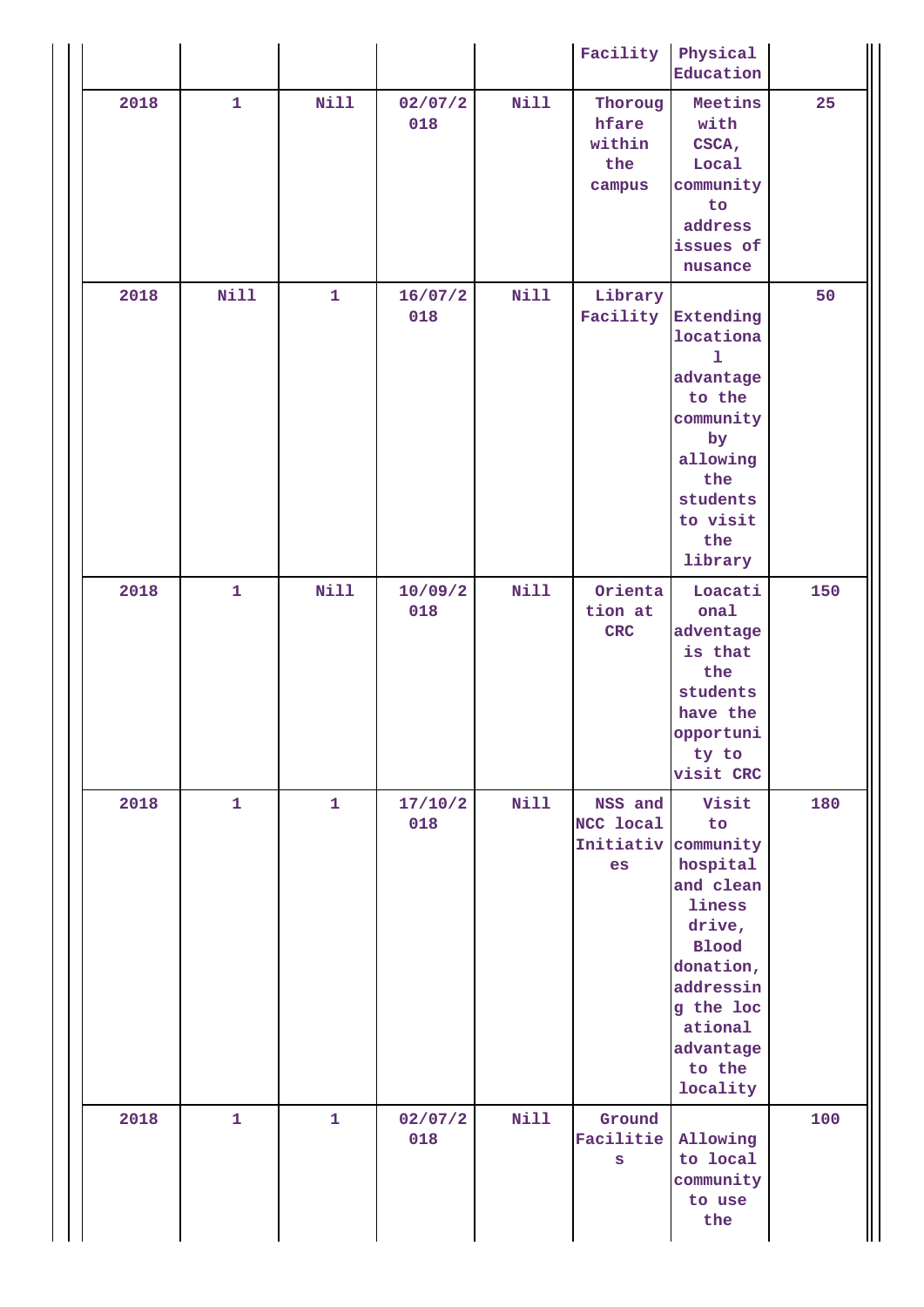|                                                                                                   |  |                                                      |            |                                                                                                                                                                                                                                                                                                                                                                                                                                                                                                                 | ground                   |                        |  |  |  |  |
|---------------------------------------------------------------------------------------------------|--|------------------------------------------------------|------------|-----------------------------------------------------------------------------------------------------------------------------------------------------------------------------------------------------------------------------------------------------------------------------------------------------------------------------------------------------------------------------------------------------------------------------------------------------------------------------------------------------------------|--------------------------|------------------------|--|--|--|--|
|                                                                                                   |  |                                                      | View File  |                                                                                                                                                                                                                                                                                                                                                                                                                                                                                                                 |                          |                        |  |  |  |  |
| 7.1.5 - Human Values and Professional Ethics Code of conduct (handbooks) for various stakeholders |  |                                                      |            |                                                                                                                                                                                                                                                                                                                                                                                                                                                                                                                 |                          |                        |  |  |  |  |
| <b>Title</b>                                                                                      |  | Date of publication                                  |            |                                                                                                                                                                                                                                                                                                                                                                                                                                                                                                                 | Follow up(max 100 words) |                        |  |  |  |  |
| THE HIMACHAL PRADESH                                                                              |  |                                                      | 01/07/2019 |                                                                                                                                                                                                                                                                                                                                                                                                                                                                                                                 | The institution plans    |                        |  |  |  |  |
| UNIVERSITY ACT, 1970                                                                              |  |                                                      |            | and organizes appropriate<br>activities to increase<br>consciousness about<br>national identities and<br>symbols Fundamental<br>Duties and Rights of<br>Indian citizens and other<br>constitutional<br>obligations Number of<br>activities conducted for<br>promotion of universal<br>values (Truth, Righteous<br>conduct, Love,<br>NonViolence and peace)<br>national values, human<br>values, national<br>integration, communal<br>harmony and social<br>cohesion as well as for<br>observance of fundamental |                          |                        |  |  |  |  |
|                                                                                                   |  |                                                      |            |                                                                                                                                                                                                                                                                                                                                                                                                                                                                                                                 | duties.                  |                        |  |  |  |  |
| 7.1.6 - Activities conducted for promotion of universal Values and Ethics                         |  |                                                      |            |                                                                                                                                                                                                                                                                                                                                                                                                                                                                                                                 |                          |                        |  |  |  |  |
| Activity                                                                                          |  | <b>Duration From</b><br>Duration To                  |            |                                                                                                                                                                                                                                                                                                                                                                                                                                                                                                                 |                          | Number of participants |  |  |  |  |
| Workshop on Acid<br>Attack Victims by<br>Dr. Neha Goyal,<br>OPERA Mrs. India<br>Global            |  | 01/09/2018                                           |            | 01/09/2018                                                                                                                                                                                                                                                                                                                                                                                                                                                                                                      |                          | 97                     |  |  |  |  |
| Lecture on AIDS<br>Awareness by Dr.<br>Arindom Roy, Zonal<br>Hospital Mandi                       |  | 27/08/2018                                           |            | 27/08/2018                                                                                                                                                                                                                                                                                                                                                                                                                                                                                                      |                          | 115                    |  |  |  |  |
| Oath taking on<br>Ekta and Sadhbhawna<br>Diwas                                                    |  | 31/10/2018<br>31/10/2018<br>01/08/2018<br>15/08/2018 |            |                                                                                                                                                                                                                                                                                                                                                                                                                                                                                                                 |                          | 398                    |  |  |  |  |
| Swachhta Pakhwara                                                                                 |  |                                                      |            |                                                                                                                                                                                                                                                                                                                                                                                                                                                                                                                 |                          | 176                    |  |  |  |  |
| Painting<br>Competition on Mega<br>Pollution                                                      |  | 10/05/2019                                           |            | 10/05/2019                                                                                                                                                                                                                                                                                                                                                                                                                                                                                                      |                          | 53                     |  |  |  |  |
| World Environment<br>Day Celebration by<br>planting Trees                                         |  | 14/07/2018                                           |            | 14/07/2018                                                                                                                                                                                                                                                                                                                                                                                                                                                                                                      |                          | 72                     |  |  |  |  |
| Save Water: Save<br>Life Rally                                                                    |  | 22/03/2019                                           |            | 22/03/2019                                                                                                                                                                                                                                                                                                                                                                                                                                                                                                      |                          | 55                     |  |  |  |  |
| View File                                                                                         |  |                                                      |            |                                                                                                                                                                                                                                                                                                                                                                                                                                                                                                                 |                          |                        |  |  |  |  |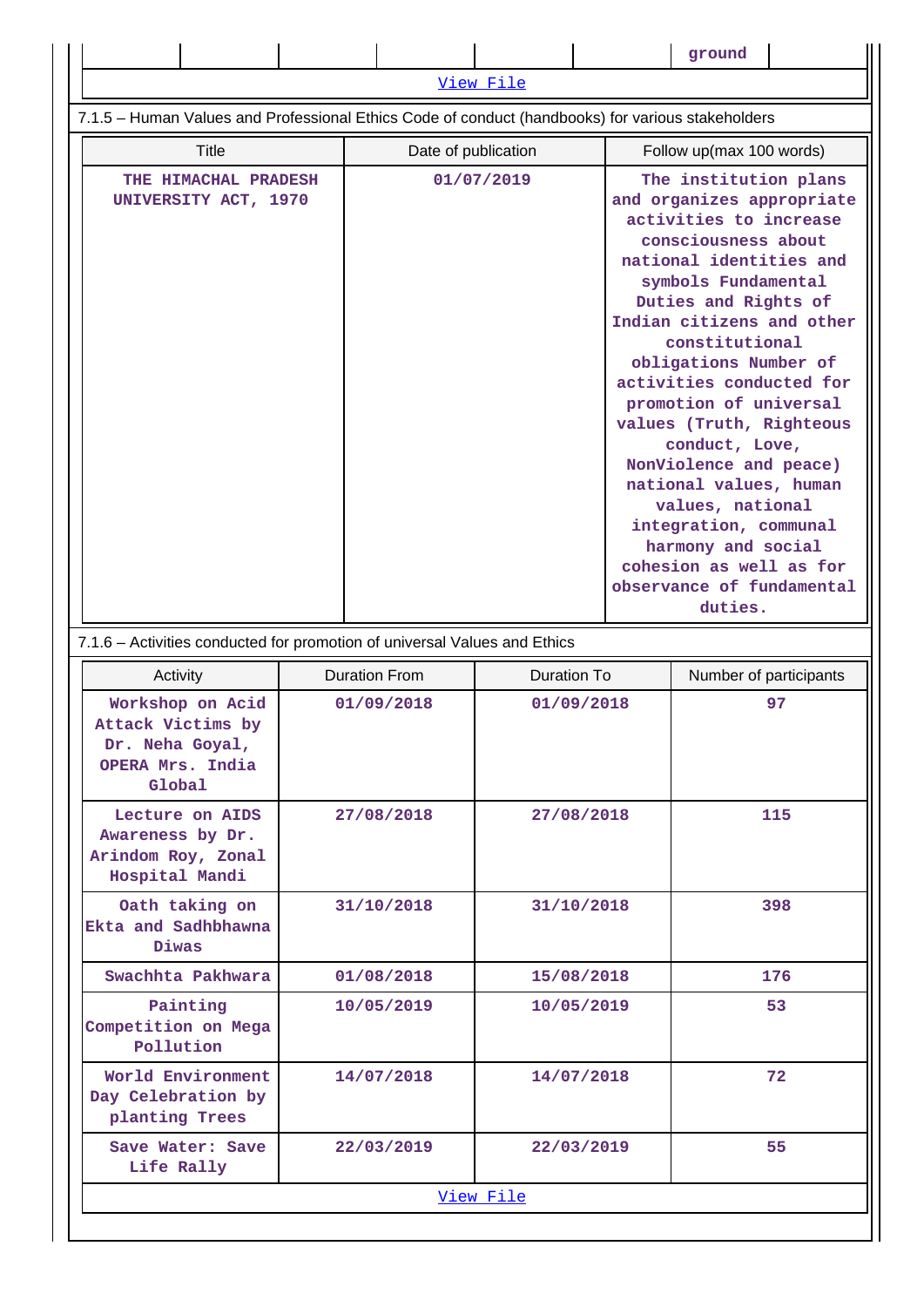7.1.7 – Initiatives taken by the institution to make the campus eco-friendly (at least five)

 **• Suitable arrangements are made for disposal of the waste by placing dustbins on each floor of different blocks and in the campus. • The students plant more and more trees and keep the campus clean. • Most of the students and staff use public transport and avoid their own vehicles for transportation. • The college campus has been made plastic free • Large soakpit has been made for effluents from the Chemistry labs.**

# **7.2 – Best Practices**

### 7.2.1 – Describe at least two institutional best practices

 **Two Best Practices FIRST BEST PRACTICE Title: Employees' Welfare Scheme 2000: A Reflection of Security and Involvement Goal: To provide domiciliary medical reimbursement benefits and loan facility to the employees of the MLSM College and allied Institutions. Context: As the employees of 95 grantinaid and privately managed institutions were not entitled for Medical reimbursement, the college introduced employees' welfare scheme. which raised a sense of security, feeling of involvement and participation among the employees. Practice: Initially, the corpus for the scheme was contributed by the Managing Committee with a sum of Rs. 10 lac. In the beginning, the employees and the employer regularly contributed an amount of Rs 100 on the basis of 1: 4 which is now in the ratio of 1:1. The members of the scheme and their dependents are reimbursed any amount which the employee has to pay for medical emergencies on 100 basis as per government norms. The college adheres to all the welfare schemes of the state government such as GIS (Group Insurance Scheme) and EPF. To oversee the operation of the corpus the Managing Committee has appointed a three member committee consisting of the Principal of the College, the senior among the teacher representatives on the Managing Committee and the representative of the nonteaching staff on the Managing Committee. Out of the corpus, the amount specified under the rules can be utilized to sanction loans to the permanent employees who are members of this scheme at the rate of interest to be decided by the committee fromtime to time (simple interest). Evidence of success During the last five years, 11.5 employees claimed Medical reimbursement and 7.85 raised loan. Problems encountered: To check the Fake bills SECOND BEST PRACTICE SPORTS AND CULTURE: A NECESSITY FOR HOLISTIC DEVELOPMENT GOAL To impart an education that will help the students in their holistic development. CONTEXT The college lays equal emphasis on curricular as well as sports and cultural activities which are an integral part of our vision for the students in today's complex and competitive world. PRACTICE For over forty years, our college has consistently maintained a tradition of excellence in sports and culture. Our sports persons have brought glory not only to the college but also to the H P University, state and the nation. It has participated in many sports, games cultural activities at state and national level. Recognizing the excellent performance of our students in the game of Boxing at the National level, the District Sports Council, Mandi, has designated this college as a Centre of Excellence for Boxing. EVIDENCE OF SUCCESS Our students have got highly commended and commended positions in Himachal Pradesh University Youth Festival and represented the H P University many times. Many students of this college have represented Himachal Pradesh University in InterVarsity Championships in various sports and games. PROBLEMS ENCOUNTERED AND RESOURCES REQUIRED Lack of adequate financial resources to establish and upgrade facilities and also provide proper nutrition to sportspersons.**

 Upload details of two best practices successfully implemented by the institution as per NAAC format in your institution website, provide the link

<https://www.mlsm.in/download/Two%20Best%20Practices.pdf>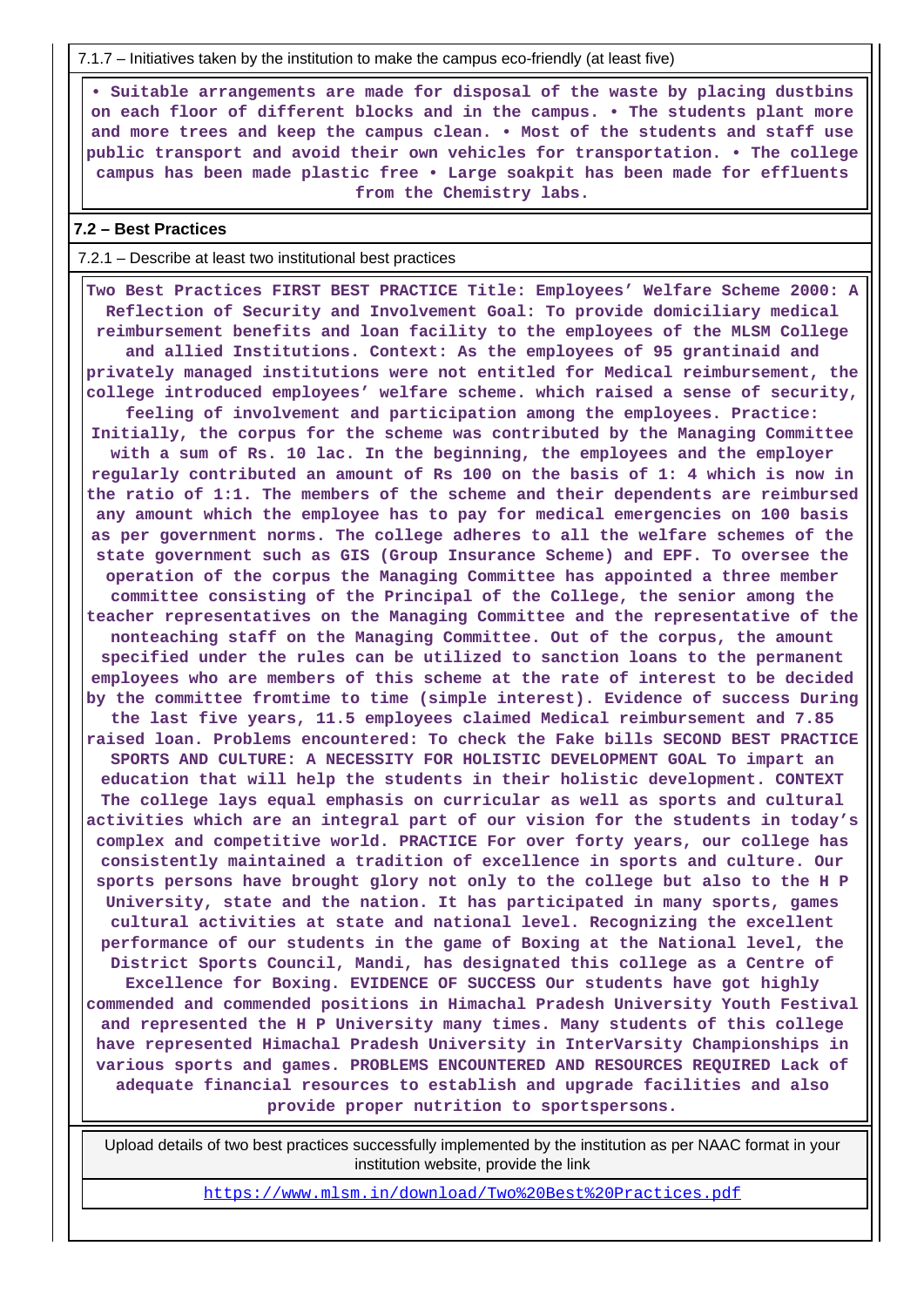## **7.3 – Institutional Distinctiveness**

 7.3.1 – Provide the details of the performance of the institution in one area distinctive to its vision, priority and thrust in not more than 500 words

 **The college is striving to achieve the mission of the institution. The course curriculum, teaching methodology, participative governance, promotion of inclusiveness in higher education, sports and cultural activities are all continuous practices in the college. TITLE: SELF FINANCING COURSES: A PIONEER INSTITUTION GOAL To achieve academic excellence, as reflected in the vision and mission of the college, our college aims at imparting an education that produces intelligent, creative and sensitive human beings that can respond positively to the challenges of changing times. The college also believes that courses which help our students find productive employment will contribute positively to social enrichment. CONTEXT A larger number of educated youth of the state are not in a position to get meaningful employment without professional degrees. In the present era of liberalization, privatization and globalization (LPG), apart from an exposure to a number of subjects of study at the 2 level and the UG degree, young people need functional skills to get employment in the global context. Many students from Sundernagar in particular and from Himachal Pradesh in general had to go out of the state to pursue such courses. PRACTICE M L S M College is a pioneer institution to start courses under the self financing scheme in the state of Himachal Pradesh. It was the first affiliated college to start the Bachelor of Business Administration (BBA) degree programme in the year 1996. In continuation of the same practice, the college was the first in the state to introduce the B. Ed. in 1998. The college started BCA in 2001, B.P.Ed. in 2007 and BPE in 2008 respectively. In July 2010 the college became the first in the state to start M.Sc's in Physics and Chemistry in 201011 followed by M. Sc. Botany and Zoology in 2013. The practice of starting self financing courses has given excellent results and has put a positive impact on the academic environment of the college. EVIDENCE OF SUCCESS With the inception of self financing courses in 1996, it has been observed that our students have set a benchmark of bagging top positions not only in the district but also at the state level. Every year the students of this college mark their presence in the first ten top positions of the H P University results. With the beginning of the courses like B. Ed. and the M.Sc's, the students of the college have got an opportunity to interact with eminent scholars across various fields who visit the institution from time to time. Students of different departments, transcending the boundaries of disciplines, are enthusiastically participating in seminars, presentations and discussions. PROBLEMS ENCOUNTERED AND RESOURCES REQUIRED To generated financial resources to meet the requirements of the courses To create infrastructure as per the requirement of the courses To seek affiliations from different statutory/ affiliating bodies To attract and retain eligible and well qualified faculty**

Provide the weblink of the institution

<https://www.mlsm.in/download/Institutional%20Distinctiveness.pdf>

## **8.Future Plans of Actions for Next Academic Year**

 **• To conduct Academic Conferences/workshops/seminars in various disciplines to encourage Academic interaction and to develop a research culture in the college. • To bear fifty percent of the registration fee paid by teachers to the professional bodies for seminars/conferences/workshops. • To establish a Material Research Laboratory in the department of Physics to provide research facilities for teachers and postgraduate students. • To organize training programmes/workshops for teachers and non-teaching staff at the institutional level. • To start online Certificate courses for Students and Teachers under Swayam Programme of MHRD, Govt. of India from the next academic session, which**